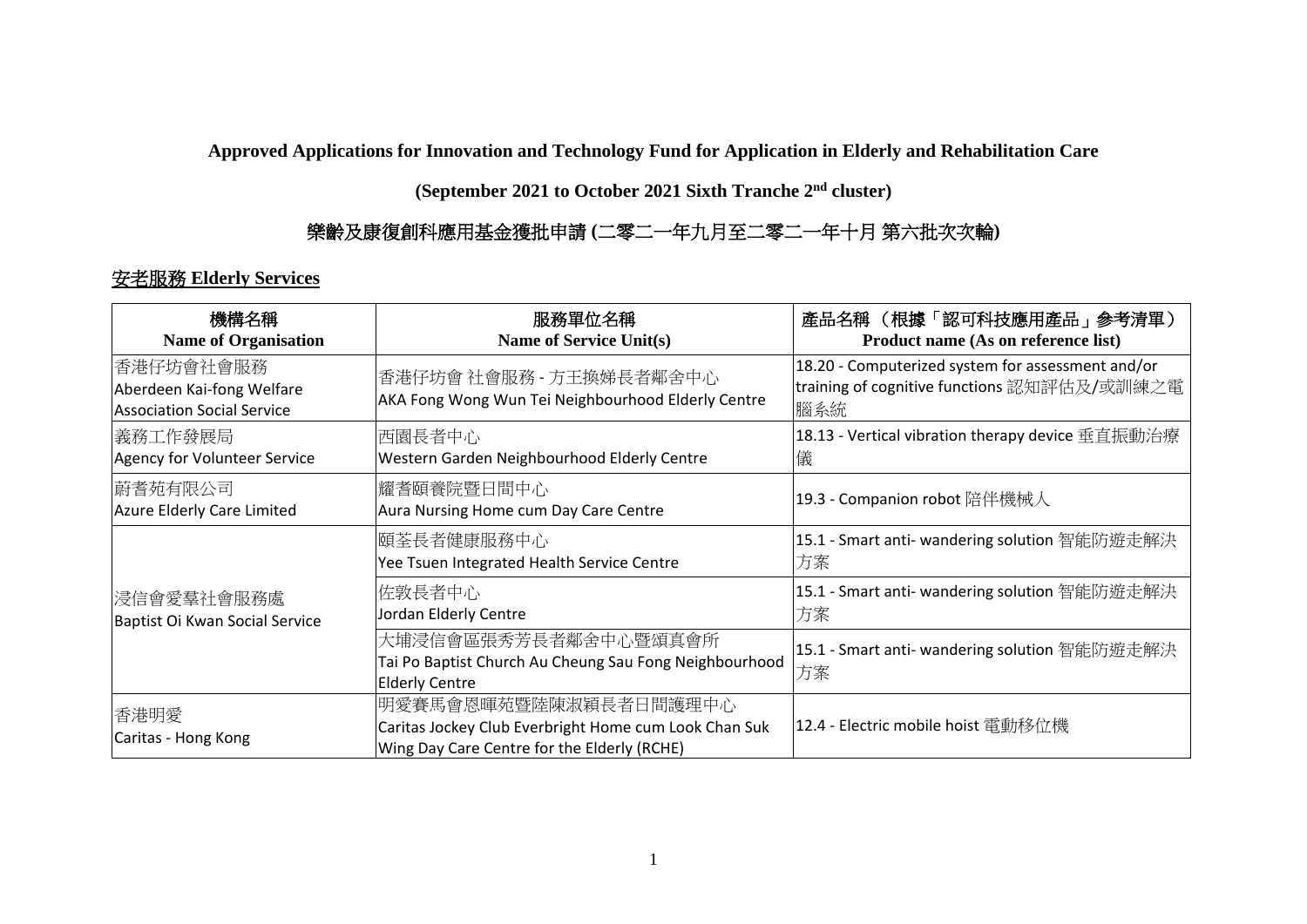| 機構名稱<br><b>Name of Organisation</b> | 服務單位名稱<br><b>Name of Service Unit(s)</b>                                                                        | 產品名稱 (根據「認可科技應用產品」參考清單)<br>Product name (As on reference list)                                                            |
|-------------------------------------|-----------------------------------------------------------------------------------------------------------------|---------------------------------------------------------------------------------------------------------------------------|
|                                     | 明愛馮黃鳳亭安老院 <br>Caritas Fung Wong Fung Ting Home                                                                  | 12.4 - Electric mobile hoist 電動移位機                                                                                        |
|                                     | 明愛富亨苑<br>Caritas Fu Heng Home                                                                                   | 12.4 - Electric mobile hoist 電動移位機                                                                                        |
|                                     | 明愛富東苑<br>Caritas Fu Tung Home                                                                                   | 12.4 - Electric mobile hoist 電動移位機                                                                                        |
| 香港明愛<br>Caritas - Hong Kong         | 明愛麗閣苑<br>Caritas Lai Kok Home                                                                                   | 12.4 - Electric mobile hoist 電動移位機                                                                                        |
|                                     | 明愛馮黃鳳亭安老院 <br>Caritas Fung Wong Fung Ting Home                                                                  | 1.2 - Smart hospital bed with extra low position 醫療護<br>理超低床                                                              |
|                                     | 明愛陸陳淑穎長者日間護理中心<br>Caritas Jockey Club Everbright Home cum Look Chan Suk<br>Wing Day Care Centre for the Elderly | 14.2 - Wireless bed sensor pad/ mattress 無線傳感床墊<br>/床褥                                                                    |
|                                     | 明愛田灣及華富綜合家居照顧服務<br>Caritas Integrated Home Care Services (Wah Fu/ Tin Wan)                                      | 18.13 - Vertical vibration therapy device 垂直振動治療<br>儀                                                                     |
|                                     | 明愛西貢及將軍澳綜合家居照顧服務<br>Caritas Integrated Home Care Services (Sai Kung/ Tseung<br>Kwan O)                          | 18.25 - Biofeedback system that provides swallowing<br>training for patients with dysphagia 為有吞嚥功能障礙<br>的患者提供生物反饋式的吞嚥功能訓練 |
|                                     | 明愛田灣及華富綜合家居照顧服務<br>Caritas Integrated Home Care Services (Wah Fu/Tin Wan)                                       | 18.25 - Biofeedback system that provides swallowing<br>training for patients with dysphagia 為有吞嚥功能障礙<br>的患者提供生物反饋式的吞嚥功能訓練 |
|                                     | 明愛沙田及隆亨綜合家居照顧服務<br>Caritas Integrated Home Care Services (Sha Tin/ Lung<br>Hang)                                | 18.5 - Ultra short throw interactive projector 超短距互<br>動投影機                                                               |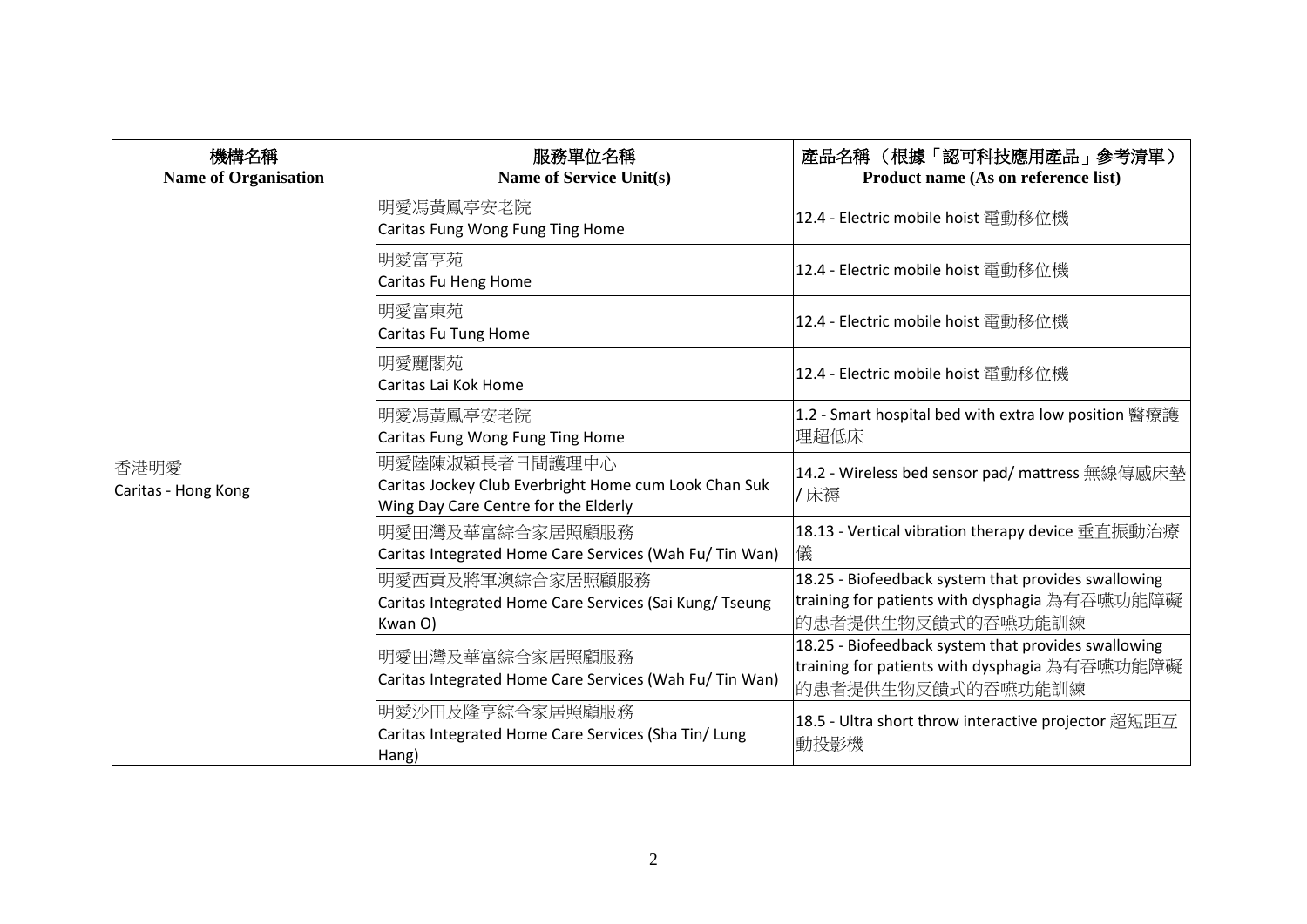| 機構名稱<br><b>Name of Organisation</b> | 服務單位名稱<br><b>Name of Service Unit(s)</b>                                                     | 產品名稱 (根據「認可科技應用產品」參考清單)<br>Product name (As on reference list)            |
|-------------------------------------|----------------------------------------------------------------------------------------------|---------------------------------------------------------------------------|
|                                     | 明愛鑽石山綜合家居照顧服務<br>Caritas Integrated Home Care Services (Diamond Hill/ Tsz<br>Wan Shan)       | 18.5 - Ultra short throw interactive projector 超短距互<br> 動投影機              |
|                                     | 明愛恩柏軒日間護理中心<br>Caritas Mutual Help Project Day Care Centre                                   | 18.5 - Ultra short throw interactive projector 超短距互<br> 動投影機              |
|                                     | 明愛深水埗綜合家居照顧服務<br>Caritas Integrated Home Care Service (Shamshuipo)                           | 18.29 - Functional electrical stimulation device 功能性<br>電剌激儀器             |
| 香港明愛<br>Caritas - Hong Kong         | 明愛深水埗改善家居及社區照顧服務<br>Caritas Sham Shui Po Enhanced Home and Community<br><b>Care Services</b> | 18.29 - Functional electrical stimulation device 功能性<br>電剌激儀器             |
|                                     | 明愛沙田及隆亨綜合家居照顧服務<br>Caritas Integrated Home Care Services (Sha Tin/ Lung<br>Hang)             | 18.1 - Pressure assessment system 壓力評測系統                                  |
|                                     | 明愛西貢及將軍澳綜合家居照顧服務<br>Caritas Integrated Home Care Services (Sai Kung/ Tseung<br>Kwan O)       | 18.13 - Vertical vibration therapy device 垂直振動治療<br>儀                     |
|                                     | 明愛西貢長者中心<br>Caritas Elderly Centre - Sai Kung                                                | 18.13 - Vertical vibration therapy device 垂直振動治療<br>儀                     |
|                                     | 明愛觀塘長者中心<br>Caritas Elderly Centre - Kwun Tong                                               | 10.3 - Smart interactive panel for psychomotor training<br>心理動作能力訓練智能互動幕屏 |
|                                     | 明愛牛頭角長者中心<br>Caritas Elderly Centre - Ngau Tau Kok                                           | 10.3 - Smart interactive panel for psychomotor training<br>心理動作能力訓練智能互動幕屏 |
|                                     | 明愛鄭承峰長者社區中心(深水埗)<br>Caritas Cheng Shing Fung District Elderly Centre<br>(Shamshuipo)         | 15.1 - Smart anti- wandering solution 智能防遊走解決<br>方案                       |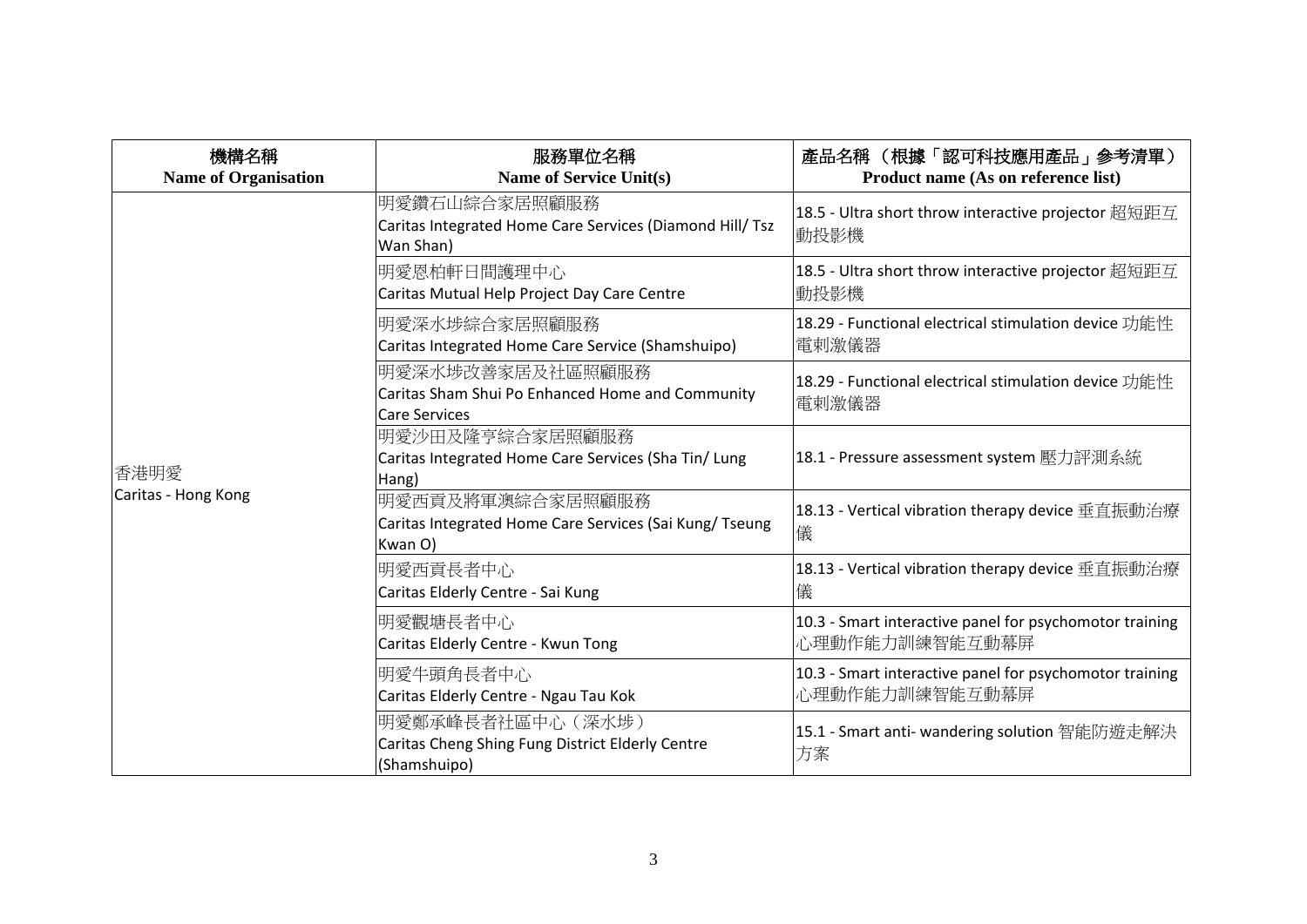| 機構名稱<br><b>Name of Organisation</b>     | 服務單位名稱<br><b>Name of Service Unit(s)</b>                                                              | 產品名稱 (根據「認可科技應用產品」參考清單)<br>Product name (As on reference list)                    |
|-----------------------------------------|-------------------------------------------------------------------------------------------------------|-----------------------------------------------------------------------------------|
|                                         | 明愛鄭承峰長者社區中心(深水埗)<br>Caritas Cheng Shing Fung District Elderly Centre<br>(Shamshuipo)                  | 18.29 - Functional electrical stimulation device 功能性<br>電剌激儀器                     |
|                                         | 明愛麗閣長者中心<br>Caritas Elderly Centre - Lai Kok                                                          | 18.5 - Ultra short throw interactive projector 超短距互<br> 動投影機                      |
|                                         | 明愛觀塘長者中心<br>Caritas Elderly Centre - Kwun Tong                                                        | 11.4 - Guided tour system 導賞系統                                                    |
|                                         | 明愛元朗長者社區中心<br>Caritas District Elderly Centre - Yuen Long                                             | Non-reference list item 非參考清單項目                                                   |
| 香港明愛<br>Caritas - Hong Kong             | 明愛天悅長者中心<br>Caritas Elderly Centre - Tin Yuet                                                         | 18.12 - Interactive training system 互動訓練系統                                        |
|                                         | 明愛天悅長者中心<br>Caritas Elderly Centre - Tin Yuet                                                         | 18.12 - Interactive training system 互動訓練系統                                        |
|                                         | 明愛香港仔長者中心<br>Caritas Elderly Centre - Aberdeen                                                        | 10.3 - Smart interactive panel for psychomotor training<br>心理動作能力訓練智能互動幕屏         |
|                                         | 明愛中區長者中心<br>Caritas Elderly Centre - Central District                                                 | 18.11 - Virtual reality device 虛擬現實復康設備                                           |
|                                         | 明愛李嘉誠護理安老院<br>Caritas Li Ka Shing Care and Attention Home                                             | 23.3 - Remote interactive rehabilitation platform 遠程<br>醫療互動平台                    |
| 香港中華基督教青年會<br>Chinese YMCA of Hong Kong | 香港中華基督教青年會天平頤康之家<br>Chinese Y.M.C.A. of Hong Kong Tin Ping Care and Attention<br>Home for the Elderly | 18.17 - Active passive trainer for upper and lower limbs<br>training 主動/被動式手腳訓練器材 |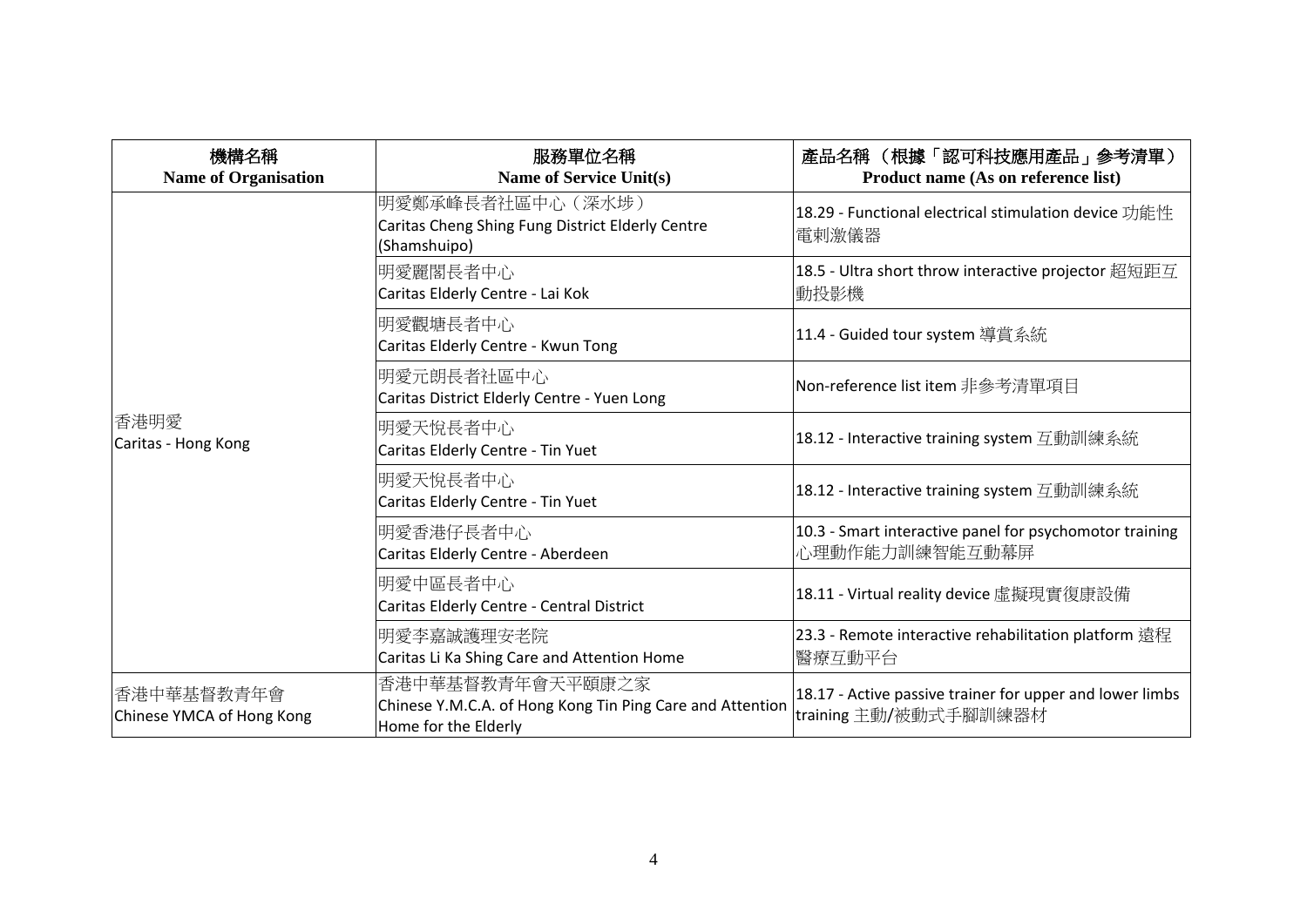| 機構名稱<br><b>Name of Organisation</b>                                                                 | 服務單位名稱<br><b>Name of Service Unit(s)</b>                                                                                                            | 產品名稱 (根據「認可科技應用產品」參考清單)<br>Product name (As on reference list)                                          |
|-----------------------------------------------------------------------------------------------------|-----------------------------------------------------------------------------------------------------------------------------------------------------|---------------------------------------------------------------------------------------------------------|
| 香港中華基督教青年會<br>Chinese YMCA of Hong Kong                                                             | 香港中華基督教青年會天平頤康之家<br> Chinese Y.M.C.A. of Hong Kong Tin Ping Care and Attention  14.1 - Bedside sensor alarm system 床邊感測監察系統<br>Home for the Elderly |                                                                                                         |
|                                                                                                     | 天平長者鄰舍中心<br>Tin Ping Neighbourhood Elderly Centre                                                                                                   | 18.5 - Ultra short throw interactive projector 超短距互<br>動投影機                                             |
| 青松觀有限公司<br>Ching Chung Taoist Association Of<br>Hong Kong Limited                                   | 青松侯寶垣長者鄰舍中心<br>Ching Chung Rev. Hau Po Woon Neighbourhood Elderly<br>Centre                                                                         | 23.3 - Remote interactive rehabilitation platform 遠程<br>醫療互動平台                                          |
| 基督教宣道會香港區聯會有限公司 基督教宣道會翠樂長者睦鄰中心<br>Christian & Missionary Alliance<br>Church Union Hong Kong Limited | Christian & Missionary Alliance Tsui Lok Good Neighbours<br>Centre for the Elderly                                                                  | 19.3 - Companion robot 陪伴機械人                                                                            |
| 基督教家庭服務中心<br>Christian Family Service Centre                                                        | 樂力長者日間訓練中心<br>Lively Elderly Day Training Centre                                                                                                    | 19.2 - Mobile interactive floor/ wall projector for mult-<br>sensory therapy 用作多感官治療的移動互動地面 / 牆<br>壁投影機 |
|                                                                                                     | 樂力長者日間訓練中心<br>Lively Elderly Day Training Centre                                                                                                    | 19.2 - Mobile interactive floor/ wall projector for mult-<br>sensory therapy 用作多感官治療的移動互動地面 / 牆<br>壁投影機 |
| 基督教天倫樂護理院<br>Christianity Tin Lun Lok Home for<br>Aged                                              | 基督教天倫樂護理院<br>Christianity Tin Lun Lok Home for Aged                                                                                                 | 22.1 - Smart Sensors 智能感應器                                                                              |
| 竹園護理院<br>Chuk Yuen Home For Aged                                                                    | 竹園護理院<br>Chuk Yuen Home For Aged                                                                                                                    | 23.3 - Remote interactive rehabilitation platform 遠程<br>醫療互動平台                                          |
| 鍾錫熙長洲安老院有限公司<br>Chung Shak Hei (Cheung Chau) Home<br>for the Aged Limited                           | 温浩根護理安老院<br>Wan Ho Kan Care and Attention Home                                                                                                      | 1.3 - Lateral Rotation Mattress 翻身減壓氣墊床褥                                                                |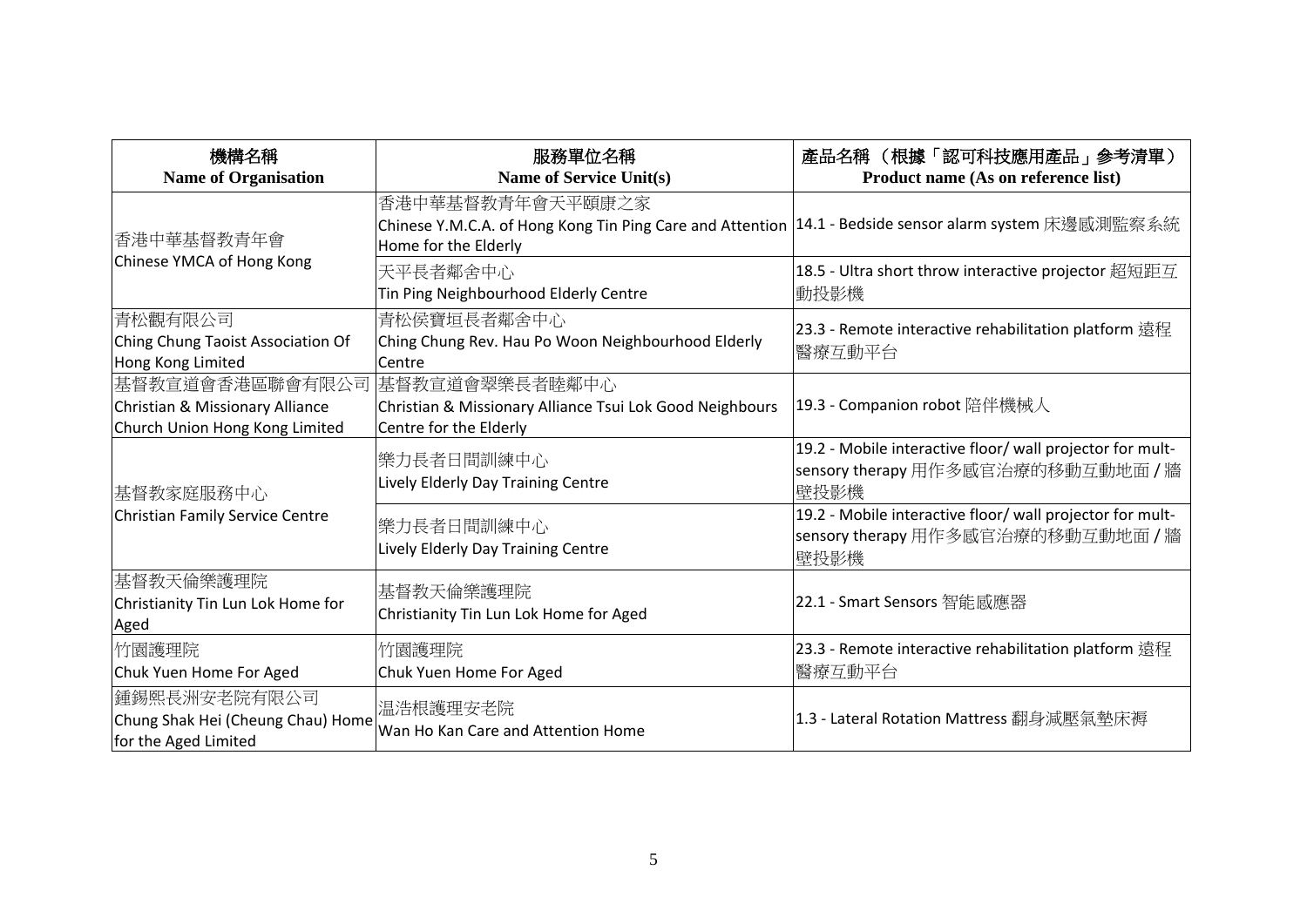| 機構名稱<br><b>Name of Organisation</b>                            | 服務單位名稱<br><b>Name of Service Unit(s)</b>                          | 產品名稱 (根據「認可科技應用產品」參考清單)<br>Product name (As on reference list)                                               |
|----------------------------------------------------------------|-------------------------------------------------------------------|--------------------------------------------------------------------------------------------------------------|
| 德諾集團(香港)有限公司                                                   | 欣柏軒<br>Cypress Care Home                                          | 12.2 - Electric stair climber 樓梯機                                                                            |
| Denos Group (Hong Kong) Limited                                | 欣柏軒<br>Cypress Care Home                                          | 12.4 - Electric mobile hoist 電動移位機                                                                           |
| 德客科技有限公司<br>Devco Technology Limited                           | 環宇護理<br>Unicare 360                                               | 18.12 - Interactive training system 互動訓練系統                                                                   |
| 雋頤專業安老服務有限公司<br>Eden Elder Care Specialists Limited            | EDEN HOME 專業家居照顧服務<br><b>EDEN HOME Professional care services</b> | 23.3 - Remote interactive rehabilitation platform 遠程<br>醫療互動平台                                               |
| 永善亞洲有限公司<br><b>Ever Kind Asia Limited</b>                      | 恩耆頤養院<br><b>Altru Nursing Home</b>                                | 5.3 - Electric tilt-in-space/ height adjustable bathing<br> stretchers/ shower tables 可電動調較高度/ 傾斜度的<br>淋浴床/台 |
|                                                                | 安耆苑<br>Angel's Health Care                                        | 1.2 - Smart hospital bed with extra low position 醫療護<br>理超低床                                                 |
| 樂齡護老院                                                          | 樂齡護老院<br>Loc Ling Elderly Home                                    | 23.3 - Remote interactive rehabilitation platform 遠程<br>醫療互動平台                                               |
| <b>Focus Health Care Limited</b>                               | 樂齡護老院<br>Loc Ling Elderly Home                                    | 1.2 - Smart hospital bed with extra low position 醫療護<br>理超低床                                                 |
| 福恩護老院有限公司<br>Fook Yen Home For The Aged<br>Limited             | 福恩護老院有限公司<br>Fook Yen Home For the Aged Limited                   | 17.1 - Smart Management System 智能管理資料系統                                                                      |
| 耆康護老中心有限公司<br><b>Forever Health Gericare Centre</b><br>Limited | 耆康護老中心有限公司<br>Forever Health Gericare Centre Limited              | 1.2 - Smart hospital bed with extra low position 醫療護<br>理超低床                                                 |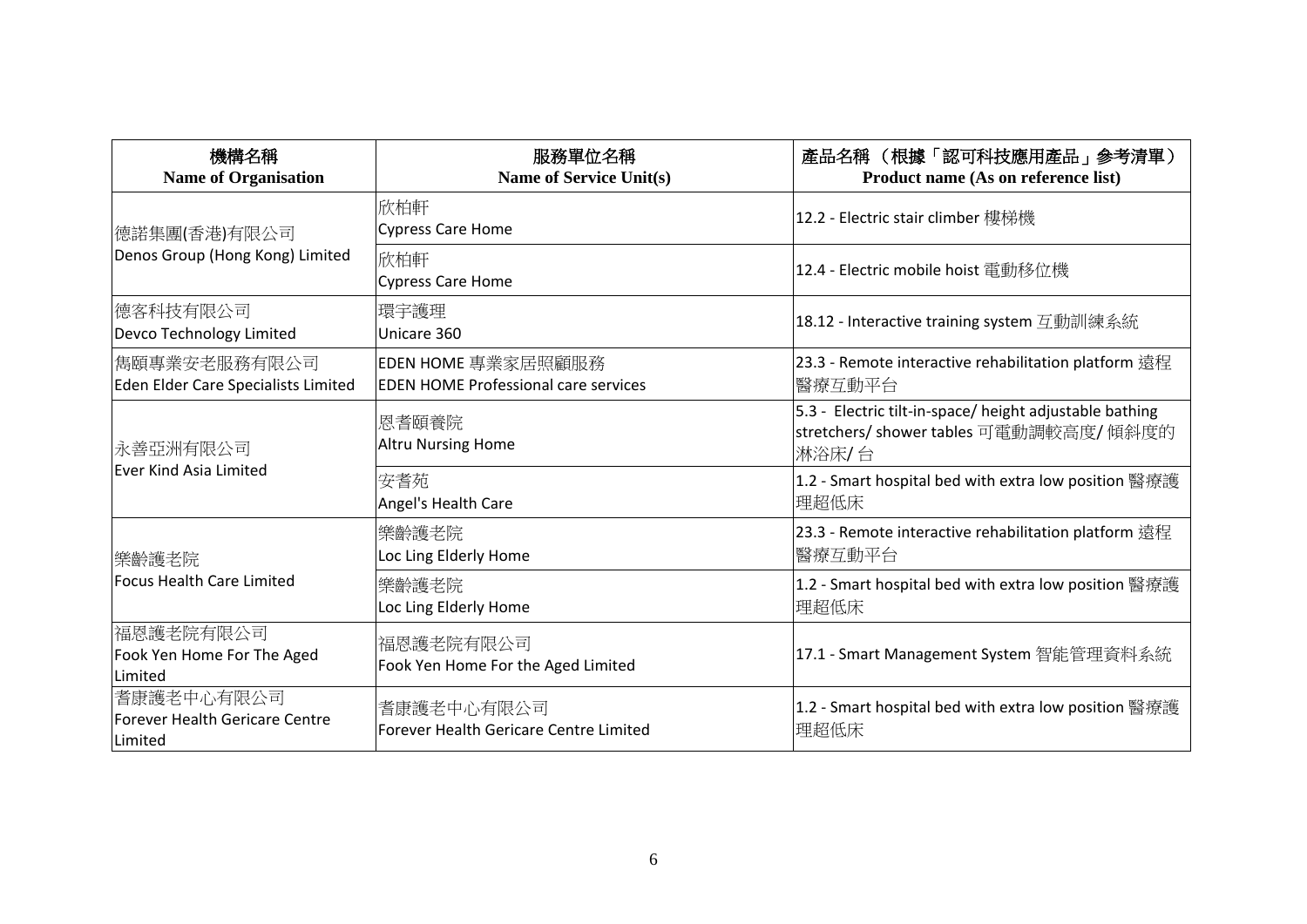| 機構名稱<br><b>Name of Organisation</b>                                      | 服務單位名稱<br><b>Name of Service Unit(s)</b>                                                      | 產品名稱 (根據「認可科技應用產品」參考清單)<br>Product name (As on reference list)                                          |
|--------------------------------------------------------------------------|-----------------------------------------------------------------------------------------------|---------------------------------------------------------------------------------------------------------|
| 全成創富有限公司<br><b>Full Success Enrich Limited</b>                           | 騰達護老中心<br><b>Tang Tat Home Aged</b>                                                           | 23.3 - Remote interactive rehabilitation platform 遠程<br>醫療互動平台                                          |
|                                                                          | 騰達護老中心<br>Tang Tat Home Aged                                                                  | 1.2 - Smart hospital bed with extra low position 醫療護<br>理超低床                                            |
| 逢源護老院有限公司<br>Fung Yuen Nursery Home for the<br><b>Aged Limited</b>       | 逢源護老院有限公司<br>Fung Yuen Nursery Home for the Aged Limited                                      | 1.2 - Smart hospital bed with extra low position 醫療護<br>理超低床                                            |
| 耆安園護理安老院有限公司<br>Happy Home Caring Center for the<br>Elderly Co., Limited | 耆安園護理安老院有限公司<br>Happy Home Caring Center for the Elderly Co., Limited                         | 12.4 - Electric mobile hoist 電動移位機                                                                      |
|                                                                          | 耆安園護理安老院有限公司<br>Happy Home Caring Center for the Elderly Co., Limited                         | 13.3 - Electric standing wheelchair 電動站立式輪椅                                                             |
| 基督教靈實協會<br>Haven of Hope Christian Service                               | 靈實長者日間暨復康中心(港島東)<br>Haven of Hope Day Care Cum Rehabilitation Centre for<br>Elderly (HK East) | 18.20 - Computerized system for assessment and/or<br>training of cognitive functions 認知評估及/或訓練之電<br>腦系統 |
|                                                                          | 靈實長者日間暨復康中心(港島東)<br>Haven of Hope Day Care Cum Rehabilitation Centre for<br>Elderly (HK East) | 10.1 - Exercise bicycle with physically activated screen<br>互動腳踏單車                                      |
|                                                                          | 靈實長者記憶護理中心(港島西)<br>Haven of Hope Day Memory Care Centre for Elderly (HK<br>West)              | 18.20 - Computerized system for assessment and/or<br>training of cognitive functions 認知評估及/或訓練之電<br>腦系統 |
|                                                                          | 靈實長者記憶護理中心(港島西)<br>Haven of Hope Day Memory Care Centre for Elderly (HK<br>West)              | 18.17 - Active passive trainer for upper and lower limbs<br>training 主動/被動式手腳訓練器材                       |
|                                                                          | 靈實翠林老人日間活動中心<br>Haven of Hope Tsui Lam Day Care Centre for the Elderly                        | 18.2 - Smart table/ Smart projector 智能桌/智能投影機                                                           |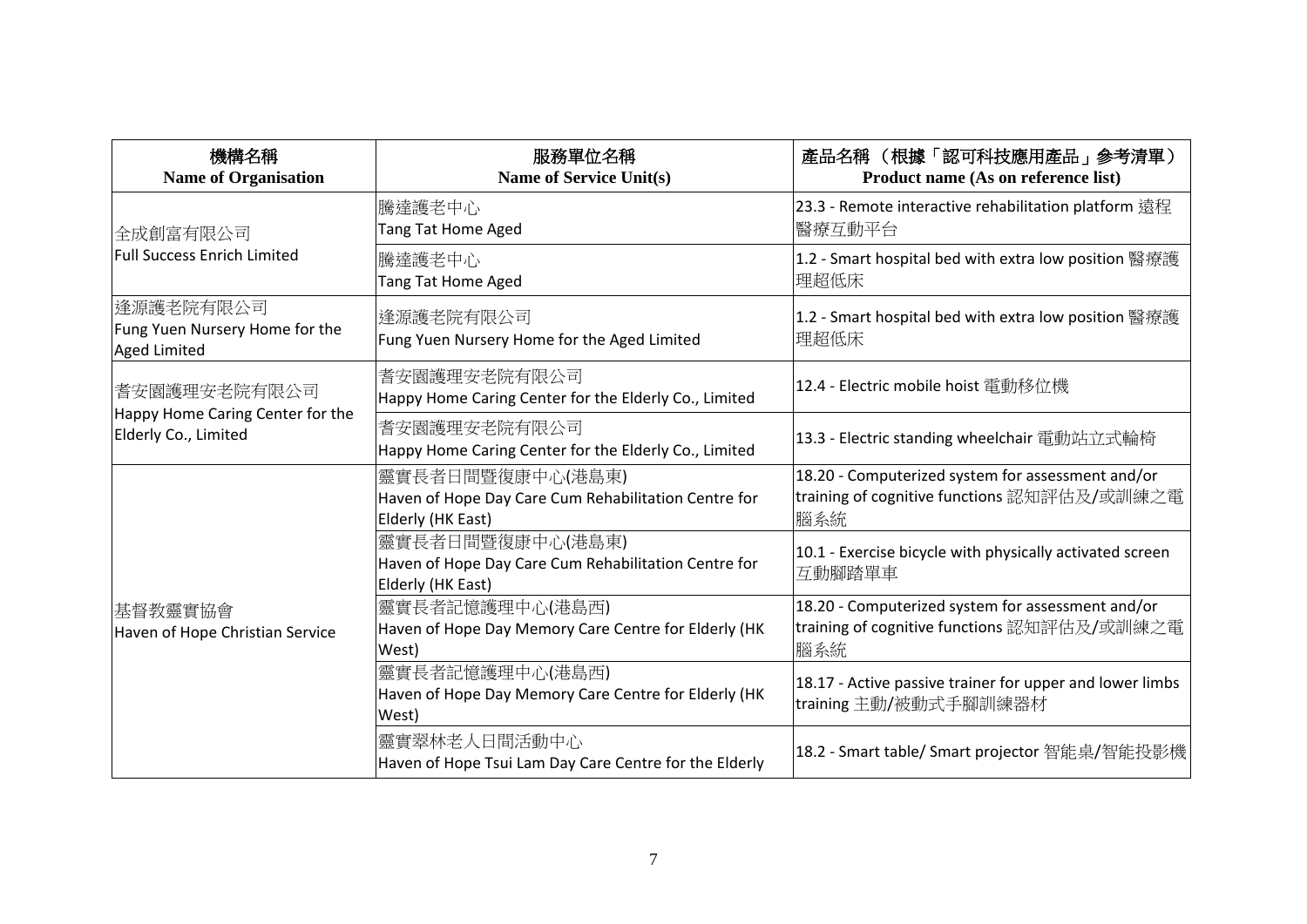| 機構名稱<br><b>Name of Organisation</b>                                                                                          | 服務單位名稱<br><b>Name of Service Unit(s)</b>                                                                       | 產品名稱 (根據「認可科技應用產品」參考清單)<br>Product name (As on reference list)                                                |
|------------------------------------------------------------------------------------------------------------------------------|----------------------------------------------------------------------------------------------------------------|---------------------------------------------------------------------------------------------------------------|
| 基督教靈實協會<br>Haven of Hope Christian Service                                                                                   | 靈實翠林長者日間訓練中心<br>Haven of Hope Tsui Lam Day Training Centre for the Elderly                                     | 18.2 - Smart table/ Smart projector 智能桌/智能投影機                                                                 |
|                                                                                                                              | 靈實翠林長者日間訓練中心<br>Haven of Hope Tsui Lam Day Training Centre for the Elderly                                     | 18.15 - Gait and walking trainer 步態和步行訓練儀                                                                     |
|                                                                                                                              | 靈實社區長者照顧服務中心<br>Haven Of Hope Community Care Service Centre For The<br>Elderly                                 | 18.2 - Smart table/ Smart projector 智能桌/智能投影機                                                                 |
| 伸手助人協會<br><b>Helping Hand</b>                                                                                                | 伸手助人協會麗瑤白普理護老院<br>Helping Hand Lai Yiu Bradbury Care Home                                                      | 5.3 - Electric tilt-in-space/ height adjustable bathing<br> stretchers/ shower tables 可電動調較高度/ 傾斜度的<br> 淋浴床/台 |
|                                                                                                                              | 伸手助人協會麗瑤白普理護老院<br>Helping Hand Lai Yiu Bradbury Care Home                                                      | 11.3 - Personal amplifier for elderly/people with<br>auditory impairment 聽障長者/人士適用的個人助聽<br>器                  |
|                                                                                                                              | 伸手助人協會麗瑤白普理護老院<br>Helping Hand Lai Yiu Bradbury Care Home                                                      | 1.2 - Smart hospital bed with extra low position 醫療護<br>理超低床                                                  |
|                                                                                                                              | 長者日間護理單位(附設於樟木頭老人度假中心)<br>Day Care Unit at Cheung Muk Tau Holiday Centre for the<br>Elderly                    | 18.17 - Active passive trainer for upper and lower limbs<br>training 主動/被動式手腳訓練器材                             |
| 香港浸信會區樹洪伉儷康復護養院<br>有限公司<br>Hong Kong Baptist Mr. & Mrs. Au<br>Shue Hung Rehabilitation and<br><b>Healthcare Home Limited</b> | 香港浸信會區樹洪伉儷康復護養院有限公司<br>Hong Kong Baptist Mr. & Mrs. Au Shue Hung Rehabilitation<br>and Healthcare Home Limited | 15.1 - Smart anti- wandering solution 智能防遊走解決<br>方案                                                           |
| 香港基督教服務處<br>Hong Kong Christian Service                                                                                      | 香港基督教服務處長發安老院<br>Hong Kong Christian Service Cheung Fat Home for the<br>Elderly                                | 18.22 - Device for lower limbs exercises 下肢訓練器材                                                               |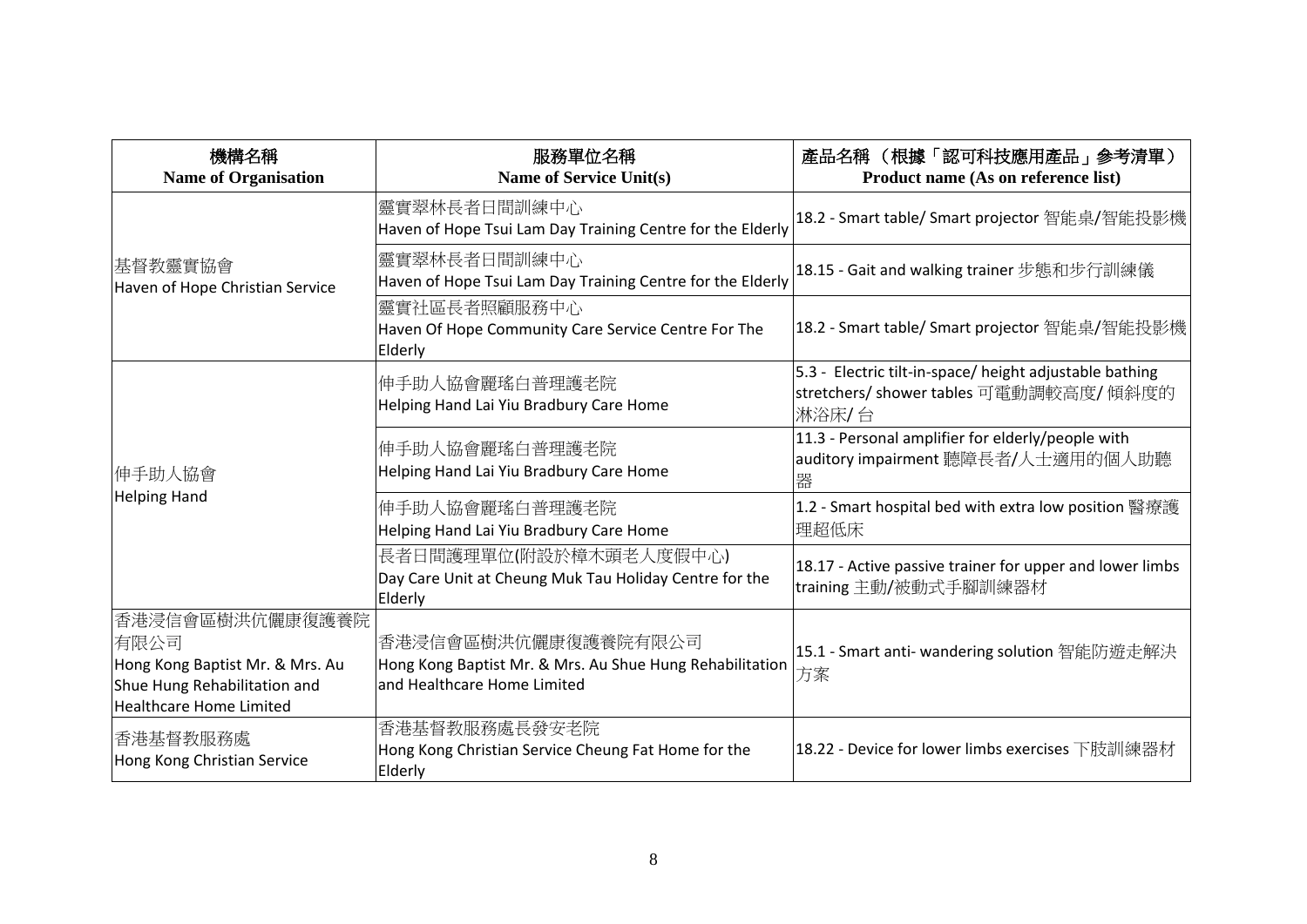| 機構名稱<br><b>Name of Organisation</b>                                  | 服務單位名稱<br><b>Name of Service Unit(s)</b>                                                                                                                   | 產品名稱 (根據「認可科技應用產品」參考清單)<br>Product name (As on reference list)                                                            |
|----------------------------------------------------------------------|------------------------------------------------------------------------------------------------------------------------------------------------------------|---------------------------------------------------------------------------------------------------------------------------|
| 香港基督教服務處                                                             | 香港基督教服務處深水埗長者日間護理中心<br>Hong Kong Christian Service Sham Shui Po Day Care Centre   18.2 - Smart table/ Smart projector 智能桌/智能投影機<br>for the Elderly         |                                                                                                                           |
| Hong Kong Christian Service                                          | 元州長者鄰舍中心<br>Un Chau Neighbourhood Elderly Centre                                                                                                           | 20.1 - Body composition analyser 身體成分分析儀                                                                                  |
| 香港家庭福利會<br>Hong Kong Family Welfare Society                          | 綜合家居照顧服務 (葵芳/ 長亨/ 宏福)<br>Integrated Home Care Services (Kwai Fong/ Cheung<br>Hang/Tivoli)                                                                  | Non-reference list item 非參考清單項目                                                                                           |
|                                                                      | 綜合家居照顧服務(愛東)<br>Integrated Home Care Services (Oi Tung)                                                                                                    | 18.5 - Ultra short throw interactive projector 超短距互<br> 動投影機                                                              |
| 香港聖公會福利協會有限公司<br>Hong Kong Sheng Kung Hui Welfare<br>Council Limited | 香港聖公會將軍澳安老服務大樓 - 賽馬會長者綜合服務<br>中心暨日間護理服務<br>Tseung Kwan O Aged Care Complex - Jockey Club District<br>Elderly Community Centre cum Day Care Unit (Day Care) | 13.3 - Electric standing wheelchair 電動站立式輪椅                                                                               |
|                                                                      | 香港聖公會將軍澳安老服務大樓 - 賽馬會長者綜合服務<br>中心暨日間護理服務<br>Tseung Kwan O Aged Care Complex - Jockey Club District<br>Elderly Community Centre cum Day Care Unit (Day Care) | 18.25 - Biofeedback system that provides swallowing<br>training for patients with dysphagia 為有吞嚥功能障礙<br>的患者提供生物反饋式的吞嚥功能訓練 |
|                                                                      | 香港聖公會阮維揚長者之家<br>Hong Kong Sheng Kung Hui John Yuen Home For The<br>Elderly                                                                                 | 5.3 - Electric tilt-in-space/ height adjustable bathing<br>stretchers/ shower tables 可電動調較高度/傾斜度的<br>淋浴床/台                |
|                                                                      | 香港聖公會安老院舍外展專業服務試驗計劃(九龍東)<br>Hong Kong Sheng Kung Hui Pilot Scheme on Multi-<br>disciplinary Outreaching Support Teams for the Elderly<br>(Kowloon East)    | 18.20 - Computerized system for assessment and/or<br>training of cognitive functions 認知評估及/或訓練之電<br>腦系統                   |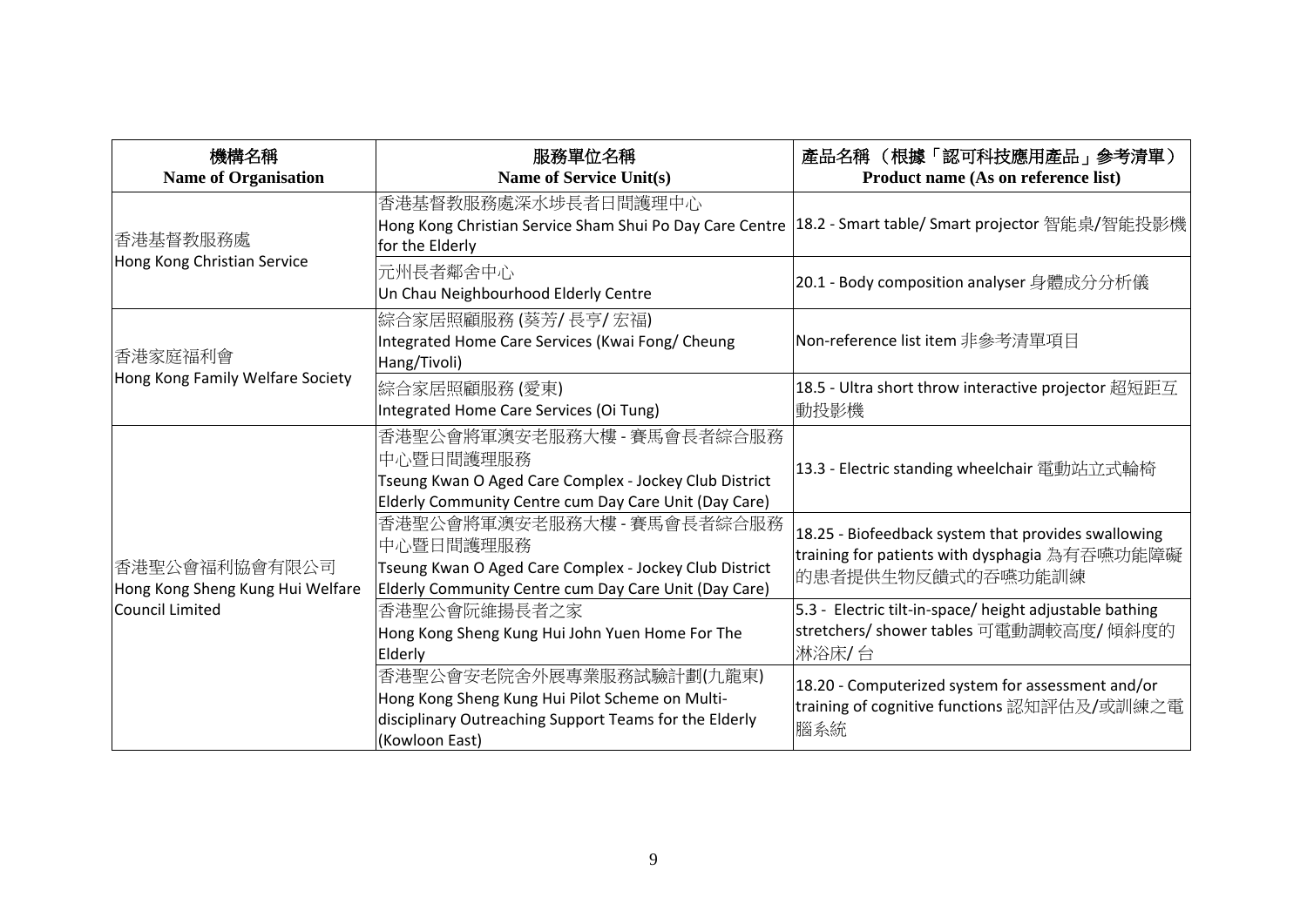| 機構名稱<br><b>Name of Organisation</b>                                  | 服務單位名稱<br><b>Name of Service Unit(s)</b>                                                                                                                | 產品名稱 (根據「認可科技應用產品」參考清單)<br>Product name (As on reference list)                                                            |
|----------------------------------------------------------------------|---------------------------------------------------------------------------------------------------------------------------------------------------------|---------------------------------------------------------------------------------------------------------------------------|
| 香港聖公會福利協會有限公司<br>Hong Kong Sheng Kung Hui Welfare<br>Council Limited | 香港聖公會安老院舍外展專業服務試驗計劃(九龍東)<br>Hong Kong Sheng Kung Hui Pilot Scheme on Multi-<br>disciplinary Outreaching Support Teams for the Elderly<br>(Kowloon East) | 18.4 - Multi-function coordination and agility trainer $\mathscr Y$<br> 功能協調和敏捷性培訓儀                                       |
|                                                                      | 香港聖公會安老院舍外展專業服務試驗計劃(九龍東)<br>Hong Kong Sheng Kung Hui Pilot Scheme on Multi-<br>disciplinary Outreaching Support Teams for the Elderly<br>(Kowloon East) | 18.25 - Biofeedback system that provides swallowing<br>training for patients with dysphagia 為有吞嚥功能障礙<br>的患者提供生物反饋式的吞嚥功能訓練 |
|                                                                      | 香港聖公會福利協會有限公司聖匠堂長者地區中心<br>Hong Kong Sheng Kung Hui Welfare Council Limited Holy<br>Carpenter Church District Elderly Community Centre                   | 10.3 - Smart interactive panel for psychomotor training<br>心理動作能力訓練智能互動幕屏                                                 |
|                                                                      | 香港聖公會竹園馬田法政牧師長者綜合服務中心<br>Hong Kong Sheng Kung Hui Chuk Yuen Canon Martin<br>District Elderly Community Centre                                           | 18.12 - Interactive training system 互動訓練系統                                                                                |
|                                                                      | 香港聖公會恩駿長者日間護理中心<br>Yan Chun Day Care Centre for the Elderly                                                                                             | 12.3 - Electric raiser 電動站立機                                                                                              |
|                                                                      | 香港聖公會恩駿長者日間護理中心<br>Yan Chun Day Care Centre for the Elderly                                                                                             | 18.23 - Virtual Reality-based Rehabilitation System 虛擬<br>實境康復訓練系統                                                        |
|                                                                      | 香港聖公會麥理浩夫人中心林植宣博士老人綜合服務中<br>Lady Maclehose Centre Dr Lam Chik-suen District Elderly<br>Community Centre                                                 | 18.9 - Robot assisted rehabilitation device 機械人輔助<br>復康器材                                                                 |
|                                                                      | 香港聖公會麥理浩夫人中心綜合家居照顧服務<br>Hong Kong Sheng Kung Hui Lady MacLehose Centre<br>Integrated Home Care Services Team                                            | 18.5 - Ultra short throw interactive projector 超短距互<br>動投影機                                                               |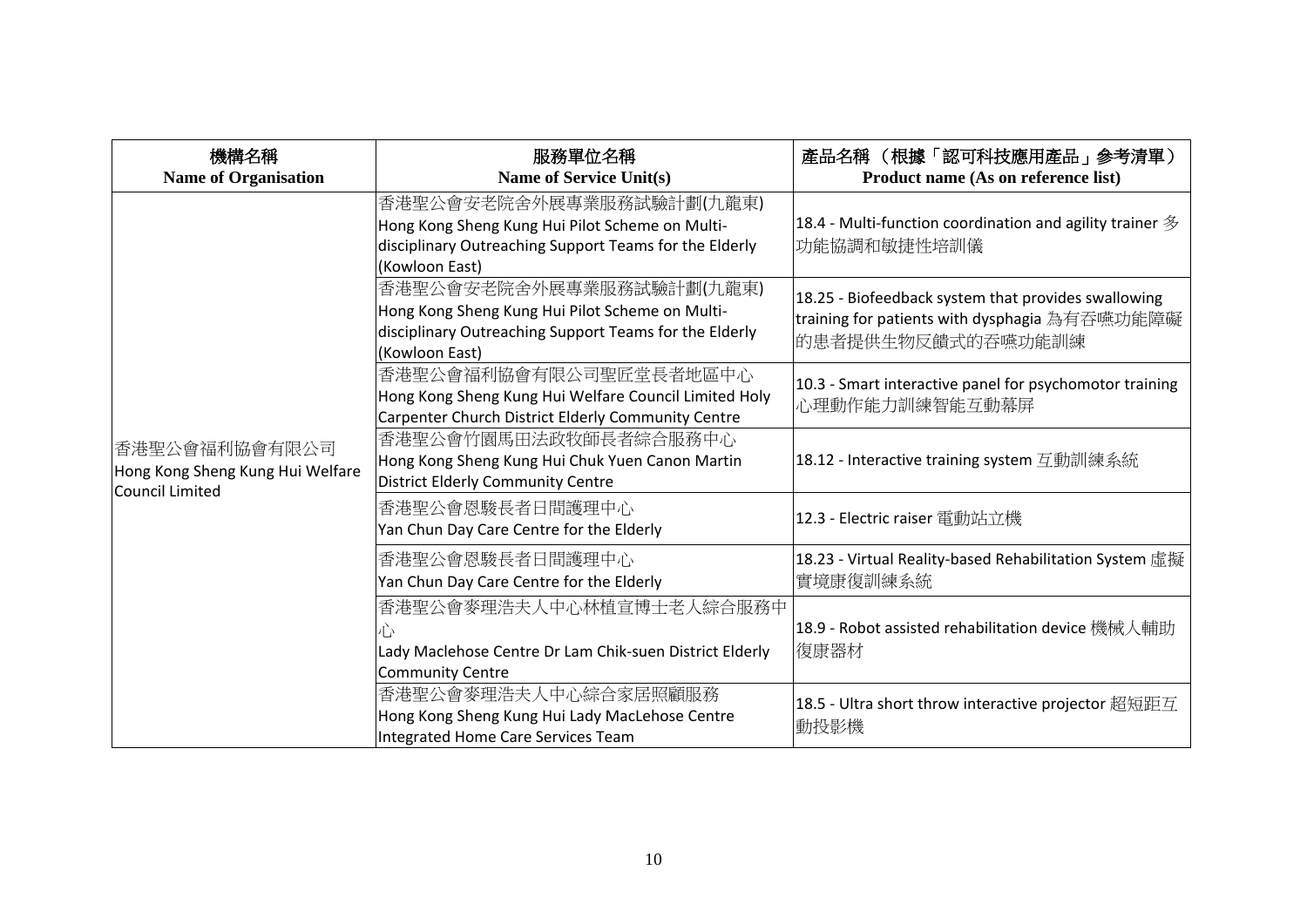| 機構名稱                                                          | 服務單位名稱<br><b>Name of Service Unit(s)</b>                                                                              | 產品名稱 (根據「認可科技應用產品」參考清單)                                      |
|---------------------------------------------------------------|-----------------------------------------------------------------------------------------------------------------------|--------------------------------------------------------------|
| <b>Name of Organisation</b>                                   |                                                                                                                       | Product name (As on reference list)                          |
|                                                               | 香港聖公會麥理浩夫人中心林植宣博士老人綜合服務中<br>Ù٠<br>Lady Maclehose Centre Dr Lam Chik-suen District Elderly<br><b>Community Centre</b>  | 18.5 - Ultra short throw interactive projector 超短距互<br> 動投影機 |
|                                                               | 香港聖公會麥理浩夫人中心綜合家居照顧服務<br>Hong Kong Sheng Kung Hui Lady MacLehose Centre<br><b>Integrated Home Care Services Team</b>   | 18.12 - Interactive training system 互動訓練系統                   |
| 香港聖公會福利協會有限公司<br>Hong Kong Sheng Kung Hui Welfare             | 香港聖公會九龍城綜合家居照顧服務隊<br>Hong Kong Sheng Kung Hui Kowloon City Integrated Home<br><b>Care Services</b>                    | 20.1 - Body composition analyser 身體成分分析儀                     |
| Council Limited                                               | 香港聖公會九龍城綜合家居照顧服務隊<br>Hong Kong Sheng Kung Hui Kowloon City Integrated Home<br><b>Care Services</b>                    | 18.5 - Ultra short throw interactive projector 超短距互<br>動投影機  |
|                                                               | 香港聖公會九龍城綜合家居照顧服務隊<br>Hong Kong Sheng Kung Hui Kowloon City Integrated Home<br><b>Care Services</b>                    | 18.12 - Interactive training system 互動訓練系統                   |
|                                                               | 香港聖公會樂華長者日間護理中心<br>Lok Wah Day Care Centre for the Elderly                                                            | 18.2 - Smart table/ Smart projector 智能桌/智能投影機                |
| 香港基督教女青年會<br>Hong Kong Young Women's Christian<br>Association | 香港基督教女青年會誌寶松柏中心<br>Chi Po Neighbourhood Elderly Centre                                                                | 18.13 - Vertical vibration therapy device 垂直振動治療<br>儀        |
|                                                               | 香港基督教女青年會明儒松柏社區服務中心<br>Ming Yue District Elderly Community Centre                                                     | 20.1 - Body composition analyser 身體成分分析儀                     |
|                                                               | 香港基督教女青年會秀群松柏社區服務中心綜合家居照<br>顧服務<br>Ellen Li District Elderly Community Centre - Integrated<br>Home Care Services Team | 18.27 - Massage/ percussion therapeutic device 按摩 /<br>拍擊治療儀 |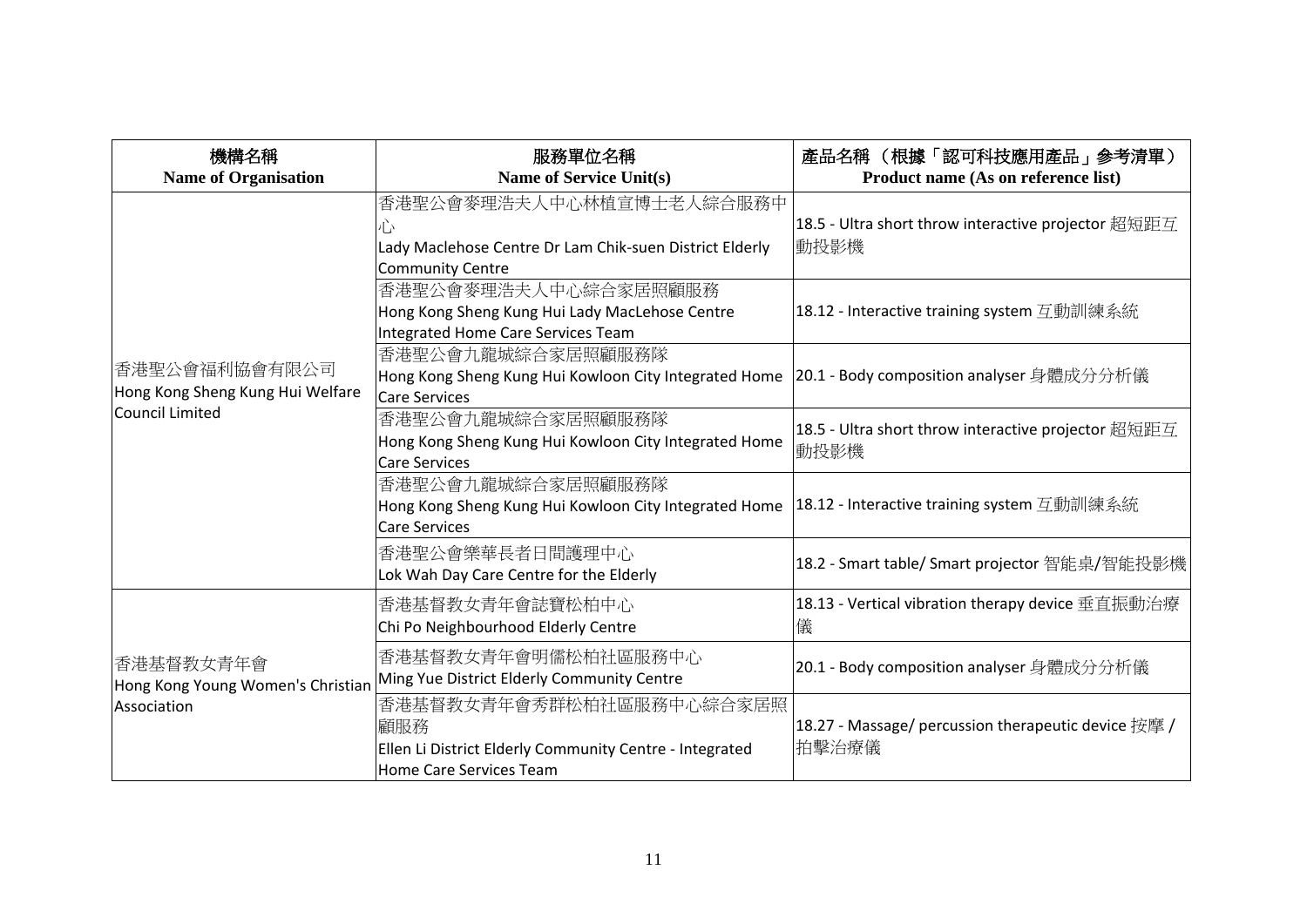| 機構名稱<br><b>Name of Organisation</b>                           | 服務單位名稱<br><b>Name of Service Unit(s)</b>                                           | 產品名稱 (根據「認可科技應用產品」參考清單)<br>Product name (As on reference list)                    |
|---------------------------------------------------------------|------------------------------------------------------------------------------------|-----------------------------------------------------------------------------------|
| 香港基督教女青年會<br>Hong Kong Young Women's Christian<br>Association | 香港基督教女青年會秀群松柏社區服務中心<br>ELLEN LI DISTRICT ELDERLY COMMUNITY CENTRE                  | 18.17 - Active passive trainer for upper and lower limbs<br>training 主動/被動式手腳訓練器材 |
|                                                               | 香港基督教女青年會深水埗綜合家居照顧服務隊<br>HKYWCA Sham Shui Po Integrated Home Care Services<br>Team | 18.2 - Smart table/ Smart projector 智能桌/智能投影機                                     |
|                                                               | 香港基督教女青年會九龍城綜合家居照顧服務隊<br>Kowloon City Integrated Home Care Services Team           | 18.17 - Active passive trainer for upper and lower limbs<br>training 主動/被動式手腳訓練器材 |
|                                                               | 香港基督教女青年會九龍城綜合家居照顧服務隊<br>Kowloon City Integrated Home Care Services Team           | 18.17 - Active passive trainer for upper and lower limbs<br>training 主動/被動式手腳訓練器材 |
|                                                               | 香港基督教女青年會九龍城綜合家居照顧服務隊<br>Kowloon City Integrated Home Care Services Team           | 18.17 - Active passive trainer for upper and lower limbs<br>training 主動/被動式手腳訓練器材 |
|                                                               | 香港基督教女青年會鄭傍卿護理安老苑<br>Cheng Pon Hing Care & Attention Home for the Elderly          | 18.27 - Massage/ percussion therapeutic device 按摩 /<br>拍擊治療儀                      |
|                                                               | 香港基督教女青年會秀群松柏社區服務中心<br>ELLEN LI DISTRICT ELDERLY COMMUNITY CENTRE                  | 18.17 - Active passive trainer for upper and lower limbs<br>training 主動/被動式手腳訓練器材 |
| 頤樂居有限公司<br>Jane's Home Limited                                | 康城松山府邸<br>Pine Villa                                                               | 18.17 - Active passive trainer for upper and lower limbs<br>training 主動/被動式手腳訓練器材 |
|                                                               | 康城松山府邸<br>Pine Villa                                                               | 18.17 - Active passive trainer for upper and lower limbs<br>training 主動/被動式手腳訓練器材 |
| 嘉林護老院有限公司<br>Ka Lam Gerocomy Limited                          | 嘉林護老院有限公司<br>Ka Lam Gerocomy Limited                                               | 1.2 - Smart hospital bed with extra low position 醫療護<br>理超低床                      |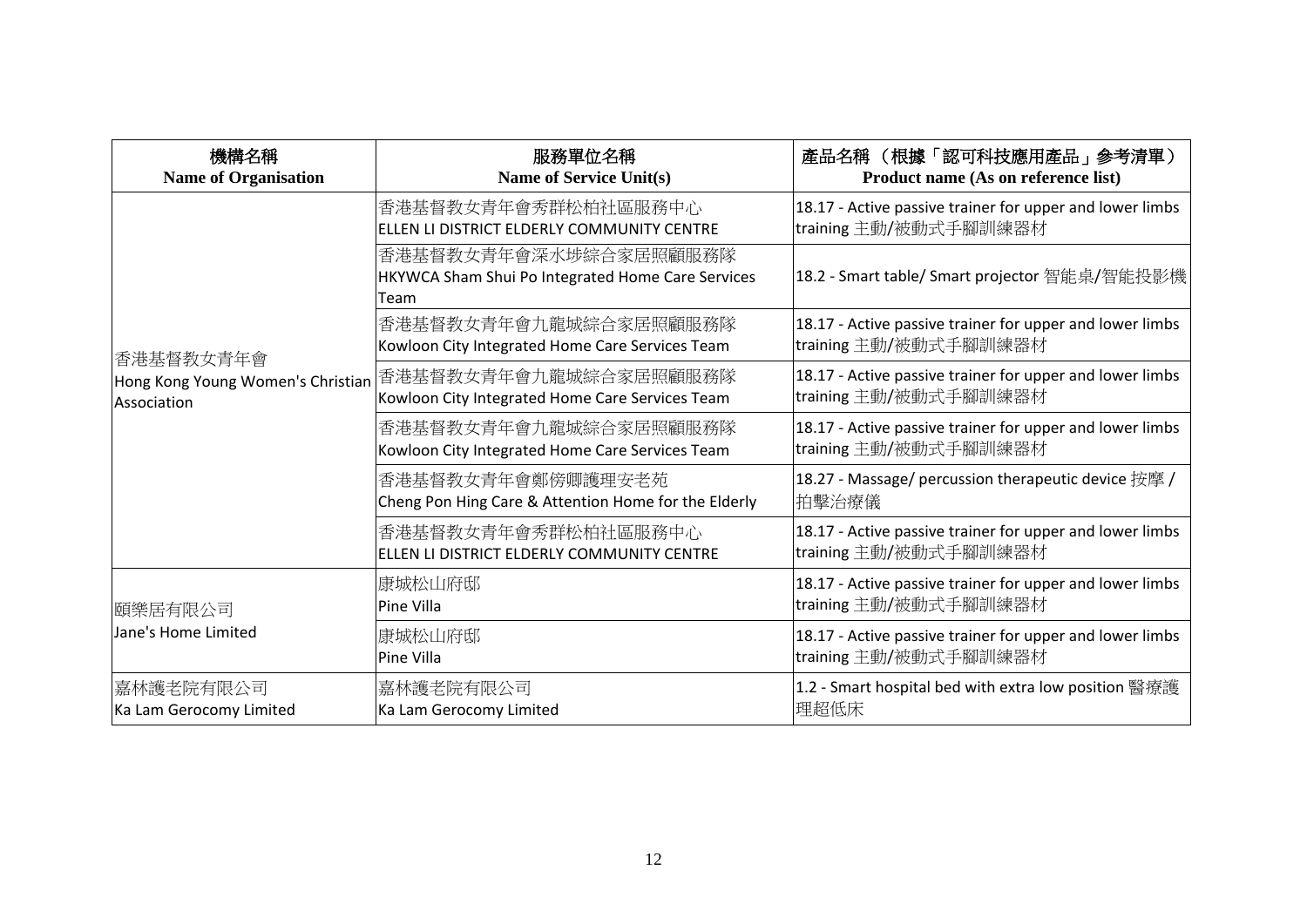| 機構名稱<br><b>Name of Organisation</b>                                             | 服務單位名稱<br><b>Name of Service Unit(s)</b>                                                                                | 產品名稱 (根據「認可科技應用產品」參考清單)<br>Product name (As on reference list)                                              |
|---------------------------------------------------------------------------------|-------------------------------------------------------------------------------------------------------------------------|-------------------------------------------------------------------------------------------------------------|
| 嘉瑞園(紅磡)安養有限公司<br>Ka Shui Garden (Hung Hom) Health<br>Care Ltd                   | 嘉瑞園日間護理中心(紅磡)<br>Ka Shui Garden Day Care Centre (Hung Hom)                                                              | 20.1 - Body composition analyser 身體成分分析儀                                                                    |
| 嘉瑞園(荃灣)安養有限公司                                                                   | 嘉瑞園日間護理中心(荃灣)<br>Ka Shui Garden Day Care Centre (Tsuen Wan)                                                             | 18.15 - Gait and walking trainer 步態和步行訓練儀                                                                   |
| Ka Shui Garden (Tsuen Wan) Health<br>Care Ltd                                   | 嘉瑞園日間護理中心(荃灣)<br>Ka Shui Garden Day Care Centre (Tsuen Wan)                                                             | 20.1 - Body composition analyser 身體成分分析儀                                                                    |
| 康福護老中心有限公司<br>Kang Fook Rest Home For The Aged<br>ILtd.                         | 康福護老中心有限公司<br>Kang Fook Rest Home For The Aged Ltd.                                                                     | 9.2 - Smart toilet seat 智能廁板                                                                                |
| 香港蘇浙滬同鄉會<br>Kiangsu Chekiang and Shanghai<br>Residents (Hong Kong) Association  | 香港蘇浙滬同鄉會葵青良友安老院<br>Kiangsu Chekiang and Shanghai Residents (Hong Kong)<br>Association Kwai Tsing Hostel for the Elderly | 5.3 - Electric tilt-in-space/ height adjustable bathing<br>stretchers/ shower tables 可電動調較高度/ 傾斜度的<br>淋浴床/台 |
| 景耀有限公司<br>King Glory Limited                                                    | 元朗護老院<br>Yuen Long Home For The Elderly                                                                                 | 15.1 - Smart anti- wandering solution 智能防遊走解決<br>方案                                                         |
| 港泰護老中心(慈雲山)有限公司 <br>Kong Tai Care for The Aged Centre<br>(Tsz Wan Shan) Limited | 港泰護老中心<br>Kong Tai Care For The Aged Centre                                                                             | 1.2 - Smart hospital bed with extra low position 醫療護<br>理超低床                                                |
| 九龍金華護老院有限公司<br>Kowloon Kam Wah Home for the<br>Aged Limited                     | 九龍金華護老院<br>Kowloon Kam Wah Home For The Aged                                                                            | 12.2 - Electric stair climber 樓梯機                                                                           |
|                                                                                 | 九龍金華護老院<br>Kowloon Kam Wah Home For The Aged                                                                            | 1.1 - Electric nursing / wheelchair bed 電動輪椅護理床                                                             |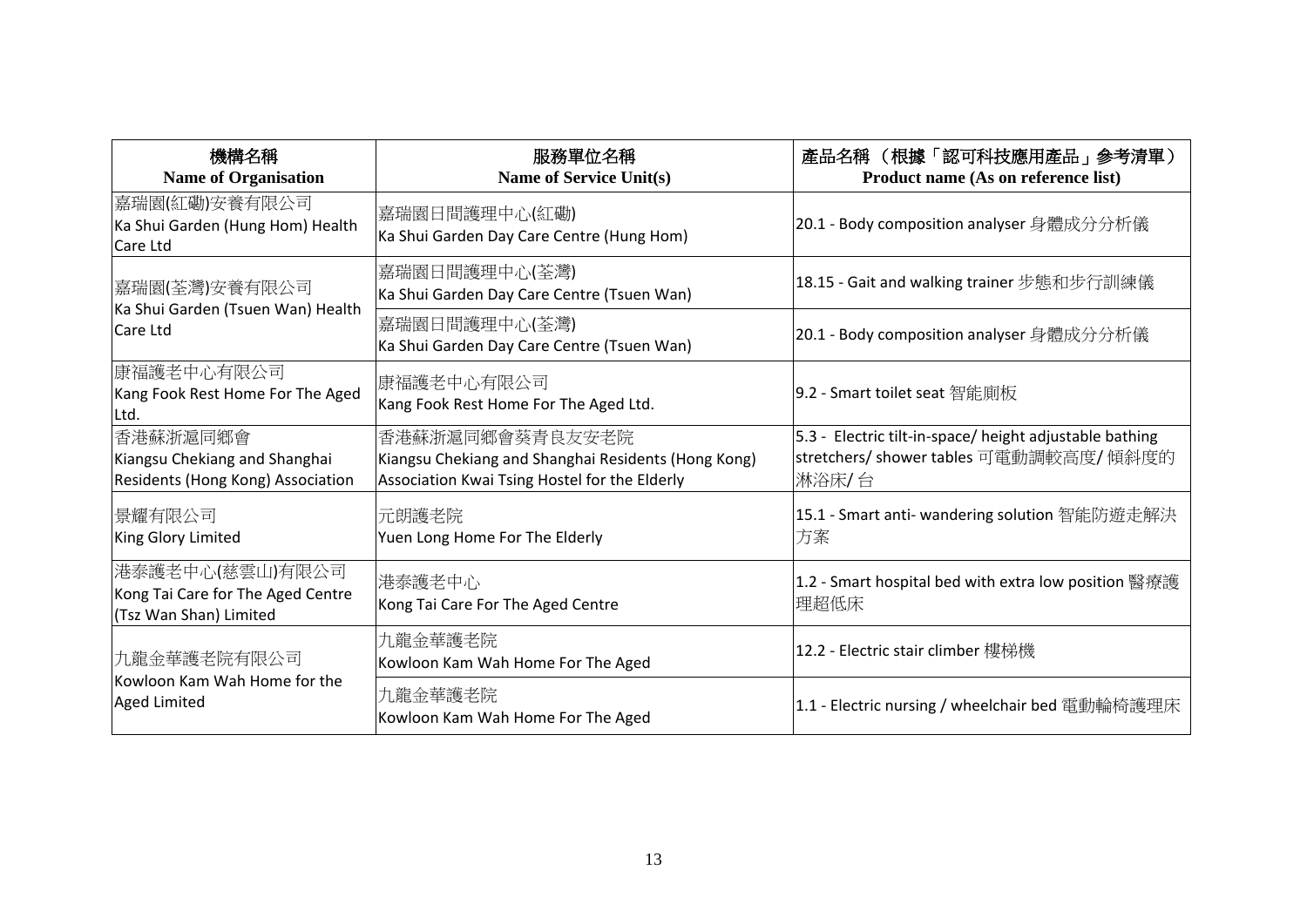| 機構名稱<br><b>Name of Organisation</b>                      | 服務單位名稱<br><b>Name of Service Unit(s)</b>                                                                             | 產品名稱 (根據「認可科技應用產品」參考清單)<br>Product name (As on reference list) |
|----------------------------------------------------------|----------------------------------------------------------------------------------------------------------------------|----------------------------------------------------------------|
| 喇沙老人休養院有限公司<br>La Salle Old Men And Women Rest           | 喇沙老人休養院有限公司<br>La Salle Old Men And Women Rest Home Limited                                                          | 12.2 - Electric stair climber 樓梯機                              |
| <b>Home Limited</b>                                      | 喇沙老人休養院有限公司<br>La Salle Old Men And Women Rest Home Limited                                                          | 12.4 - Electric mobile hoist 電動移位機                             |
| 潤東有限公司<br>Legend East Limited                            | 頤康(光輝)護理之家<br>Harmony Home For The Elderly                                                                           | 19.3 - Companion robot 陪伴機械人                                   |
| 循道衛理中心<br><b>Methodist Centre</b>                        | 循道衛理中心安老院舍外展專業服務<br>Methodist Centre Pilot Scheme on Multi-disciplinary<br>Outreaching Support Teams for the Elderly | 18.29 - Functional electrical stimulation device 功能性<br>電剌激儀器  |
| 日寶(香港)有限公司<br>Newbo (H.K.) Limited                       | 青和居護老院<br>The Greenwood                                                                                              | 15.1 - Smart anti- wandering solution 智能防遊走解決<br>方案            |
| 愛群理療護理院有限公司<br>Oi Kwan Care for the Aged Home<br>Limited | 愛群理療護理院(第一分院)<br>Oi Kwan Care For The Aged Home (Branch 1)                                                           | 15.1 - Smart anti- wandering solution 智能防遊走解決<br>方案            |
| 愛德(葵涌)安老院有限公司                                            | 愛德(葵涌)安老院有限公司<br>Oi Tak (Kwai Chung) Old People's Home Limited                                                       | 1.2 - Smart hospital bed with extra low position 醫療護<br>理超低床   |
| Oi Tak (Kwai Chung) Old People's<br><b>Home Limited</b>  | 愛德(葵涌)安老院有限公司<br>Oi Tak (Kwai Chung) Old People's Home Limited                                                       | 9.2 - Smart toilet seat 智能廁板                                   |
| 要回家護理中心有限公司                                              | 要回家護理中心有限公司<br><b>OK Care Limited</b>                                                                                | Non-reference list item 非參考清單項目                                |
| <b>OK Care Limited</b>                                   | 要回家護理中心有限公司<br><b>OK Care Limited</b>                                                                                | Non-reference list item 非參考清單項目                                |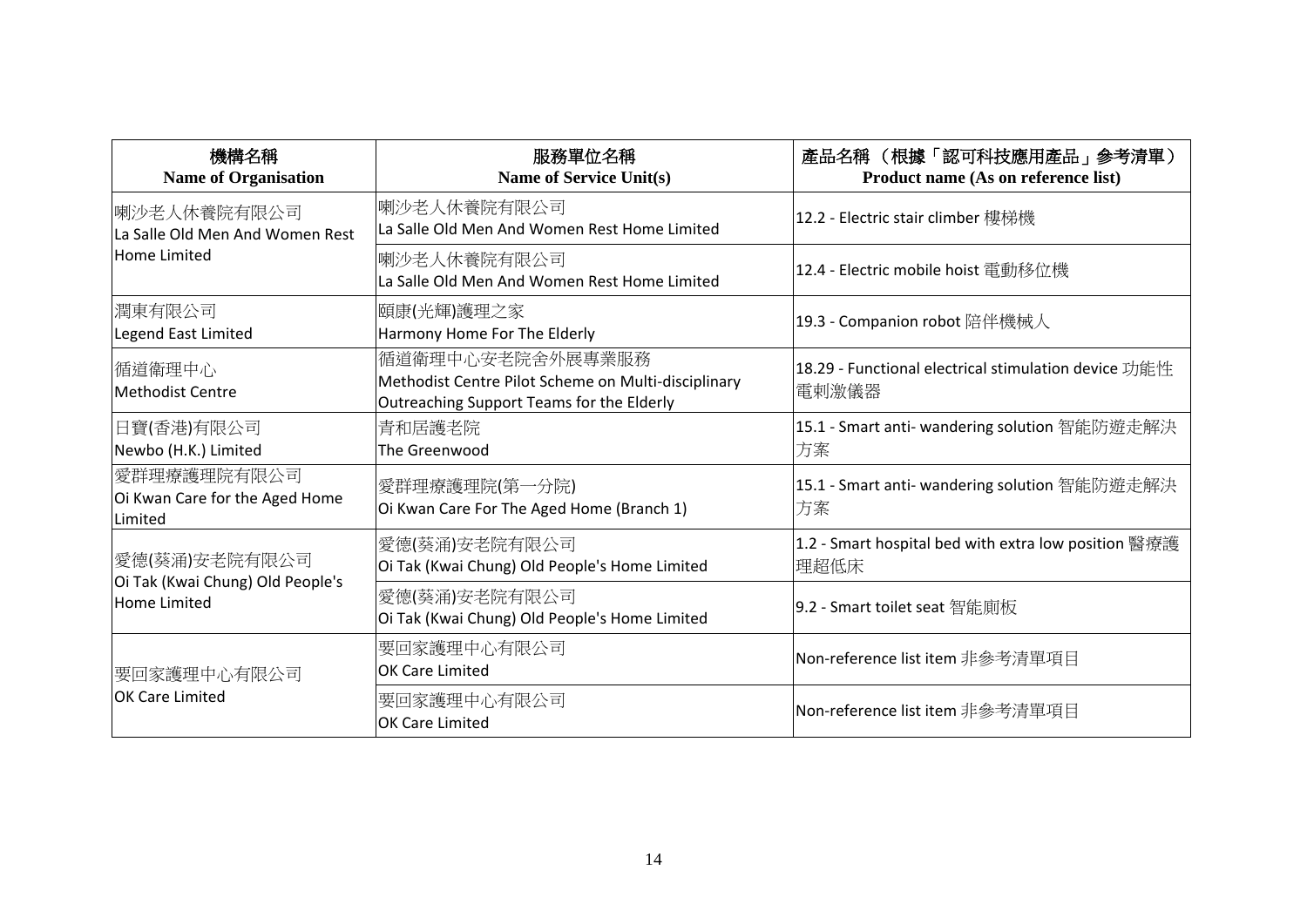| 機構名稱<br><b>Name of Organisation</b>                    | 服務單位名稱<br><b>Name of Service Unit(s)</b>                                                                                 | 產品名稱 (根據「認可科技應用產品」參考清單)<br>Product name (As on reference list)                                              |
|--------------------------------------------------------|--------------------------------------------------------------------------------------------------------------------------|-------------------------------------------------------------------------------------------------------------|
| 安福護老院有限公司<br>On Fuk Nursing Home Limited               | 騰達護老中心(葵涌)<br>Tang Tat Home for Elder (Kwai Chung)                                                                       | 1.3 - Lateral Rotation Mattress 翻身减壓氣墊床褥                                                                    |
| 東方中醫葯有限公司                                              | 輝濤中西結合安老院<br>Fai-To Sino-West Combined Home For The Aged                                                                 | 18.17 - Active passive trainer for upper and lower limbs<br>training 主動/被動式手腳訓練器材                           |
| Oriental Chinese Medicine Limited                      | 輝濤中西結合安老院<br>Fai-To Sino-West Combined Home For The Aged                                                                 | 18.17 - Active passive trainer for upper and lower limbs<br>training 主動/被動式手腳訓練器材                           |
| 銅璵護老服務有限公司<br>Patina Elderly Care Services Limited     | 蔚盈苑<br>Patina Care                                                                                                       | 18.21 - Real-time biofeedback device training for<br>cognitive or motor function 實時生物反饋認知或肌能<br>訓練器材        |
| 竹園區神召會<br>Pentecostal Church of Hong Kong              | 竹園區神召會牛頭角長者鄰舍中心<br>Ngau Tau Kok Neighbourhood Elderly Centre                                                             | 18.5 - Ultra short throw interactive projector 超短距互<br>動投影機                                                 |
| 鳳凰奧運護老院有限公司<br>Phoenix Olympic Nursing Home<br>Limited | 鳳凰奧運護老院有限公司<br>Phoenix Olympic Nursing Home Limited                                                                      | 15.1 - Smart anti- wandering solution 智能防遊走解決<br>方案                                                         |
| 松齡雅軒有限公司<br>Pine Care Point Limited                    | 松齡樂軒<br><b>Pine Care Point</b>                                                                                           | 18.21 - Real-time biofeedback device training for<br>cognitive or motor function 實時生物反饋認知或肌能<br>訓練器材        |
| 保良局<br>Po Leung Kuk                                    | 保良局郭羅桂珍護老院<br>Po Leung Kuk Kwok Law Kwai Chun Home for the Elderly                                                       | 12.4 - Electric mobile hoist 電動移位機                                                                          |
|                                                        | 保良局天恩護老院暨耆昌長者日間護理中心<br>Po Leung Kuk Tin Yan Home for the Elderly cum Green Joy<br>Day Care Centre for the Elderly (RCHE) | 5.3 - Electric tilt-in-space/ height adjustable bathing<br>stretchers/ shower tables 可電動調較高度/ 傾斜度的<br>淋浴床/台 |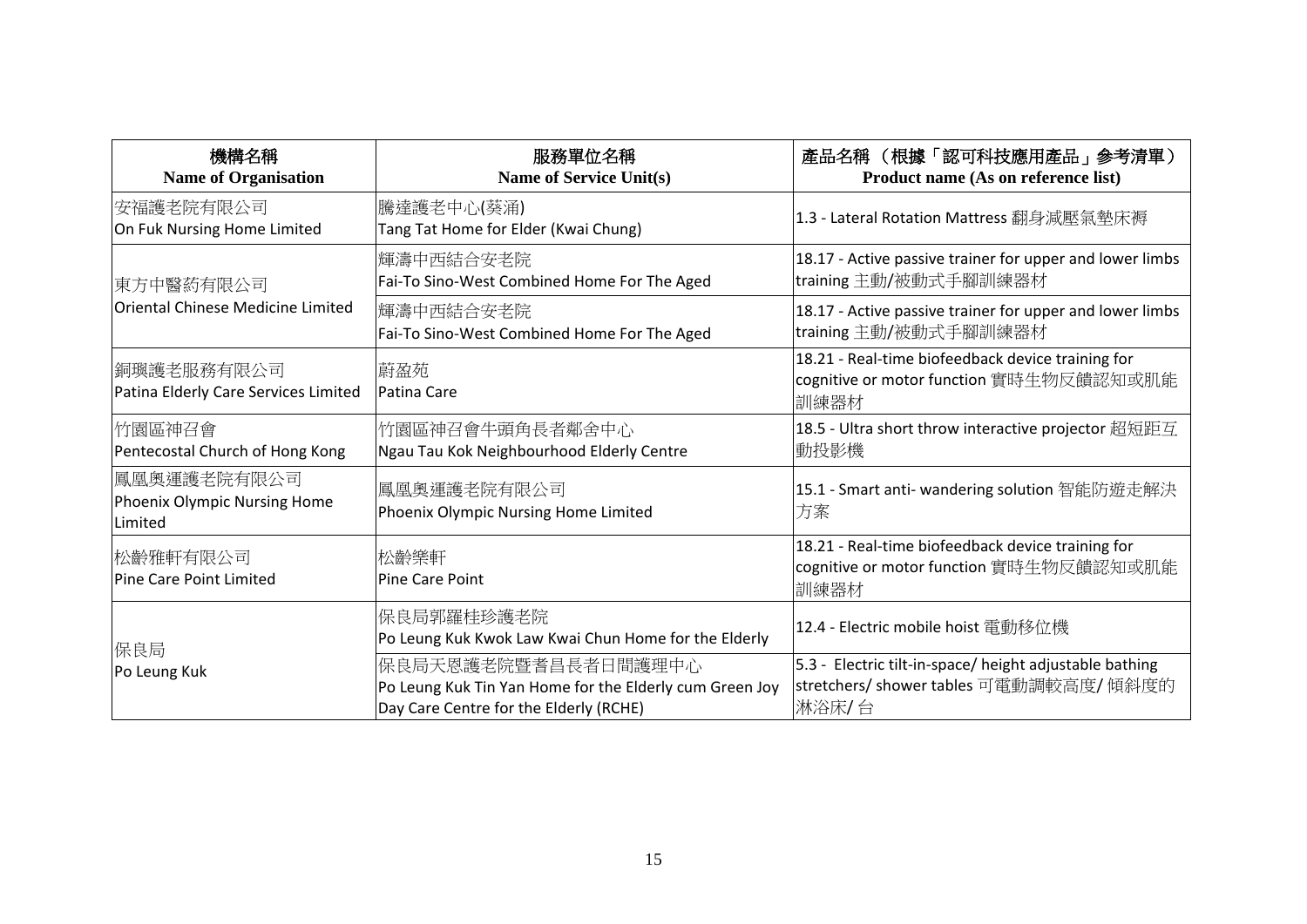| 機構名稱<br><b>Name of Organisation</b> | 服務單位名稱<br>Name of Service Unit(s)                                                              | 產品名稱 (根據「認可科技應用產品」參考清單)<br>Product name (As on reference list)      |
|-------------------------------------|------------------------------------------------------------------------------------------------|---------------------------------------------------------------------|
|                                     | 保良局屯門改善家居及社區照顧服務<br>Po Leung Kuk Tuen Mun Enhanced Home and Community<br><b>Care Services</b>  | 19.1 - Multi-sensory therapy system 多感官治療系統                         |
|                                     | 保良局好幫手(西環)<br>Proactive Concern Centre for the Elderly (CCSV)                                  | 19.1 - Multi-sensory therapy system 多感官治療系統                         |
| 保良局<br>Po Leung Kuk                 | 保良局好幫手(九龍西)<br>Po Leung Kuk Care Service for the Elders (Kowloon West)                         | 18.8 - Smart Glove 智能手套                                             |
|                                     | 保良局好幫手(荃灣及葵青)<br>Po Leung Kuk Care Service for the Elders (Tsuen Wan and<br><b>Kwai Tsing)</b> | 18.8 - Smart Glove 智能手套                                             |
|                                     | 保良局好幫手(屯門及元朗)<br>Po Leung Kuk Care Service for the Elders (Tuen Mun and<br>Yuen Long)          | 18.8 - Smart Glove 智能手套                                             |
|                                     | 保良局好幫手(九龍西)<br>Po Leung Kuk Care Service for the Elders (Kowloon West)                         | 18.23 - Virtual Reality-based Rehabilitation System 虛擬<br>實境康復訓練系統  |
|                                     | 保良局好幫手(屯門及元朗)<br>Po Leung Kuk Care Service for the Elders (Tuen Mun and<br>Yuen Long)          | 18.23 - Virtual Reality-based Rehabilitation System 虛擬<br> 實境康復訓練系統 |
|                                     | 保良局好幫手(荃灣及葵青)<br>Po Leung Kuk Care Service for the Elders (Tsuen Wan and<br><b>Kwai Tsing)</b> | 18.23 - Virtual Reality-based Rehabilitation System 虛擬<br>實境康復訓練系統  |
|                                     | 保良局好幫手(屯門及元朗)<br>Po Leung Kuk Care Service for the Elders (Tuen Mun and<br>Yuen Long)          | 18.12 - Interactive training system 互動訓練系統                          |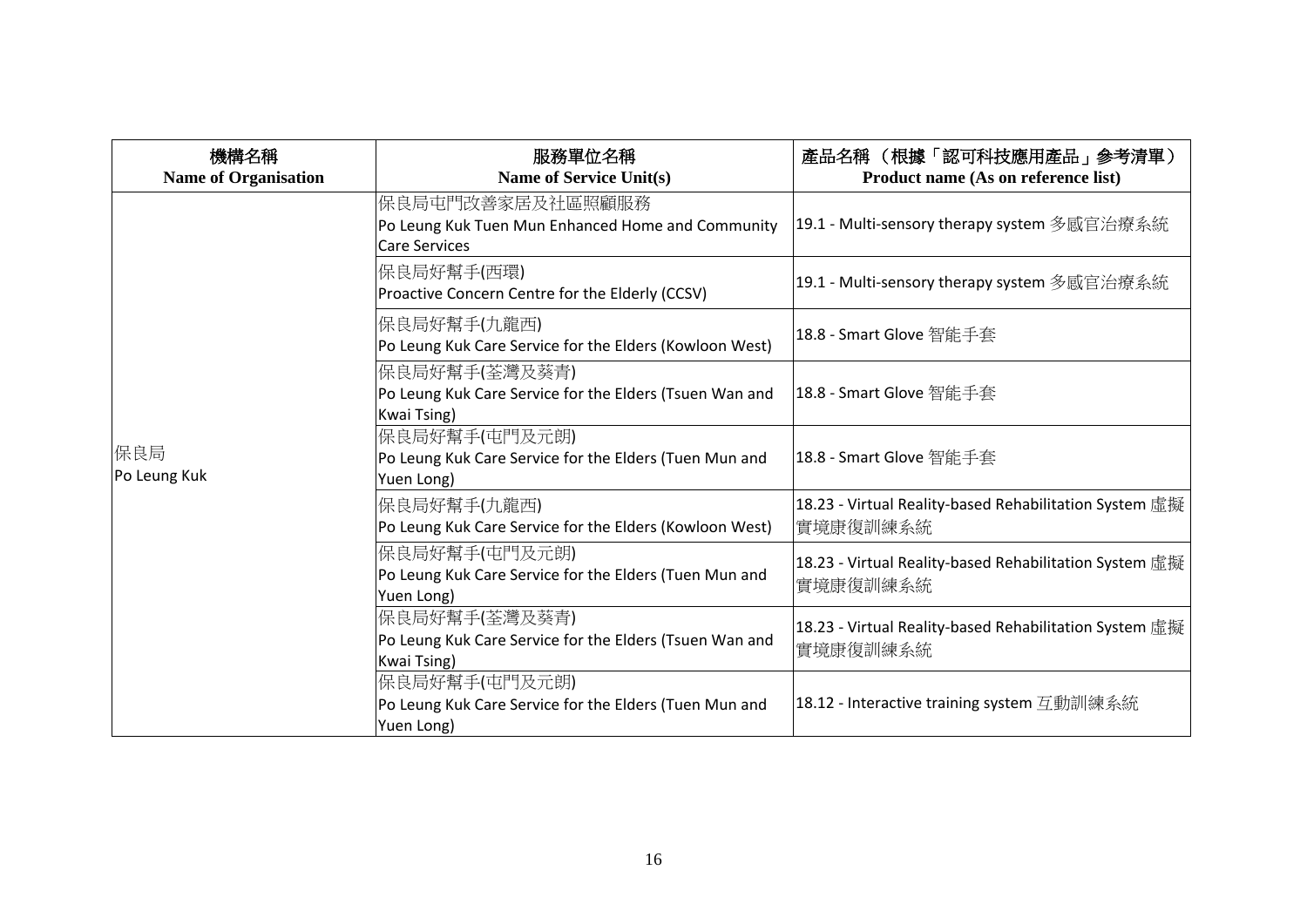| 機構名稱<br><b>Name of Organisation</b>                          | 服務單位名稱<br><b>Name of Service Unit(s)</b>                                                                                          | 產品名稱 (根據「認可科技應用產品」參考清單)<br>Product name (As on reference list)                                          |
|--------------------------------------------------------------|-----------------------------------------------------------------------------------------------------------------------------------|---------------------------------------------------------------------------------------------------------|
| 保良局                                                          | 保良局好幫手(鑽石山)<br> Mrs Maria Cheung Lifelong Learning Institute for the Senior training of cognitive functions 認知評估及/或訓練之電<br>(CCSV) | 18.20 - Computerized system for assessment and/or<br>腦系統                                                |
| Po Leung Kuk                                                 | 保良局好幫手(葵涌邨)<br>Lau Hon Shuen Memorial Family Joy Centre (CCSV)                                                                    | 18.20 - Computerized system for assessment and/or<br>training of cognitive functions 認知評估及/或訓練之電<br>腦系統 |
| 博愛醫院                                                         | 博愛醫院屯門護養院<br>Pok Oi Hospital Tuen Mun Nursing Home                                                                                | 1.3 - Lateral Rotation Mattress 翻身減壓氣墊床褥                                                                |
| Pok Oi Hospital                                              | 博愛醫院王東源夫人長者地區中心<br>Mrs Wong Tung Yuen District Elderly Community Centre                                                           | 18.21 - Real-time biofeedback device training for<br>cognitive or motor function 實時生物反饋認知或肌能<br>訓練器材    |
| 富寶國際發展有限公司<br>Richgreat International Development<br>Limited | 永安老人健康中心(大角咀)<br>Wing On Home for the Aged (Tai Kok Tsui)                                                                         | 15.1 - Smart anti- wandering solution 智能防遊走解決<br>方案                                                     |
| 思恩護老有限公司<br>See Yan Elderly Care Limited                     | 思恩護老院 (第一分院)<br>See Yan Home For Aged (First Branch)                                                                              | 2.1 - Electric tilt-in-space/height adjustable commode/<br>shower chair 電動可傾斜/可調較高度的便椅/淋浴椅              |
|                                                              | 思恩護老院 (第一分院)<br>See Yan Home For Aged (First Branch)                                                                              | 15.1 - Smart anti- wandering solution 智能防遊走解決<br>方案                                                     |
| Senior Care Elderly Limited                                  | 善頤(福群)護老院<br>Senior Care (Fuk Kwan) Elderly Care Home                                                                             | 17.1 - Smart Management System 智能管理資料系統                                                                 |
| 善頤護理有限公司<br>Senior Care Limited                              | 善頤(萬基)護老院<br>Senior Care (Man Kee) Elderly Care Home                                                                              | 17.1 - Smart Management System 智能管理資料系統                                                                 |
| 善頤護老有限公司<br>Senior Care Nursing Home Limited                 | 善頤(大華)護老院<br>Senior Care (Tai Wah) Elderly Care Home                                                                              | 17.1 - Smart Management System 智能管理資料系統                                                                 |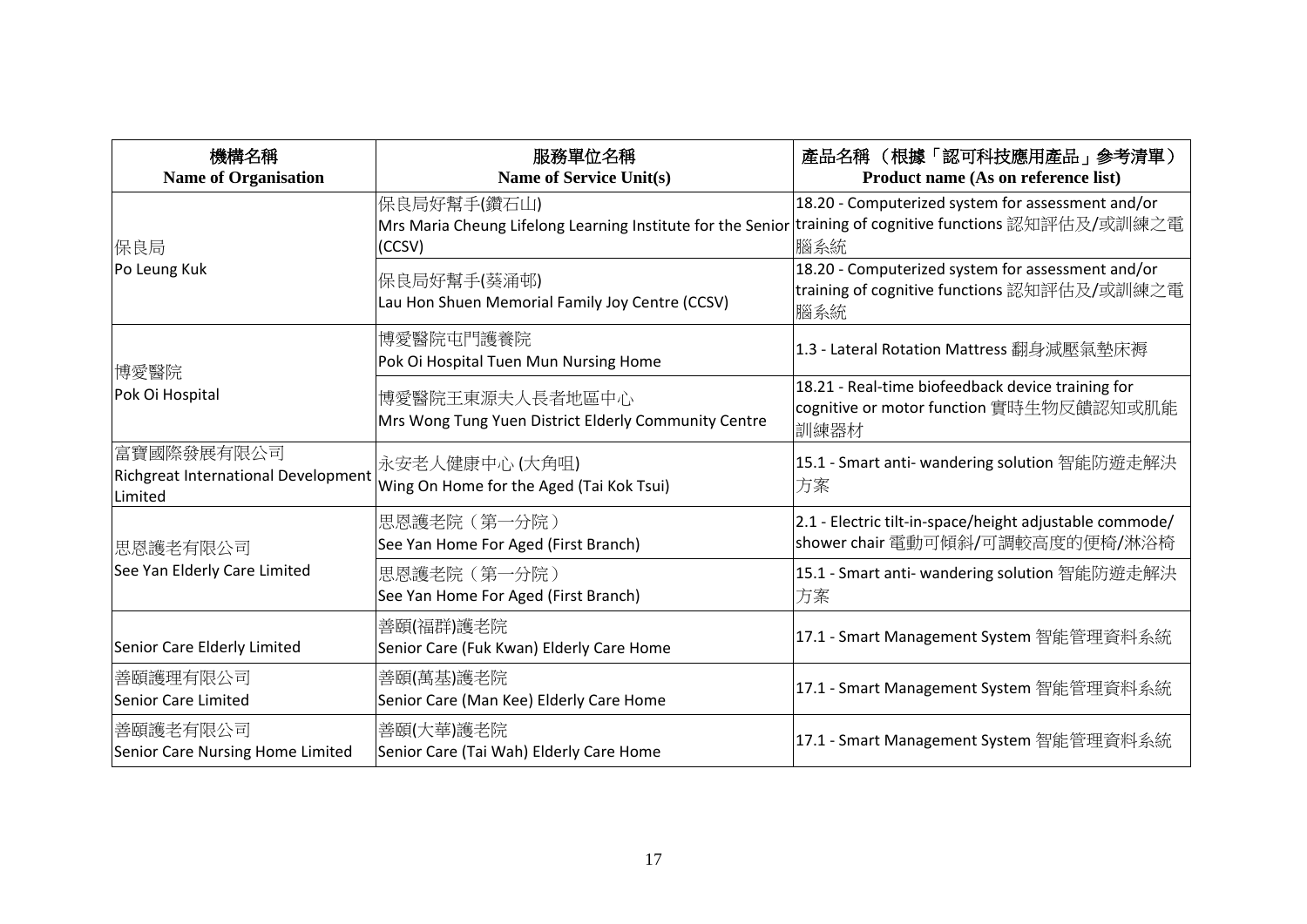| 機構名稱<br><b>Name of Organisation</b>                                      | 服務單位名稱<br><b>Name of Service Unit(s)</b>                                                                                                                                     | 產品名稱 (根據「認可科技應用產品」參考清單)<br>Product name (As on reference list)                               |
|--------------------------------------------------------------------------|------------------------------------------------------------------------------------------------------------------------------------------------------------------------------|----------------------------------------------------------------------------------------------|
| 瑞臻護老中心(油塘)有限公司<br>Shui Jun Nursing Centre (Yau Tong)<br>Company Limited  | 瑞臻護老中心(油塘)有限公司<br>Shui Jun Nursing Centre (Yau Tong) Company Limited                                                                                                         | 1.2 - Smart hospital bed with extra low position 醫療護<br>理超低床                                 |
| 瑞安護老中心(葵盛東)有限公司<br>Shui On Nursing Centre (Kwai Shing<br>E.) Co. Limited | 瑞安護老中心(葵盛東)有限公司 (長者日間護理單位買位<br>計劃)<br>'Shui On Nursing Centre (Kwai Shing E.) Co. Limited (Bought                 計站立訓練器材<br>Place Scheme on Day Care Units for the Elderly) | 18.10 - Standing device with specialized design 特殊設                                          |
| 順福護老院(屯門)有限公司 <br>Shun Fuk Home For Aged (Tuen<br>Mun) Limited           | 順福護老院(屯門)有限公司<br>Shun Fuk Home For Aged (Tuen Mun) Limited                                                                                                                   | 18.23 - Virtual Reality-based Rehabilitation System 虛擬<br>實境康復訓練系統                           |
| 順恩護老中心 (建福) 有限公司<br>Shun Yan Elderly Centre (Kin Fook)<br><b>Limited</b> | 順恩護老中心(建福)有限公司<br>Shun Yan Elderly Centre (Kin Fook) Limited                                                                                                                 | 18.10 - Standing device with specialized design 特殊設<br>計站立訓練器材                               |
| 順恩護老中心有限公司<br>Shun Yan Elderly Centre Limited                            | 順恩護老中心有限公司<br>Shun Yan Elderly Centre Limited                                                                                                                                | 9.2 - Smart toilet seat 智能廁板                                                                 |
| 真誠護理院有限公司<br>Sincere Caring Home Limited                                 | 真誠護理院有限公司<br><b>Sincere Caring Home Limited</b>                                                                                                                              | 15.1 - Smart anti- wandering solution 智能防遊走解決<br>方案                                          |
| 聖恩護老院<br>Sing Yan Nursing Home Limited                                   | 聖恩護老院<br>Sing Yan Elderly Home                                                                                                                                               | 18.15 - Gait and walking trainer 步態和步行訓練儀                                                    |
| 聖雅各福群會                                                                   | 東區改善家居及社區照顧服務<br>Eastern Enhanced Home and Community Care Services                                                                                                           | 11.3 - Personal amplifier for elderly/people with<br>auditory impairment 聽障長者/人士適用的個人助聽<br>器 |
| St. James' Settlement                                                    | 柏雋長者日間護理中心<br>EverWise Day Care Centre for the Elderly                                                                                                                       | 23.3 - Remote interactive rehabilitation platform 遠程<br>醫療互動平台                               |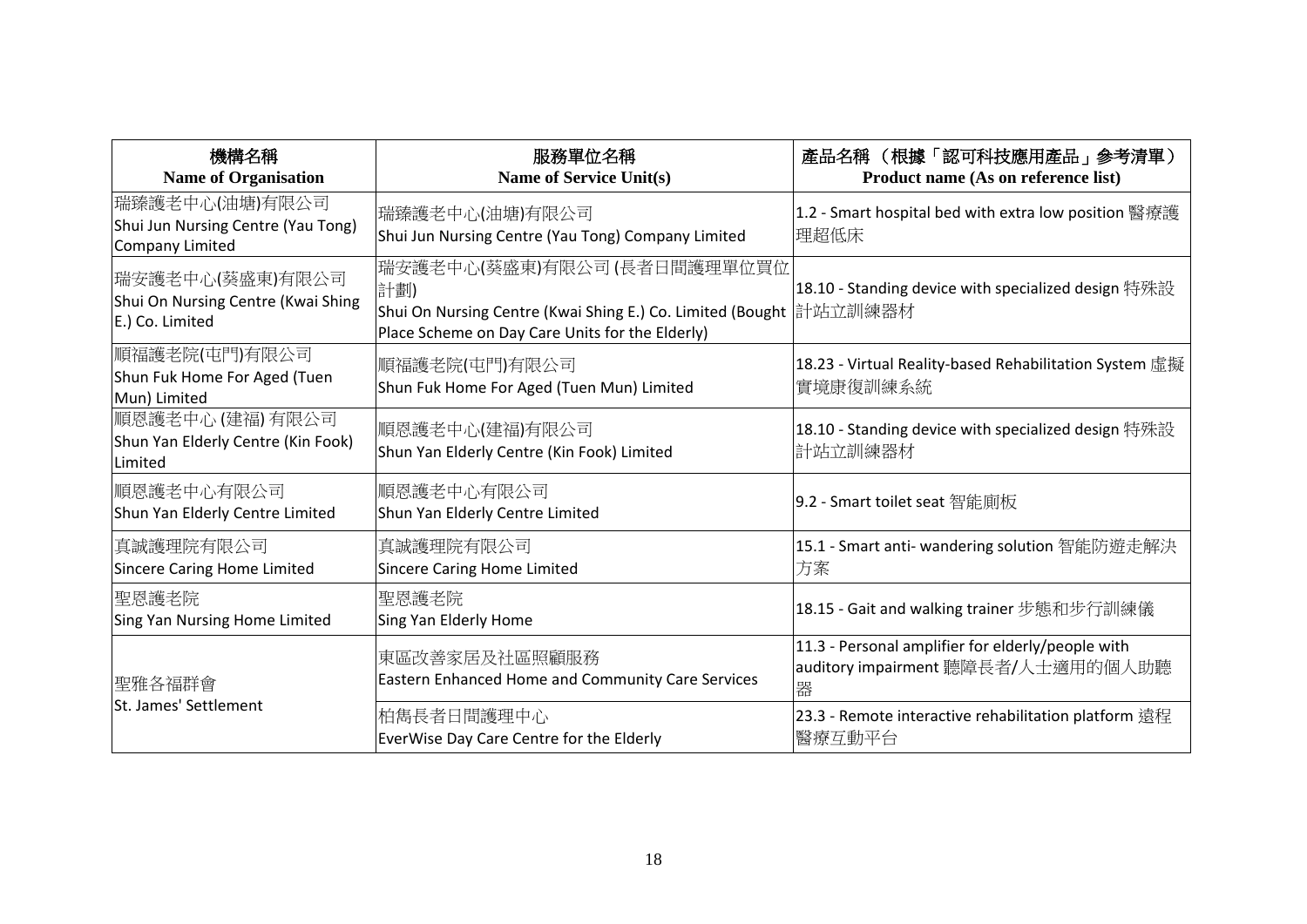| 機構名稱<br><b>Name of Organisation</b>                                      | 服務單位名稱<br><b>Name of Service Unit(s)</b>                                                                              | 產品名稱 (根據「認可科技應用產品」參考清單)<br>Product name (As on reference list)  |
|--------------------------------------------------------------------------|-----------------------------------------------------------------------------------------------------------------------|-----------------------------------------------------------------|
| 聖保祿醫院<br>St. Paul's Hospital                                             | 聖保祿醫院頤康天地<br>St. Paul's Hospital Elderly Day Care Centre                                                              | 23.3 - Remote interactive rehabilitation platform 遠程<br> 醫療互動平台 |
| 儁康綜合治療服務<br>Step Forward Para-Medical Services                           | 儁康綜合治療服務<br><b>Step Forward Para-Medical Services</b>                                                                 | 11.4 - Guided tour system 導賞系統                                  |
|                                                                          | 儁康綜合治療服務<br><b>Step Forward Para-Medical Services</b>                                                                 | 11.4 - Guided tour system 導賞系統                                  |
| 新萬福護理院有限公司<br>Sun Man Fook Aged Home Limited                             | 新萬福護理院 - 葵涌分院<br>Sun Man Fook Aged Home - Kwai Chung Branch                                                           | 1.2 - Smart hospital bed with extra low position 醫療護<br>理超低床    |
|                                                                          | 新萬福護理院 - 葵涌分院<br>Sun Man Fook Aged Home - Kwai Chung Branch                                                           | 9.2 - Smart toilet seat 智能廁板                                    |
| 耆恩園護理安老院有限公司<br>Sweet Home Caring Center for the<br>Elderly Co., Limited | 耆恩園護理安老院有限公司<br>Sweet Home Caring Center for the Elderly Co., Limited                                                 | 12.4 - Electric mobile hoist 電動移位機                              |
| 知年護理院<br>Sze Shing Enterprises Limited                                   | 知年護理院<br>Golden Age Home For Senior Citizens                                                                          | 1.2 - Smart hospital bed with extra low position 醫療護<br>理超低床    |
| 騰達護老中心有限公司<br>Tang Tat Home for Elder Limited                            | 騰達護老中心<br>Tang Tat Home for Elder                                                                                     | 15.1 - Smart anti- wandering solution 智能防遊走解決<br>方案             |
| 香港復康會<br>The Hong Kong Society for<br>Rehabilitation                     | 香港復康會利國偉日間復康護理中心<br>The Hong Kong Society for Rehabilitation Lee Quo Wei Day<br><b>Rehabilitation and Care Centre</b> | 14.2 - Wireless bed sensor pad/ mattress 無線傳感床墊<br>/床褥          |
| 九龍樂善堂<br>The Lok Sin Tong Benevolent Society<br>Kowloon                  | 樂善堂朱定昌頤養院<br>Lok Sin Tong Chu Ting Cheong Home for the Aged                                                           | 12.3 - Electric raiser 電動站立機                                    |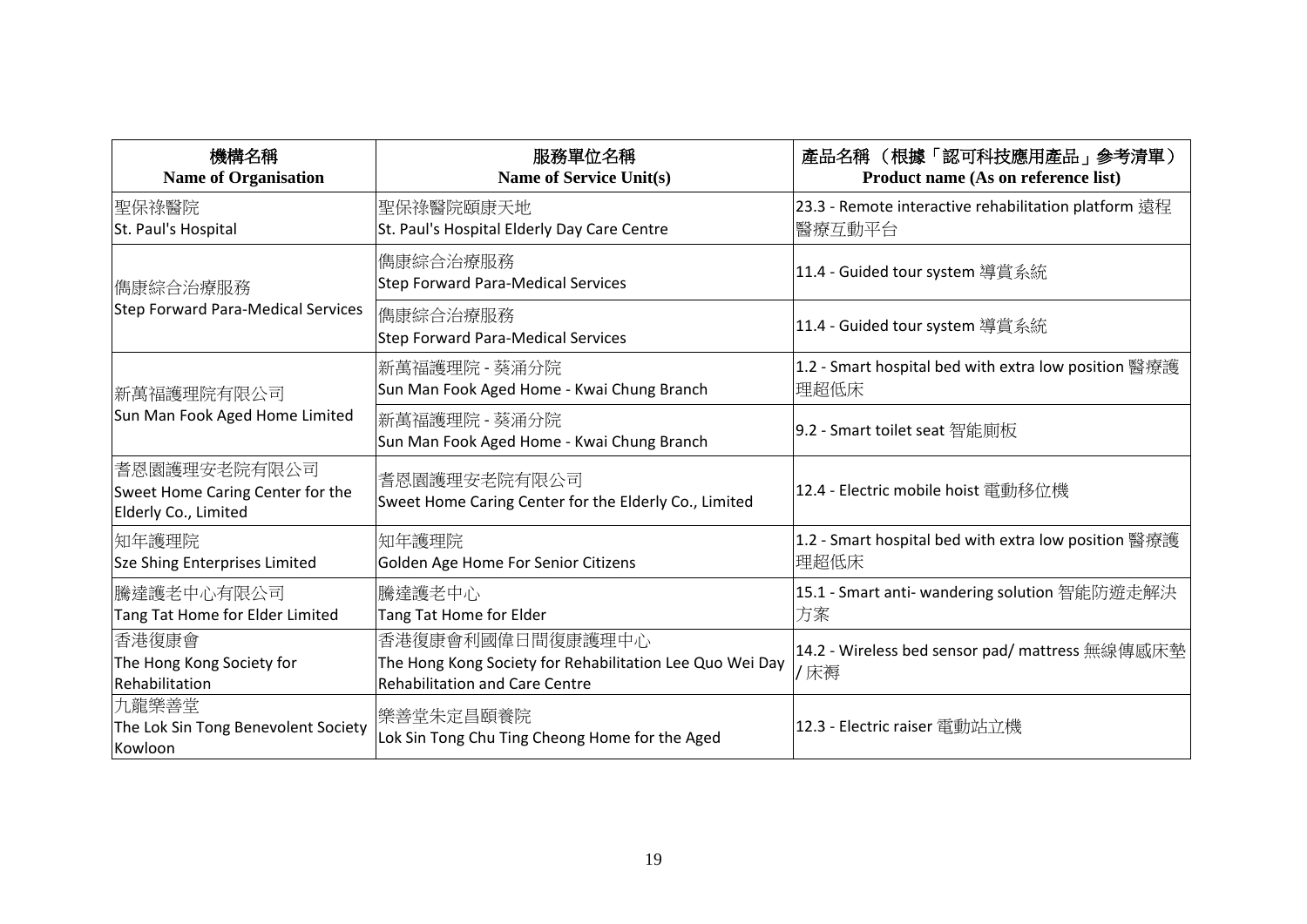| 機構名稱<br><b>Name of Organisation</b>                 | 服務單位名稱<br><b>Name of Service Unit(s)</b>                                                                                                                             | 產品名稱 (根據「認可科技應用產品」參考清單)<br>Product name (As on reference list)                                             |
|-----------------------------------------------------|----------------------------------------------------------------------------------------------------------------------------------------------------------------------|------------------------------------------------------------------------------------------------------------|
|                                                     | 樂善堂朱定昌頤養院<br>Lok Sin Tong Chu Ting Cheong Home for the Aged                                                                                                          | 5.3 - Electric tilt-in-space/ height adjustable bathing<br>stretchers/ shower tables 可電動調較高度/傾斜度的<br>淋浴床/台 |
| 九龍樂善堂                                               | 樂善堂朱定昌頤養院(長者社區照顧服務券)<br>Lok Sin Tong Chu Ting Cheong Home for the Aged (CCSV)                                                                                        | 18.13 - Vertical vibration therapy device 垂直振動治療<br>儀                                                      |
| The Lok Sin Tong Benevolent Society<br>Kowloon      | 樂善堂黃大仙長者日間護理中心<br>Lok Sin Tong Wong Tai Sin Day Care Centre for the Elderly                                                                                          | 11.3 - Personal amplifier for elderly/people with<br>auditory impairment 聽障長者/人士適用的個人助聽<br>器               |
|                                                     | 樂善堂黃大仙長者日間護理中心<br>Lok Sin Tong Wong Tai Sin Day Care Centre for the Elderly                                                                                          | 20.3 - Wireless health monitoring equipment 無線生命<br>表徵檢測器                                                  |
| 鄰舍輔導會<br>The Neighbourhood Advice-Action<br>Council | 鄰舍輔導會林心雲伉儷長者日間護理中心<br> The Neighbourhood Advice-Action Council Mr and Mrs Lam 19.1 - Multi-sensory therapy system 多感官治療系統<br>Sum Wan Day Care Centre for the Elderly |                                                                                                            |
| 定富護老院有限公司<br>Ting Fu Elderly Home Limited           | 定富護老院<br>Ting Fu Elderly Home                                                                                                                                        | 1.2 - Smart hospital bed with extra low position 醫療護<br>理超低床                                               |
| 定安護老院有限公司<br>Ting On Home For The Aged Limited      | 定安護老院有限公司<br>Ting On Home For The Aged Limited                                                                                                                       | 12.4 - Electric mobile hoist 電動移位機                                                                         |
| 寶捷投資有限公司<br>Treasure Safe Investment Limited        | 永安老人健康中心(鴨脷洲)<br>Wing On Home For The Aged (Ap Lei Chau)                                                                                                             | 15.1 - Smart anti- wandering solution 智能防遊走解決<br>方案                                                        |
| 浚鎰有限公司<br>Tri Tech Corporation Limited              | 頤和園護老中心 (紅磡)<br>Yi Wo Yuen Aged Sanatorium Centre (Hung Hom)                                                                                                         | 18.17 - Active passive trainer for upper and lower limbs<br>training 主動/被動式手腳訓練器材                          |
| 東華三院<br>Tung Wah Group of Hospitals                 | 東華三院黃祖棠綜合家居照顧服務中心<br>TWGHs Wong Cho Tong District Elderly Community Centre<br>- Integrated Home Care Services Team                                                   | 13.3 - Electric standing wheelchair 電動站立式輪椅                                                                |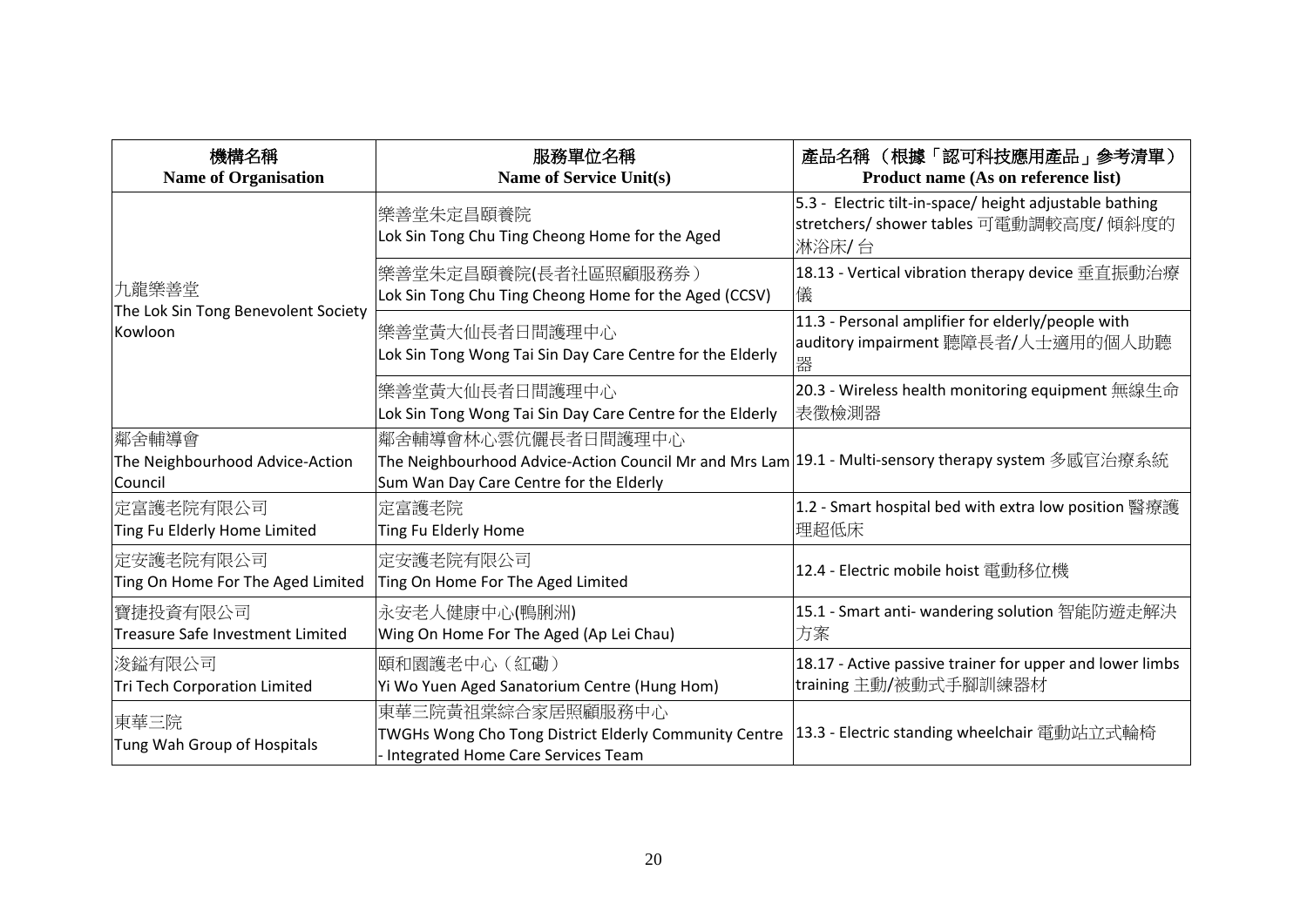| 機構名稱<br><b>Name of Organisation</b>         | 服務單位名稱<br><b>Name of Service Unit(s)</b>                                                                                                                          | 產品名稱 (根據「認可科技應用產品」參考清單)<br>Product name (As on reference list)                                                            |
|---------------------------------------------|-------------------------------------------------------------------------------------------------------------------------------------------------------------------|---------------------------------------------------------------------------------------------------------------------------|
|                                             | 東華三院寶鍾全英安老院<br>TWGHs Po Chung Chuen Ying Home for the Elderly                                                                                                     | 22.1 - Smart Sensors 智能感應器                                                                                                |
|                                             | 東華三院方樹泉護理安老院<br>TWGHs Fong Shu Chuen Care and Attention Home                                                                                                      | 18.25 - Biofeedback system that provides swallowing<br>training for patients with dysphagia 為有吞嚥功能障礙<br>的患者提供生物反饋式的吞嚥功能訓練 |
|                                             | 東華三院香港西區婦女福利會護養安老院<br>TWGHs Women's Welfare Club Western District Hong Kong  14.1 - Bedside sensor alarm system 床邊感測監察系統<br>Residential Care Home for the Elderly |                                                                                                                           |
| 東華三院<br>Tung Wah Group of Hospitals         | 東華三院 梅艷芳長者日間護理中心<br>TWGHs Anita Mui Day Care Centre for the Elderly                                                                                               | 13.3 - Electric standing wheelchair 電動站立式輪椅                                                                               |
|                                             | 東華三院方樹泉綜合家居照顧服務中心<br>TWGHs Fong Shu Chuen Integrated Home Care Services<br>Centre                                                                                 | 1.3 - Lateral Rotation Mattress 翻身減壓氣墊床褥                                                                                  |
|                                             | 東華三院方樹泉綜合家居照顧服務中心<br>TWGHs Fong Shu Chuen Integrated Home Care Services<br>Centre                                                                                 | Non-reference list item 非參考清單項目                                                                                           |
|                                             | 東華三院改善家居及社區照顧服務(東區)<br>TWGHs Enhanced Home and Community Care Services<br>(Eastern District)                                                                      | Non-reference list item 非參考清單項目                                                                                           |
| 華富護老中心有限公司<br>Wah Fu Elderly Centre Limited | 華富護老中心<br>Wah Fu Elderly Centre                                                                                                                                   | 19.3 - Companion robot 陪伴機械人                                                                                              |
|                                             | 華富護老中心<br>Wah Fu Elderly Centre                                                                                                                                   | 10.1 - Exercise bicycle with physically activated screen<br>互動腳踏單車                                                        |
|                                             | 華富護老中心<br>Wah Fu Elderly Centre                                                                                                                                   | 18.29 - Functional electrical stimulation device 功能性<br>電剌激儀器                                                             |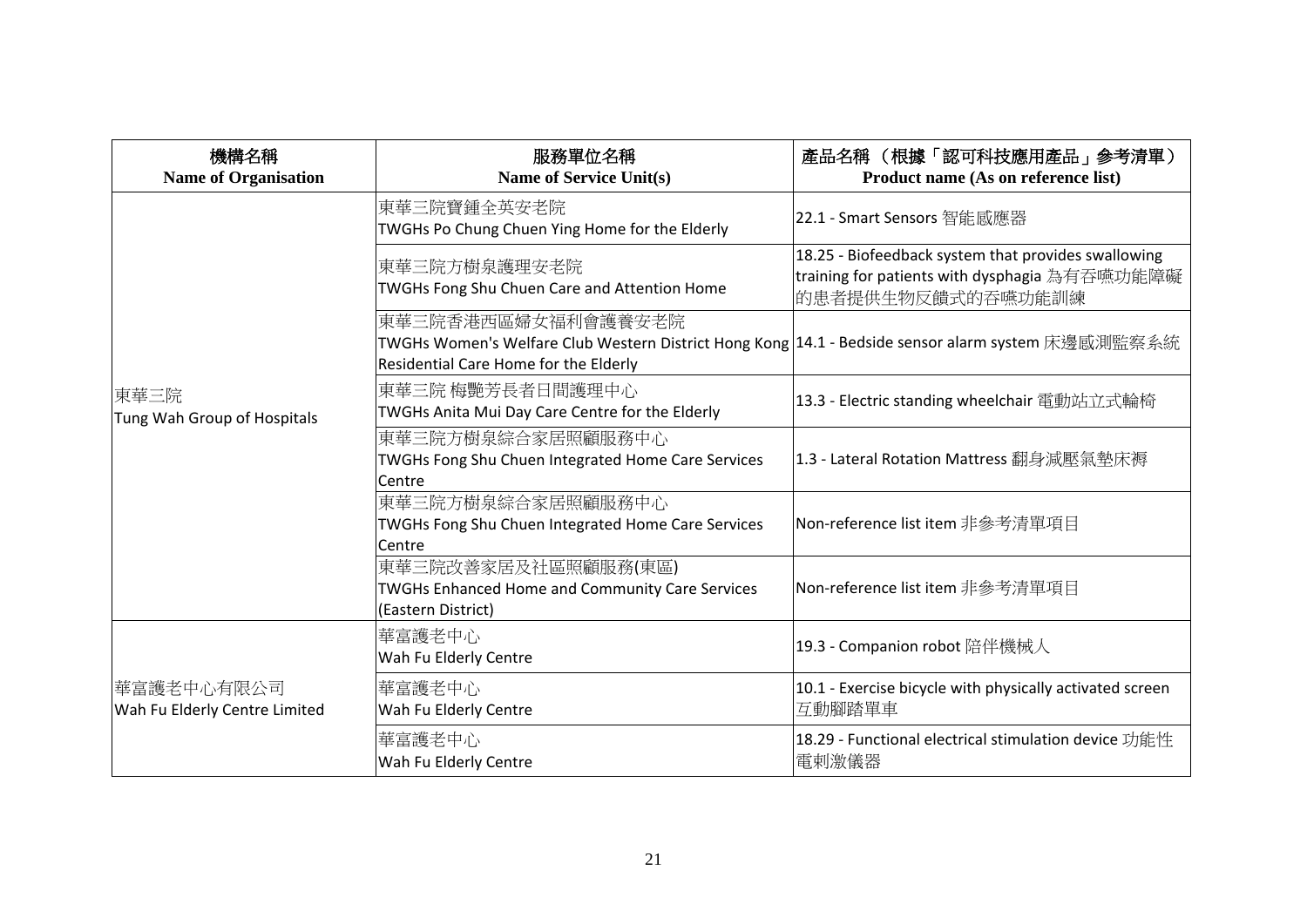| 機構名稱<br><b>Name of Organisation</b>                                | 服務單位名稱<br><b>Name of Service Unit(s)</b>                                                                                              | 產品名稱 (根據「認可科技應用產品」參考清單)<br>Product name (As on reference list)                             |
|--------------------------------------------------------------------|---------------------------------------------------------------------------------------------------------------------------------------|--------------------------------------------------------------------------------------------|
| 華富護老中心有限公司<br>Wah Fu Elderly Centre Limited                        | 華富護老中心<br>Wah Fu Elderly Centre                                                                                                       | 2.1 - Electric tilt-in-space/height adjustable commode/<br>shower chair 電動可傾斜/可調較高度的便椅/淋浴椅 |
| 華豐護老中心有限公司 <br>Wah Fung Nursing Centre Limited                     | 華豐護老中心有限公司<br>Wah Fung Nursing Centre Limited                                                                                         | 1.1 - Electric nursing / wheelchair bed 電動輪椅護理床                                            |
| 樂頤匯聚<br><b>Walking Easy</b>                                        | 樂頤匯聚長者綜合復康及護理中心<br>Walking Easy Integrated Rehabilitation & Care Centre for<br>Elderly                                                | 18.15 - Gait and walking trainer 步態和步行訓練儀                                                  |
| 宏光護老有限公司<br>Wing Kwong Care Home for the<br><b>Elderly Limited</b> | 宏光護老有限公司<br>Wing Kwong Care Home for the Elderly Limited                                                                              | 1.2 - Smart hospital bed with extra low position 醫療護<br> 理超低床                              |
| 永安老人健康中心有限公司                                                       | 永安老人健康中心<br>Wing On Home For The Aged Limited Wing On Home For The Aged Limited                                                       | 15.1 - Smart anti- wandering solution 智能防遊走解決<br>方案                                        |
| 運佳投資有限公司<br><b>Winkar Investments Limited</b>                      | 惠康護老中心<br><b>Welcome Gerocomy Centre</b>                                                                                              | 1.2 - Smart hospital bed with extra low position 醫療護<br>理超低床                               |
| 香港東區婦女福利會<br>Women's Welfare Club (Eastern<br>District) Hong Kong  | 香港東區婦女福利會伍少梅安老護理院<br>Women's Welfare Club (Eastern District) Hong Kong Ng Siu<br>Mui Home cum Care and Attention Unit for the Elderly | 18.13 - Vertical vibration therapy device 垂直振動治療<br>儀                                      |
| 仁濟醫院社會服務部<br>Yan Chai Hospital Social Services<br>Department       | 仁濟醫院郭玉章夫人護理安老院<br>Yan Chai Hospital Mrs Kwok Yuk Cheung Care and<br>Attention Home                                                    | 15.1 - Smart anti- wandering solution 智能防遊走解決<br>方案                                        |
|                                                                    | 仁濟醫院郭玉章夫人護理安老院(CCSV)<br>Yan Chai Hospital Mrs Kwok Yuk Cheung Care and<br>Attention Home (CCSV)                                       | 15.1 - Smart anti- wandering solution 智能防遊走解決<br>方案                                        |
| 欣景安老院<br>Yan King Home of Aged                                     | 欣景安老院<br>Yan King Home of Aged                                                                                                        | 17.1 - Smart Management System 智能管理資料系統                                                    |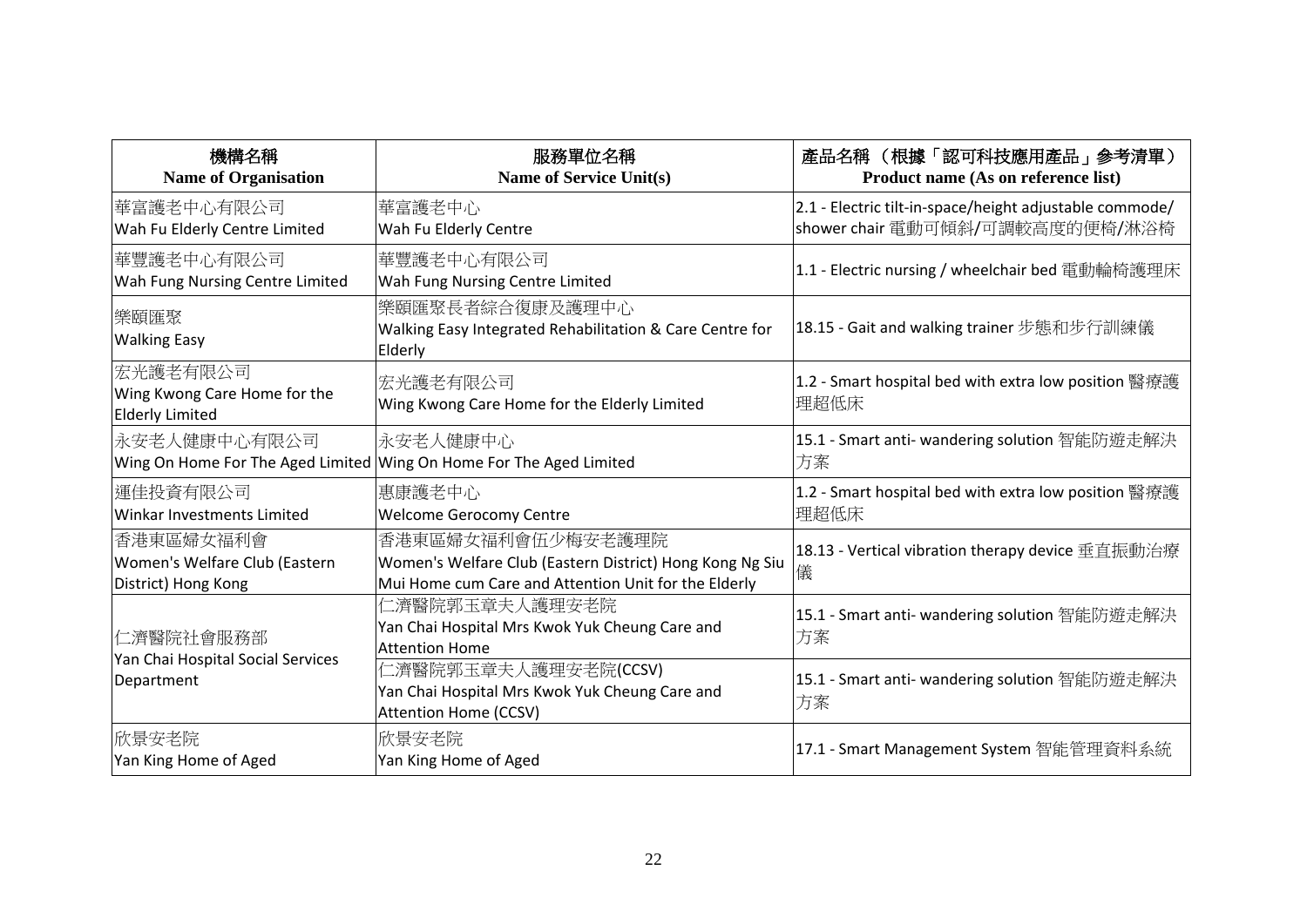| 機構名稱<br><b>Name of Organisation</b>                        | 服務單位名稱<br>Name of Service Unit(s)                                                                                   | 產品名稱 (根據「認可科技應用產品」參考清單)<br>Product name (As on reference list) |
|------------------------------------------------------------|---------------------------------------------------------------------------------------------------------------------|----------------------------------------------------------------|
| 仁愛堂有限公司                                                    | 仁愛堂(屯門區)長者社區照顧服務券日間護理單位<br>Yan Oi Tong (Tuen Mun) Community Care Service Voucher<br>for the Elderly - Day Care Unit | 12.3 - Electric raiser 電動站立機                                   |
| Yan Oi Tong Limited                                        | 仁愛堂香港台山商會長者鄰舍中心<br>Yan Oi Tong Hong Kong Toi Shan Association<br>Neighbourhood Elderly Centre                       | 18.2 - Smart table/ Smart projector 智能桌/智能投影機                  |
| 欣榮護老院有限公司<br>Yan Wing Care Home for the Elderly<br>Limited | 欣榮護老院有限公司 <br>Yan Wing Care Home for the Elderly Limited                                                            | 1.2 - Smart hospital bed with extra low position 醫療護<br>理超低床   |
| 毓華護老院有限公司<br>Yuk Wah Elderly Home Limited                  | 毓華護老院有限公司<br>Yuk Wah Elderly Home Limited                                                                           | 1.2 - Smart hospital bed with extra low position 醫療護<br>理超低床   |

*Note: Applicant organisations will be informed of the result of their applications in writing.*

註*:* 社會福利署會以書面通知申請機構審批結果。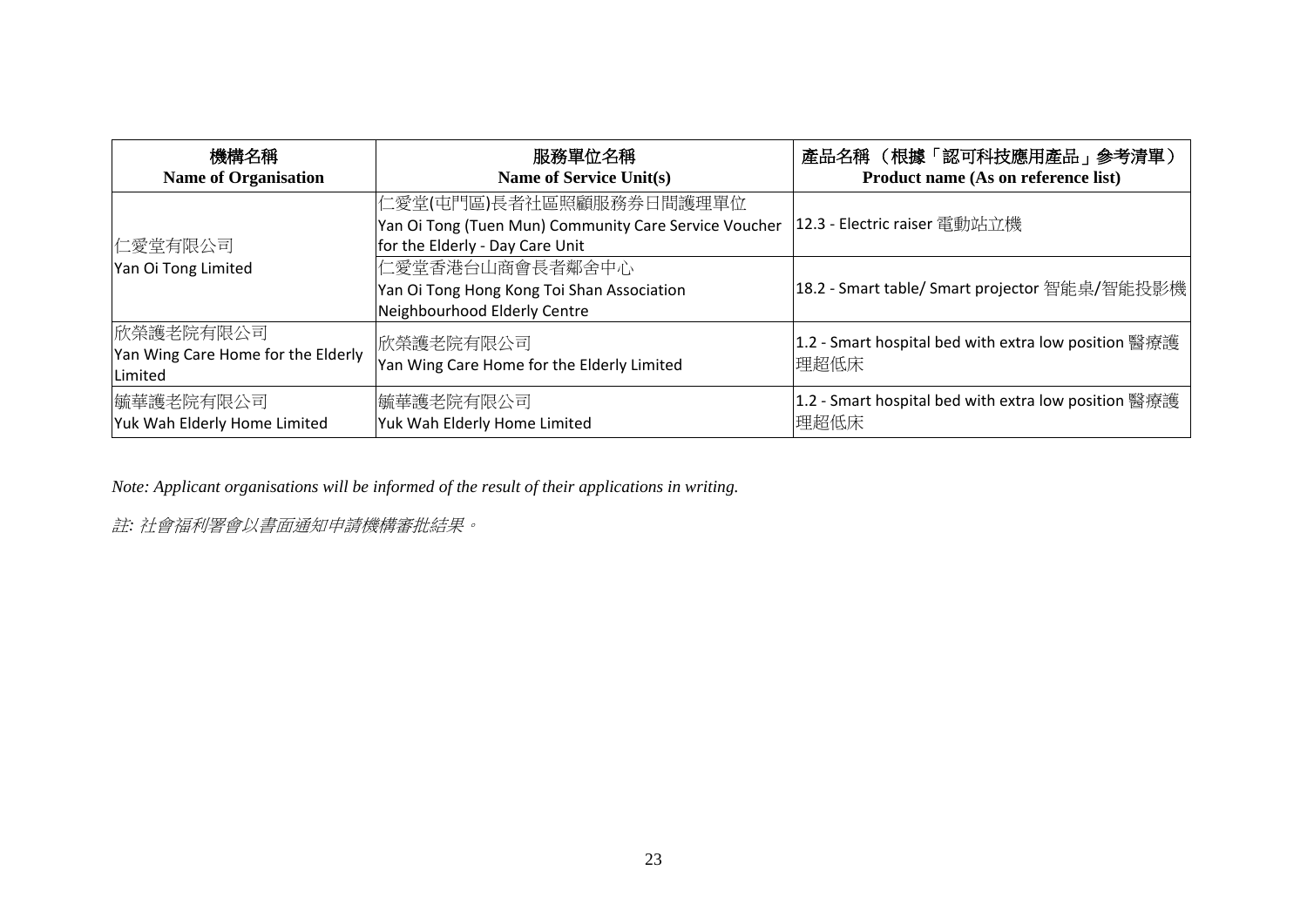## 康復服務 **Rehabilitation Services**

| 機構名稱<br><b>Name of Organisation</b> | 服務單位名稱<br>Name of Service Unit(s)                                                  | 產品名稱 (根據「認可科技應用產品」參考清單)<br>Product name (As on reference list)                         |
|-------------------------------------|------------------------------------------------------------------------------------|----------------------------------------------------------------------------------------|
|                                     | 明愛樂薈牽<br>Caritas Joyous Link                                                       | 12.3 - Electric raiser 電動站立機                                                           |
|                                     | 明愛荔康居<br>Caritas Lai Hong Home                                                     | 1.2 - Smart hospital bed with extra low position 醫療<br>護理超低床                           |
| 香港明愛<br>Caritas - Hong Kong         | 明愛樂道坊<br>Caritas Lok Dao Integrated Vocational Rehabilitation<br>Workshop          | 18.28 - Computerized evaluation and training system<br>for motor function 電腦化肌能評估及訓練系統 |
|                                     | 明愛樂豐展能中心<br>Caritas Lok Fung Day Activity Centre                                   | 18.12 - Interactive training system 互動訓練系統                                             |
|                                     | 明愛樂毅展能中心<br>Caritas Lok Ngai Day Activity Centre                                   | 18.12 - Interactive training system 互動訓練系統                                             |
|                                     | 明愛樂盛宿舍<br><b>Caritas Lok Shing Hostel</b>                                          | 18.12 - Interactive training system 互動訓練系統                                             |
|                                     | 明愛樂然展能中心<br>Caritas Lok Yin Day Activity Centre                                    | 18.12 - Interactive training system 互動訓練系統                                             |
|                                     |                                                                                    | 19.3 - Companion robot 陪伴機械人                                                           |
|                                     | 明愛樂成長學前到校支援服務 - 第一隊<br>Caritas On-site Pre-school Rehabilitation Services - Team 1 | 11.1 - Eye tracking technological communication<br>system 眼動追蹤技術通信系統                   |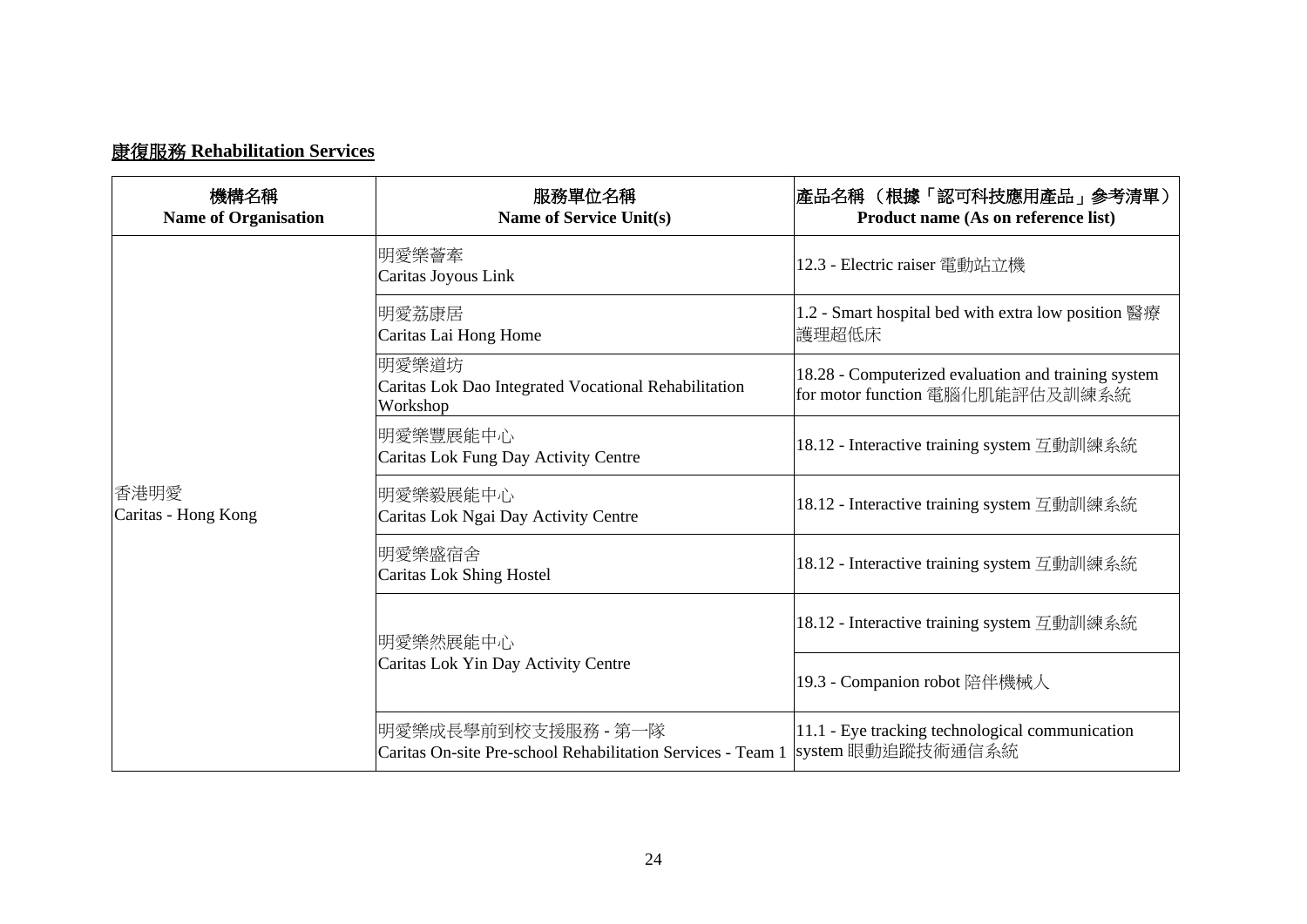| 機構名稱<br><b>Name of Organisation</b>          | 服務單位名稱<br><b>Name of Service Unit(s)</b>                                           | 產品名稱 (根據「認可科技應用產品」参考清單)<br>Product name (As on reference list)                                       |
|----------------------------------------------|------------------------------------------------------------------------------------|------------------------------------------------------------------------------------------------------|
|                                              | 明愛樂成長學前到校支援服務 - 第一隊<br>Caritas On-site Pre-school Rehabilitation Services - Team 1 | 18.21 - Real-time biofeedback device training for<br>cognitive or motor function 實時生物反饋認知或肌能<br>訓練器材 |
|                                              | 明愛樂成長學前到校支援服務 - 第二隊<br>Caritas On-site Pre-school Rehabilitation Services - Team 2 | 11.1 - Eye tracking technological communication<br>system 眼動追蹤技術通信系統                                 |
| 香港明愛<br>Caritas - Hong Kong                  |                                                                                    | 18.21 - Real-time biofeedback device training for<br>cognitive or motor function 實時生物反饋認知或肌能<br>訓練器材 |
|                                              | 明愛樂成長學前到校支援服務 - 第三隊<br>Caritas On-site Pre-school Rehabilitation Services - Team 3 | 11.1 - Eye tracking technological communication<br>system 眼動追蹤技術通信系統                                 |
|                                              |                                                                                    | 18.21 - Real-time biofeedback device training for<br>cognitive or motor function 實時生物反饋認知或肌能<br>訓練器材 |
| 香港中華基督教青年會<br>Chinese YMCA of Hong Kong      | 華愛之家宿舍<br>Home of Love - Wah Fu Hostel                                             | 1.2 - Smart hospital bed with extra low position 醫療<br>護理超低床                                         |
| 基督教家庭服務中心<br>Christian Family Service Centre | 欣悅坊 - 地區支援中心(觀塘東)<br>Cheerful Place - District Support Center (Kwun Tong East)     | 18.16 - Balance training system 平衡訓練系統                                                               |
|                                              |                                                                                    | 18.28 - Computerized evaluation and exercise system<br>for limbs 電腦化手腳評估及訓練系統                        |
|                                              | 安怡宿舍<br>Christian Family Service Centre On Yee Hostel                              | 10.1 - Exercise bicycle with physically activated screen<br>互動腳踏單車                                   |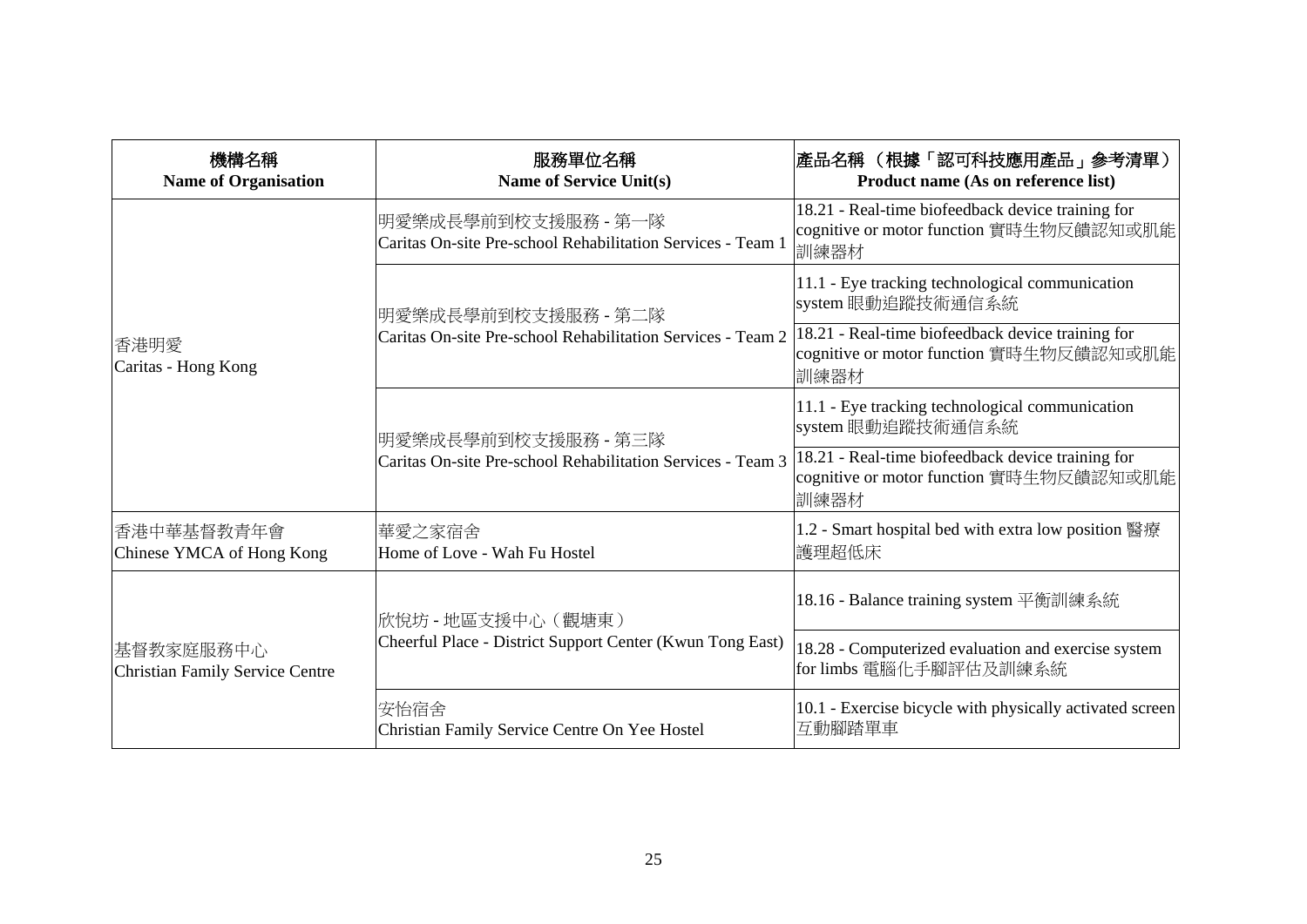| 機構名稱<br><b>Name of Organisation</b>                                               | 服務單位名稱<br><b>Name of Service Unit(s)</b>                        | 產品名稱 (根據「認可科技應用產品」參考清單)<br>Product name (As on reference list)                                            |
|-----------------------------------------------------------------------------------|-----------------------------------------------------------------|-----------------------------------------------------------------------------------------------------------|
| 基督教家庭服務中心<br><b>Christian Family Service Centre</b>                               | 安愉宿舍<br>Christian Family Service Centre On Yue Hostel           | 20.1 - Body composition analyser 身體成分分析儀                                                                  |
|                                                                                   | 基督教家庭服務中心翠林宿舍<br>Christian Family Service Centre Tsui Lam House | 10.3 - Smart interactive panel for psychomotor training<br>心理動作能力訓練智能互動幕屏                                 |
| 基督教香港信義會社會服務部<br><b>Evangelical Lutheran Church Social</b><br>Service - Hong Kong | 基督教香港信義會葵涌地區支援中心<br>ELCHK, Kwai Chung District Support Centre   | 18.17 - Active passive trainer for upper and lower<br>limbs training 主動/被動式手腳訓練器材                         |
|                                                                                   |                                                                 | 2.1 - Electric tilt-in-space/height adjustable commode/<br>shower chair 電動可傾斜/可調較高度的便椅/淋浴椅                |
|                                                                                   | 基督教香港信義會天恩展能服務<br>Grace Day Activity Centre & Hostel            | 1.2 - Smart hospital bed with extra low position 醫療<br>護理超低床                                              |
| 扶康會<br>Fu Hong Society                                                            | 長沙灣成人訓練中心<br>Cheung Sha Wan Adult Training Centre               | 18.28 - Computerized evaluation and exercise system<br>for limbs 電腦化手腳評估及訓練系統                             |
|                                                                                   | 秦石成人訓練中心<br><b>Chun Shek Adult Training Centre</b>              | 18.12 - Interactive training system 互動訓練系統                                                                |
|                                                                                   | 興華成人訓練中心<br>Hing Wah Adult Training Centre                      | 20.4 - Portable ultrasound scanner 手提式超聲波掃瞄<br>儀                                                          |
|                                                                                   |                                                                 | 19.4 - Smart interactive device for sensory stimulation<br>and psychosocial support 智能互動感官刺激及社會<br>心理支援器材 |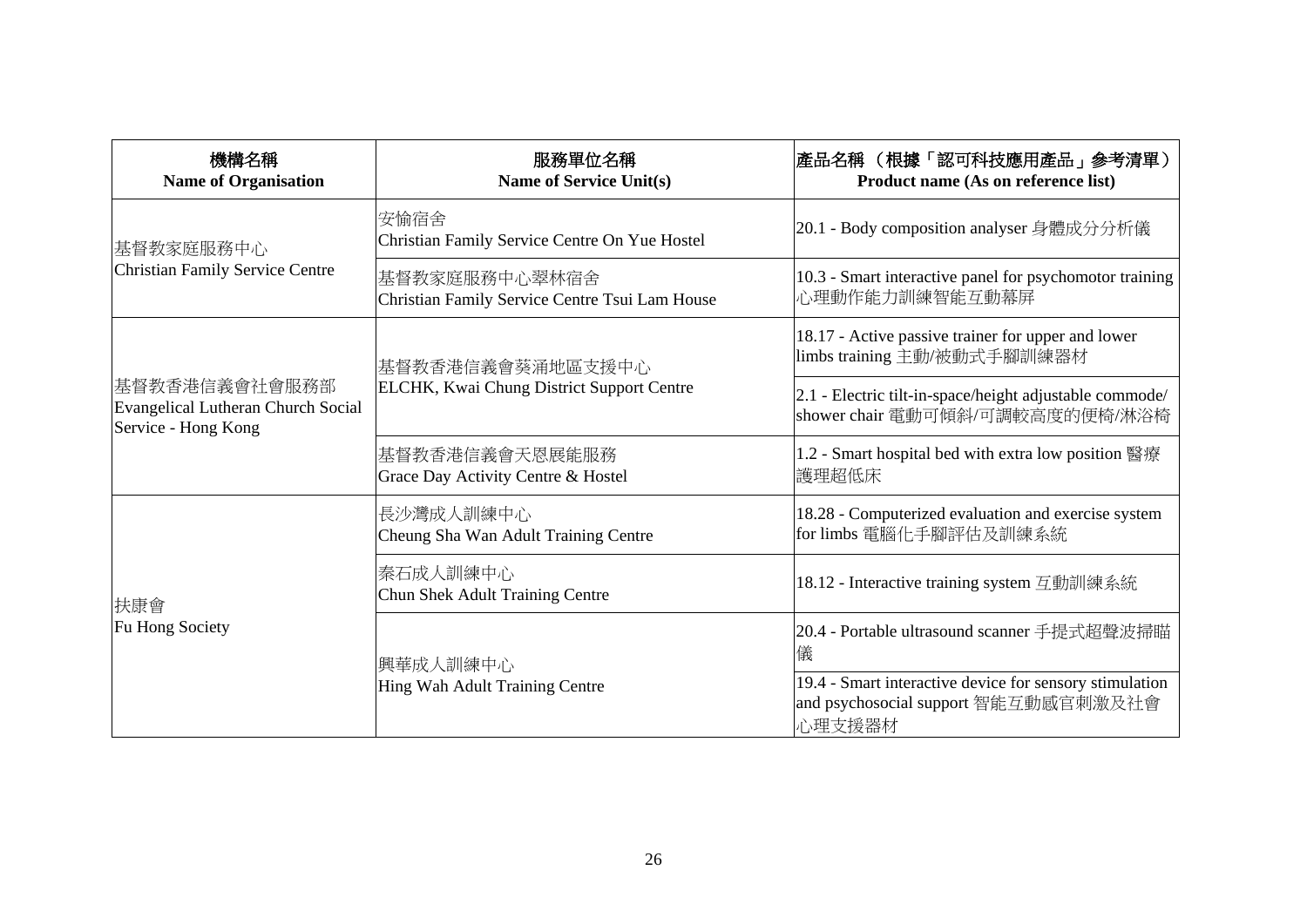| 機構名稱<br><b>Name of Organisation</b>        | 服務單位名稱<br><b>Name of Service Unit(s)</b>                                                | 產品名稱 (根據「認可科技應用產品」參考清單)<br>Product name (As on reference list)      |
|--------------------------------------------|-----------------------------------------------------------------------------------------|---------------------------------------------------------------------|
| 扶康會                                        | 樂華成人訓練中心<br>Lok Wah Adult Training Centre                                               | 1.2 - Smart hospital bed with extra low position 醫療<br>護理超低床        |
| Fu Hong Society                            | 賽馬會石圍角工場<br>Shek Wai Kok Workshop                                                       | 18.23 - Virtual reality- based rehabilitation system 虛<br>擬實境康復訓練系統 |
| 基督教靈實協會<br>Haven of Hope Christian Service | 靈實日間社區康復中心<br>Haven of Hope Community Rehabilitation Day Centre                         | 18.15 - Gait and walking trainer 步態和步行訓練儀                           |
|                                            |                                                                                         | 18.24 - Robotic exoskeleton for walking 訓練用的機<br>械外骨骼               |
|                                            | 靈實坑口護理院<br>Haven of Hope Hang Hau Care & Attention Home for<br><b>Severely Disabled</b> | 23.3 - Telepractice platform 遠程科技平台                                 |
| 協康會<br>Heep Hong Society                   | 協康會秦石中心<br>Heep Hong Society Chun Shek Centre (Special Child Care<br>Centre)            | 18.12 - Interactive training system 互動訓練系統                          |
|                                            | 到校學前康復服務第一隊<br>Heep Hong Society On-site Pre-school Rehabilitation<br>Services - Team 1 | 18.12 - Interactive training system 互動訓練系統                          |
|                                            | 到校學前康復服務第二隊<br>Heep Hong Society On-site Pre-school Rehabilitation<br>Services - Team 2 | 18.12 - Interactive training system 互動訓練系統                          |
|                                            | 到校學前康復服務第三隊<br>Heep Hong Society On-site Pre-school Rehabilitation<br>Services - Team 3 | 18.12 - Interactive training system 互動訓練系統                          |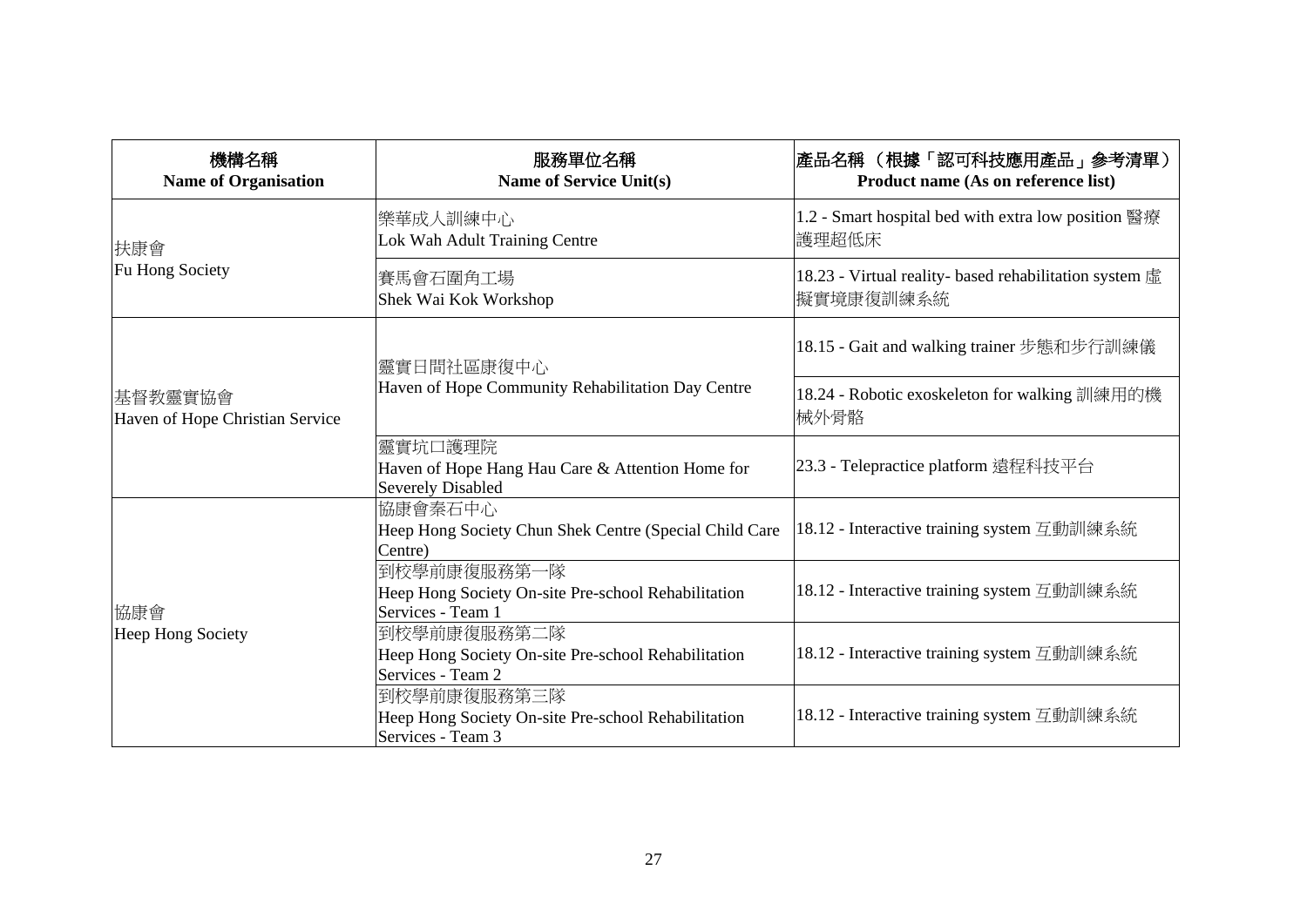| 機構名稱<br><b>Name of Organisation</b> | 服務單位名稱<br><b>Name of Service Unit(s)</b>                                                         | 產品名稱 (根據「認可科技應用產品」參考清單)<br>Product name (As on reference list)                                             |
|-------------------------------------|--------------------------------------------------------------------------------------------------|------------------------------------------------------------------------------------------------------------|
|                                     | 到校學前康復服務第四隊<br>Heep Hong Society On-site Pre-school Rehabilitation<br>Services - Team 4          | 18.12 - Interactive training system 互動訓練系統                                                                 |
|                                     | 到校學前康復服務第五隊<br>Heep Hong Society On-site Pre-school Rehabilitation<br>Services - Team 5          | 18.12 - Interactive training system 互動訓練系統                                                                 |
| 協康會<br>Heep Hong Society            | 到校學前康復服務第六隊<br>Heep Hong Society On-site Pre-school Rehabilitation<br>Services - Team 6          | 18.12 - Interactive training system 互動訓練系統                                                                 |
|                                     | 協康會東涌中心<br>Heep Hong Society Tung Chung Centre (Early Education<br>and Training Centre)          | 18.12 - Interactive training system 互動訓練系統                                                                 |
|                                     | 協康會環翠中心<br>Heep Hong Society Wan Tsui Centre (Special Child Care<br>Centre)                      | 18.13 - Vertical vibration therapy device 垂直振動治<br>療儀                                                      |
| 匡智會<br>Hong Chi Association         | 滙豐銀行慈善基金匡智東頭宿舍<br>HKBF Hong Chi Fung Tak Day Activity Centre & Tung<br>Tau Hostel                | 22.1 - Smart Sensors 智能感應器                                                                                 |
|                                     | 匡智地區支援中心(觀塘西)<br>Hong Chi District Support Centre (Kwun Tong West)                               | 18.28 - Computerized evaluation and training system<br>for motor function 電腦化肌能評估及訓練系統                     |
|                                     | 匡智賽馬會松嶺日間活動及住宿大樓<br>Hong Chi Jockey Club Pinehill Day Activity and<br><b>Residential Complex</b> | 5.3 - Electric tilt-in-space/height adjustable bathing<br>stretchers/ shower tables 可電動調較高度/傾斜度的<br>淋浴床/ 台 |
|                                     | 匡智松嶺綜合職業訓練中心<br>Hong Chi Pinehill Integrated Vocational Training Centre                          | 18.12 - Interactive training system 互動訓練系統                                                                 |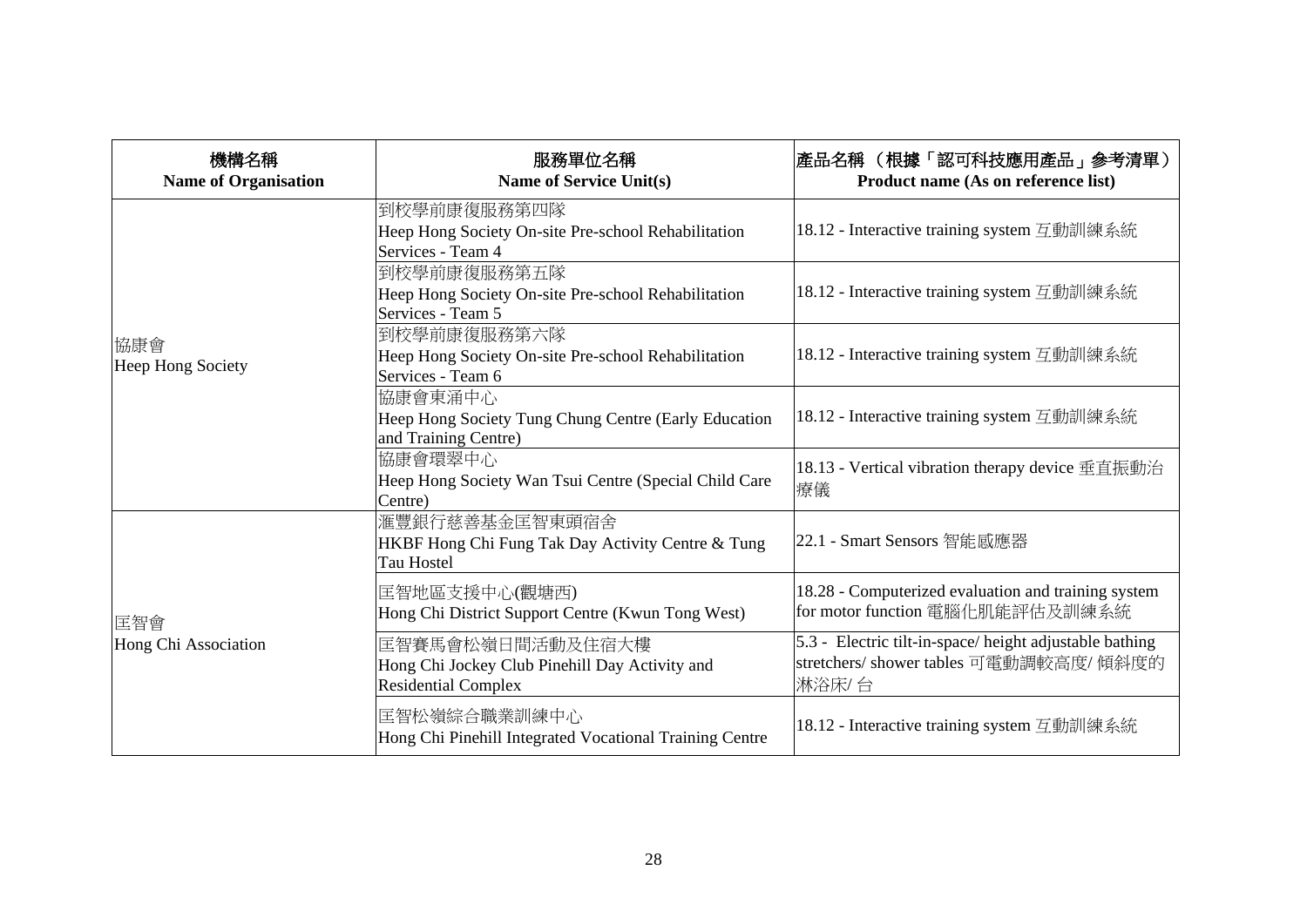| 機構名稱<br><b>Name of Organisation</b>                               | 服務單位名稱<br><b>Name of Service Unit(s)</b>                                                                         | 產品名稱 (根據「認可科技應用產品」參考清單)<br>Product name (As on reference list)     |
|-------------------------------------------------------------------|------------------------------------------------------------------------------------------------------------------|--------------------------------------------------------------------|
|                                                                   | 匡智松嶺綜合職業訓練中心<br>Hong Chi Pinehill Integrated Vocational Training Centre                                          | 18.15 - Gait and walking trainer 步態和步行訓練儀                          |
|                                                                   | 匡智松嶺綜合職業訓練中心-廣福宿舍<br>Hong Chi Pinehill Integrated Vocational Training Centre -<br><b>Kwong Fuk Hostel</b>        | 10.1 - Exercise bicycle with physically activated screen<br>互動腳踏單車 |
| 匡智會<br>Hong Chi Association                                       |                                                                                                                  | 22.1 - Smart Sensors 智能感應器                                         |
|                                                                   | 匡智松嶺綜合職業訓練中心-松嶺宿舍(小屋)<br>Hong Chi Pinehill Integrated Vocational Training Centre -<br>Pinehill Hostel (Cottages) | 10.1 - Exercise bicycle with physically activated screen<br>互動腳踏單車 |
|                                                                   |                                                                                                                  | 22.1 - Smart Sensors 智能感應器                                         |
| 香港路德會社會服務處<br>Hong Kong Lutheran Social Service,<br><b>LC-HKS</b> | 香港路德會社會服務處 路德會何文田宿舍<br>Homantin Lutheran Hostel                                                                  | 13.3 - Electric standing wheelchair 電動站立式輪椅                        |
| 新生精神康復會<br>New Life Psychiatric Rehabilitation<br>Association     | 利東宿舍<br>Lei Tung Halfway House                                                                                   | 18.11 - Virtual reality device 虛擬現實復康設備                            |
|                                                                   | 新生會大樓宿舍(I)<br>New Life Building Halfway House (I)                                                                | Non-reference list item 非參考清單項目                                    |
|                                                                   | 新生會大樓宿舍(II)<br>New Life Building Halfway House (II)                                                              | Non-reference list item 非參考清單項目                                    |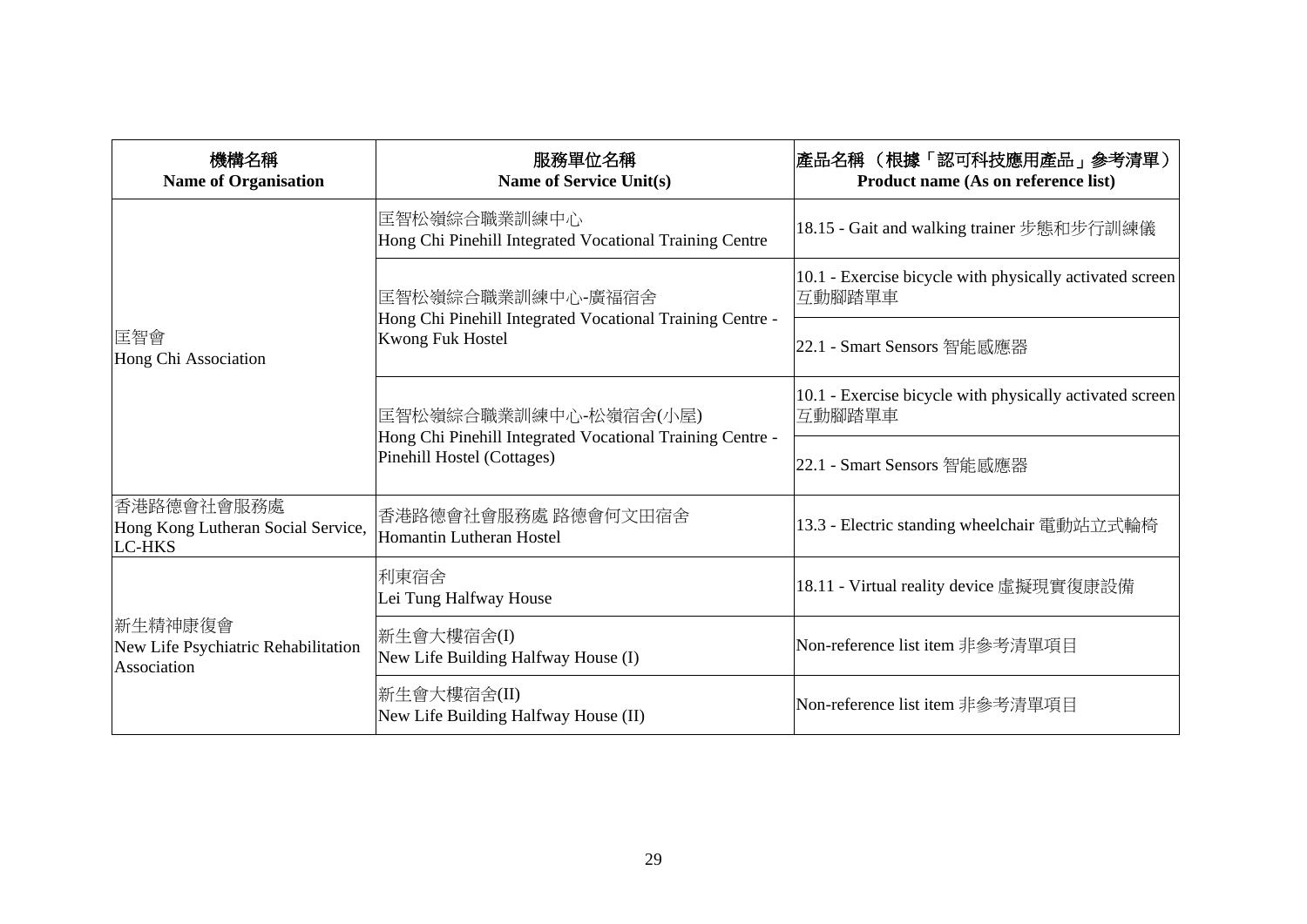| 機構名稱<br><b>Name of Organisation</b>                | 服務單位名稱<br><b>Name of Service Unit(s)</b>                                              | 產品名稱 (根據「認可科技應用產品」參考清單)<br>Product name (As on reference list)                    |
|----------------------------------------------------|---------------------------------------------------------------------------------------|-----------------------------------------------------------------------------------|
| 新生精神康復會                                            | 新生會大樓宿舍(III)<br>New Life Building Halfway House (III)                                 | Non-reference list item 非參考清單項目                                                   |
|                                                    | 新生會大樓庇護工場<br>New Life Building Sheltered Workshop                                     | 20.4 - Portable ultrasound scanner 手提式超聲波掃瞄<br>儀                                  |
| New Life Psychiatric Rehabilitation<br>Association | 山景宿舍<br>Shan King Halfway House                                                       | 18.11 - Virtual reality device 虛擬現實復康設備                                           |
|                                                    | 石籬宿舍<br>Shek Lei Halfway House                                                        | 18.11 - Virtual reality device 虛擬現實復康設備                                           |
| 保良局<br>Po Leung Kuk                                | 保良局八二顯徑中心<br>Po Leung Kuk 82 Hin Keng Centre                                          | 19.1 - Multi-sensory therapy system 多感官治療系統                                       |
|                                                    | 劉陳小寶綜合復康中心<br>Po Leung Kuk Lau Chan Siu Po Integrated Rehabilitation<br>Centre (HMMH) | 12.4 - Electric mobile hoist 電動移位機                                                |
|                                                    | 保良局安泰復康中心<br>Po Leung Kuk On Tai Rehabilitation Centre                                | 18.17 - Active passive trainer for upper and lower<br>limbs training 主動/被動式手腳訓練器材 |
|                                                    |                                                                                       | 12.4 - Electric mobile hoist 電動移位機                                                |
|                                                    | 保良局深水埗綜合復康中心<br>Po Leung Kuk Sham Shui Po Integrated Rehabilitation<br>Centre (HSMH)  | 12.4 - Electric mobile hoist 電動移位機                                                |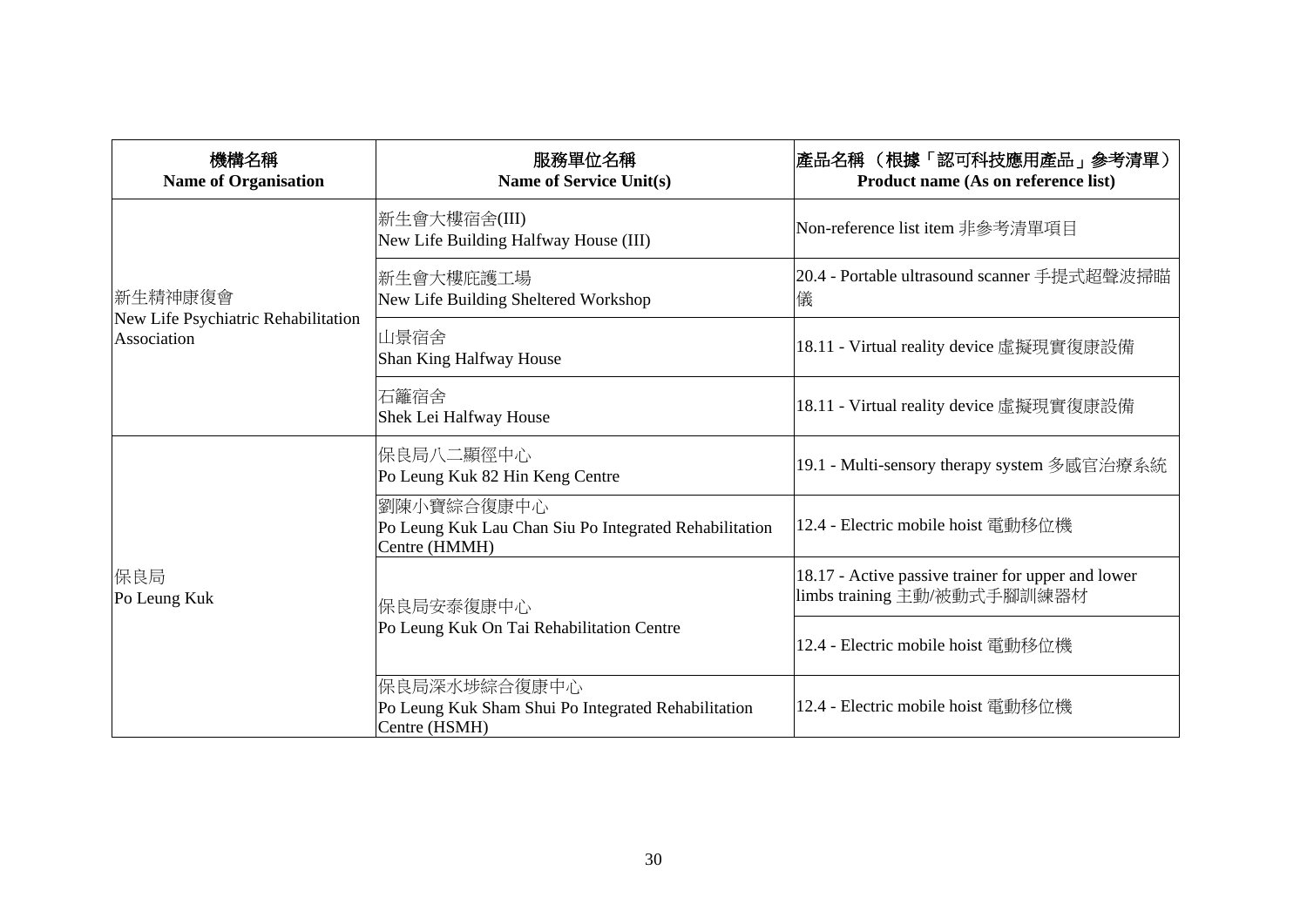| 機構名稱<br><b>Name of Organisation</b> | 服務單位名稱<br><b>Name of Service Unit(s)</b>                  | 產品名稱 (根據「認可科技應用產品」參考清單)<br>Product name (As on reference list)         |
|-------------------------------------|-----------------------------------------------------------|------------------------------------------------------------------------|
| 保良局                                 | 保良局余堯燊紀念工場 <br>Po Leung Kuk Yue Yiu Sun Memorial Workshop | 18.4 - Multi-function coordination and agility trainer<br>多功能協調和敏捷性培訓儀 |
| Po Leung Kuk                        |                                                           | 23.3 - Telepractice platform 遠程科技平台                                    |
| 香港耀能協會<br><b>SAHK</b>               | 學趣滿園- 到校學前康復服務 (第一隊)<br>FunLearn @ KG Team 1              | 17.1 - Smart Management System 智能管理資料系統                                |
|                                     | 學趣滿園- 到校學前康復服務 (第二隊) <br>FunLearn @ KG Team 2             | 17.1 - Smart Management System 智能管理資料系統                                |
|                                     | 學趣滿園- 到校學前康復服務 (第三隊)<br>FunLearn @ KG Team 3              | 17.1 - Smart Management System 智能管理資料系統                                |
|                                     | 學趣滿園- 到校學前康復服務 (第四隊)<br>FunLearn @ KG Team 4              | 17.1 - Smart Management System 智能管理資料系統                                |
|                                     | 學趣滿園- 到校學前康復服務 (第五隊)<br>FunLearn @ KG Team 5              | 17.1 - Smart Management System 智能管理資料系統                                |
|                                     | 學趣滿園-到校學前康復服務 (第六隊)<br>FunLearn @ KG Team 6               | 17.1 - Smart Management System 智能管理資料系統                                |
|                                     | 學趣滿園-到校學前康復服務 (第七隊)<br>FunLearn @ KG Team 7               | 17.1 - Smart Management System 智能管理資料系統                                |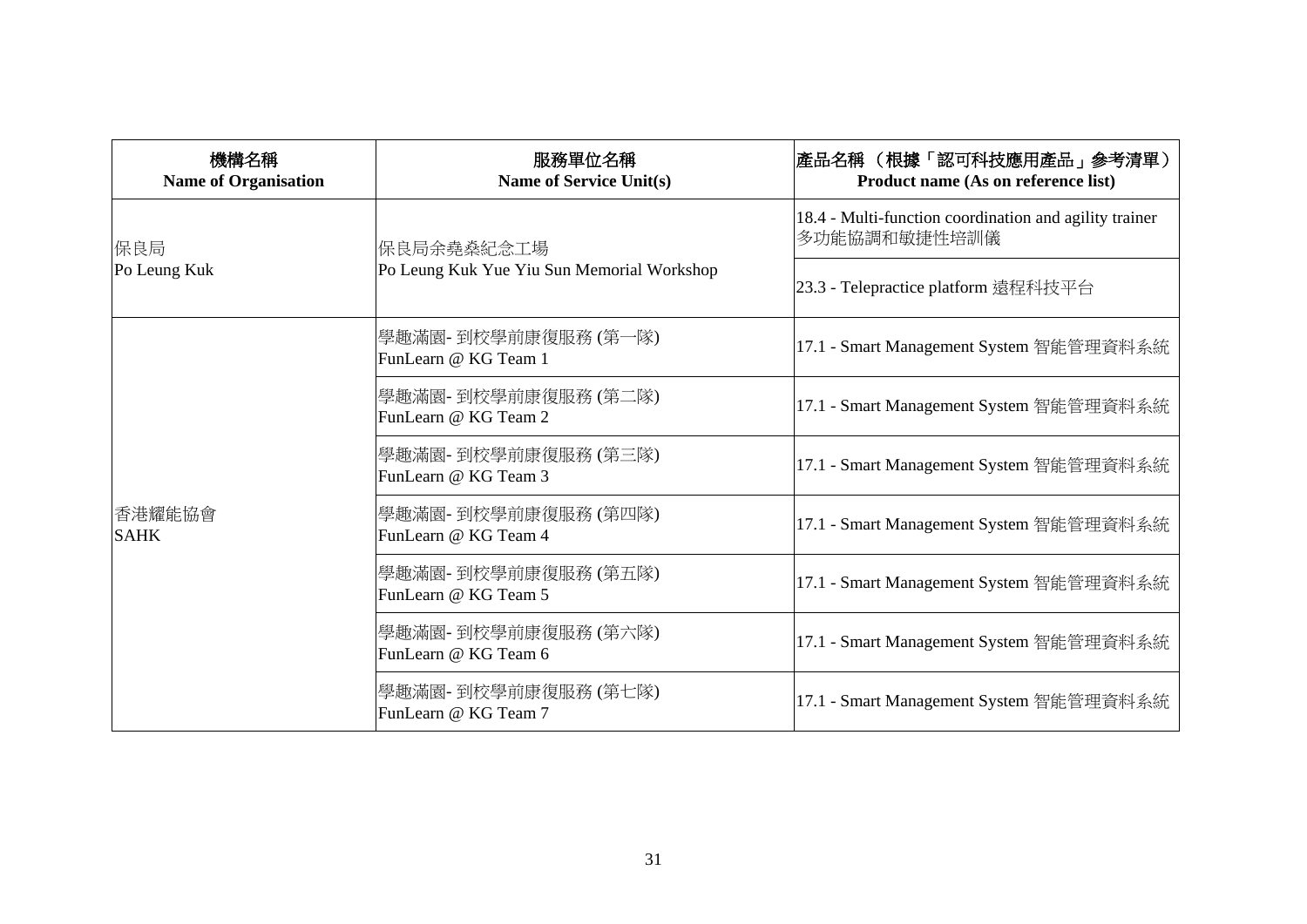| 機構名稱<br><b>Name of Organisation</b> | 服務單位名稱<br><b>Name of Service Unit(s)</b>                                                 | 產品名稱 (根據「認可科技應用產品」參考清單)<br>Product name (As on reference list)         |
|-------------------------------------|------------------------------------------------------------------------------------------|------------------------------------------------------------------------|
|                                     | 學趣滿園- 到校學前康復服務 (第八隊)<br>FunLearn @ KG Team 8                                             | 17.1 - Smart Management System 智能管理資料系統                                |
|                                     | 鴨脷洲幼兒中心<br>SAHK Apleichau Pre-school Centre                                              | 18.23 - Virtual Reality-based Rehabilitation System 虛<br>擬實境康復訓練系統     |
|                                     |                                                                                          | 18.4 - Multi-function coordination and agility trainer<br>多功能協調和敏捷性培訓儀 |
| 香港耀能協會<br><b>SAHK</b>               | 白普理德田工場<br><b>SAHK Bradbury Tak Tin Workshop</b>                                         | 19.1 - Multi-sensory therapy system 多感官治療系統                            |
|                                     | 柴灣宿舍<br><b>SAHK Chaiwan Hostel</b>                                                       | 19.3 - Companion robot 陪伴機械人                                           |
|                                     | 象山幼兒中心<br>SAHK Cheung Shan Pre-school Centre                                             | 18.4 - Multi-function coordination and agility trainer<br>多功能協調和敏捷性培訓儀 |
|                                     | 象山幼兒中心<br>SAHK Cheung Shan Pre-school Centre (EETC)                                      | 18.5 - Ultra short throw interactive projector 超短距互<br>動投影機            |
|                                     | 盛康園康趣居<br>SAHK Hong Chui Inn, LOHAS Garden (HSMH)                                        | 18.15 - Gait and walking trainer 步態和步行訓練儀                              |
|                                     | 賽馬會方心淑引導式教育中心 (幼兒部)<br><b>SAHK Jockey Club Marion Fang Conductive Learning</b><br>Centre | 18.4 - Multi-function coordination and agility trainer<br>多功能協調和敏捷性培訓儀 |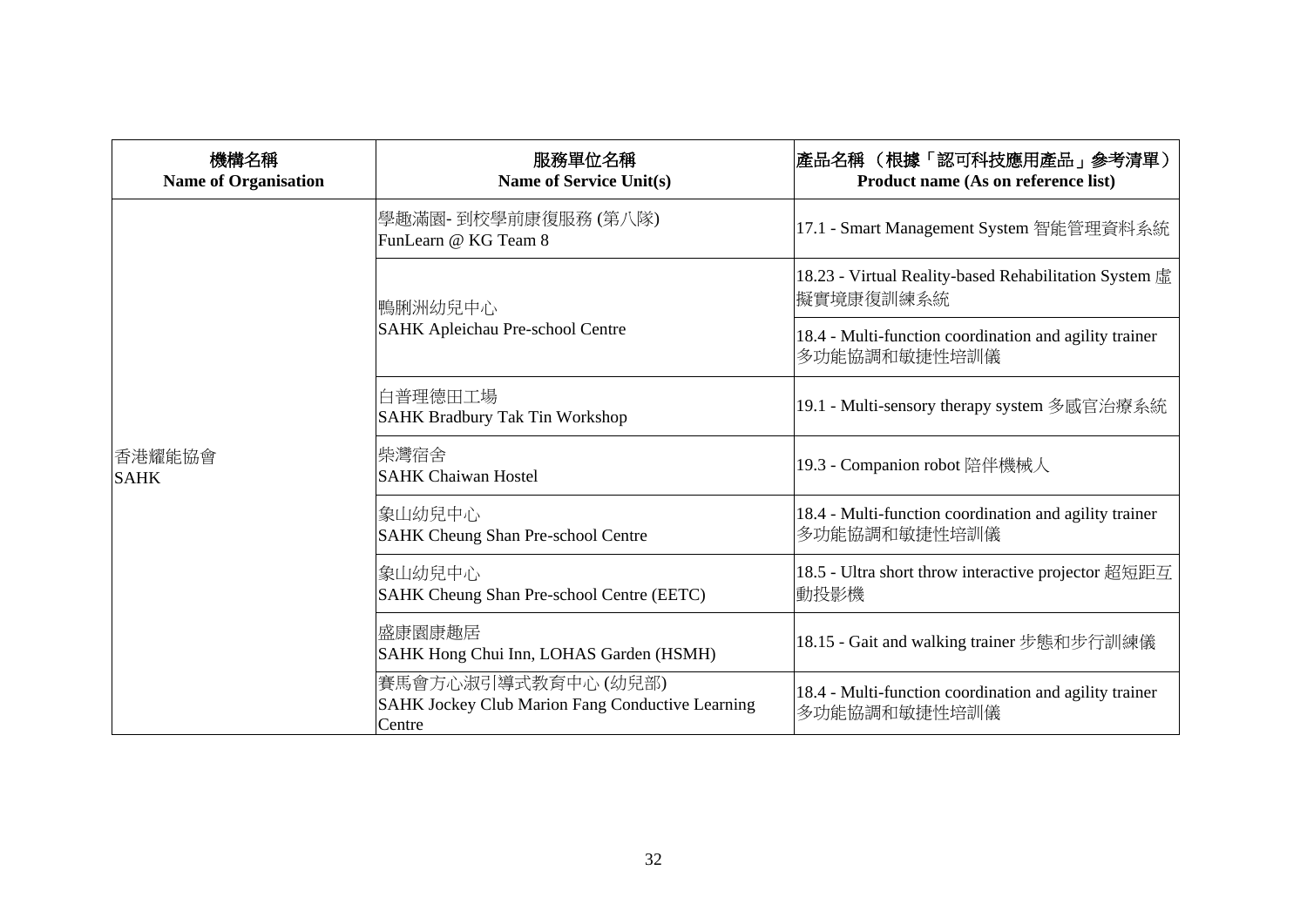| 機構名稱<br><b>Name of Organisation</b> | 服務單位名稱<br><b>Name of Service Unit(s)</b>                               | 產品名稱 (根據「認可科技應用產品」參考清單)<br>Product name (As on reference list)         |
|-------------------------------------|------------------------------------------------------------------------|------------------------------------------------------------------------|
|                                     | 賽馬會新頁居<br>SAHK Jockey Club New Page Inn                                | 11 - Communication aid equipment(溝通輔助設備)                               |
|                                     | 盛康職業康復中心<br><b>SAHK LOHAS Vocational Rehabilitation Centre (IVRSC)</b> | 18.15 - Gait and walking trainer 步態和步行訓練儀                              |
|                                     | 隆亨幼兒中心<br><b>SAHK Lung Hang Pre-School Centre</b>                      | 18.5 - Ultra short throw interactive projector 超短距互<br>動投影機            |
|                                     | 隆亨幼兒中心<br>SAHK Lung Hang Pre-School Centre (EETC)                      | 18.4 - Multi-function coordination and agility trainer<br>多功能協調和敏捷性培訓儀 |
| 香港耀能協會<br><b>SAHK</b>               |                                                                        | Non-reference list item 非參考清單項目                                        |
|                                     | 香港耀能協會安泰宿舍<br>SAHK On Tai Hostel and Training Centre                   | 22.2 - Wearable sensor with biofeedback 有生物反饋<br>的配帶式感應器               |
|                                     |                                                                        | 20.4 - Portable ultrasound scanner 手提式超聲波掃瞄<br>儀                       |
|                                     | 安泰幼兒中心<br><b>SAHK On Tai Pre-school Centre</b>                         | 18.4 - Multi-function coordination and agility trainer<br>多功能協調和敏捷性培訓儀 |
|                                     | 安泰幼兒中心<br>SAHK On Tai Pre-school Centre (SCCC)                         | 11.1 - Eye tracking technological communication<br>system 眼動追蹤技術通信系統   |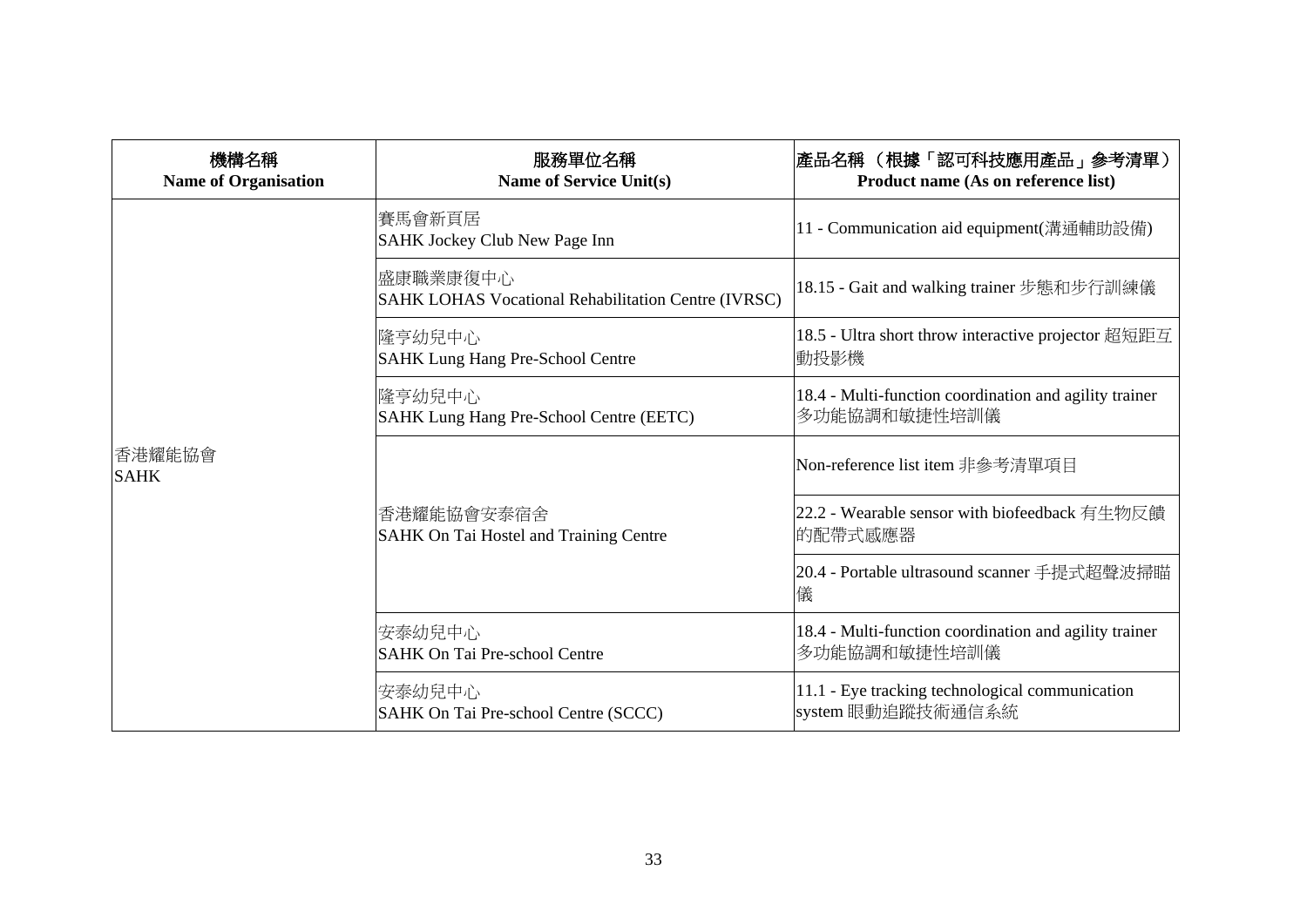| 機構名稱<br><b>Name of Organisation</b> | 服務單位名稱<br><b>Name of Service Unit(s)</b>              | 產品名稱 (根據「認可科技應用產品」參考清單)<br>Product name (As on reference list)                                        |
|-------------------------------------|-------------------------------------------------------|-------------------------------------------------------------------------------------------------------|
| 香港耀能協會<br><b>SAHK</b>               | 白田幼兒中心<br><b>SAHK Pak Tin Pre-school Centre</b>       | 18.26 - Hydro Massage Table 水療按摩床                                                                     |
|                                     | 白田幼兒中心<br>SAHK Pak Tin Pre-school Centre (EETC)       | 19.2 - Mobile interactive floor/wall projector for mult-<br>sensory therapy 用作多感官治療的移動互動地面 /<br>牆壁投影機 |
|                                     |                                                       | 18.4 - Multi-function coordination and agility trainer<br>多功能協調和敏捷性培訓儀                                |
|                                     | 石硤尾幼兒中心<br>SAHK Shek Kip Mei Pre-School Centre        | 18.4 - Multi-function coordination and agility trainer<br>多功能協調和敏捷性培訓儀                                |
|                                     | 石圍角幼兒中心<br><b>SAHK Shek Wai Kok Pre-school Centre</b> | 18.4 - Multi-function coordination and agility trainer<br>多功能協調和敏捷性培訓儀                                |
|                                     |                                                       | 18.26 - Hydro Massage Table 水療按摩床                                                                     |
|                                     | 天耀宿舍<br><b>SAHK Tin Yiu Hostel</b>                    | 10.3 - Smart interactive panel for psychomotor training<br>心理動作能力訓練智能互動幕屏                             |
|                                     | 横頭磡幼兒中心<br>SAHK Wang Tau Hom Pre-school Centre        | 18.4 - Multi-function coordination and agility trainer<br>多功能協調和敏捷性培訓儀                                |
|                                     | 禾輋宿舍<br><b>SAHK WoChe Hostel</b>                      | 1.2 - Smart hospital bed with extra low position 醫療<br>護理超低床                                          |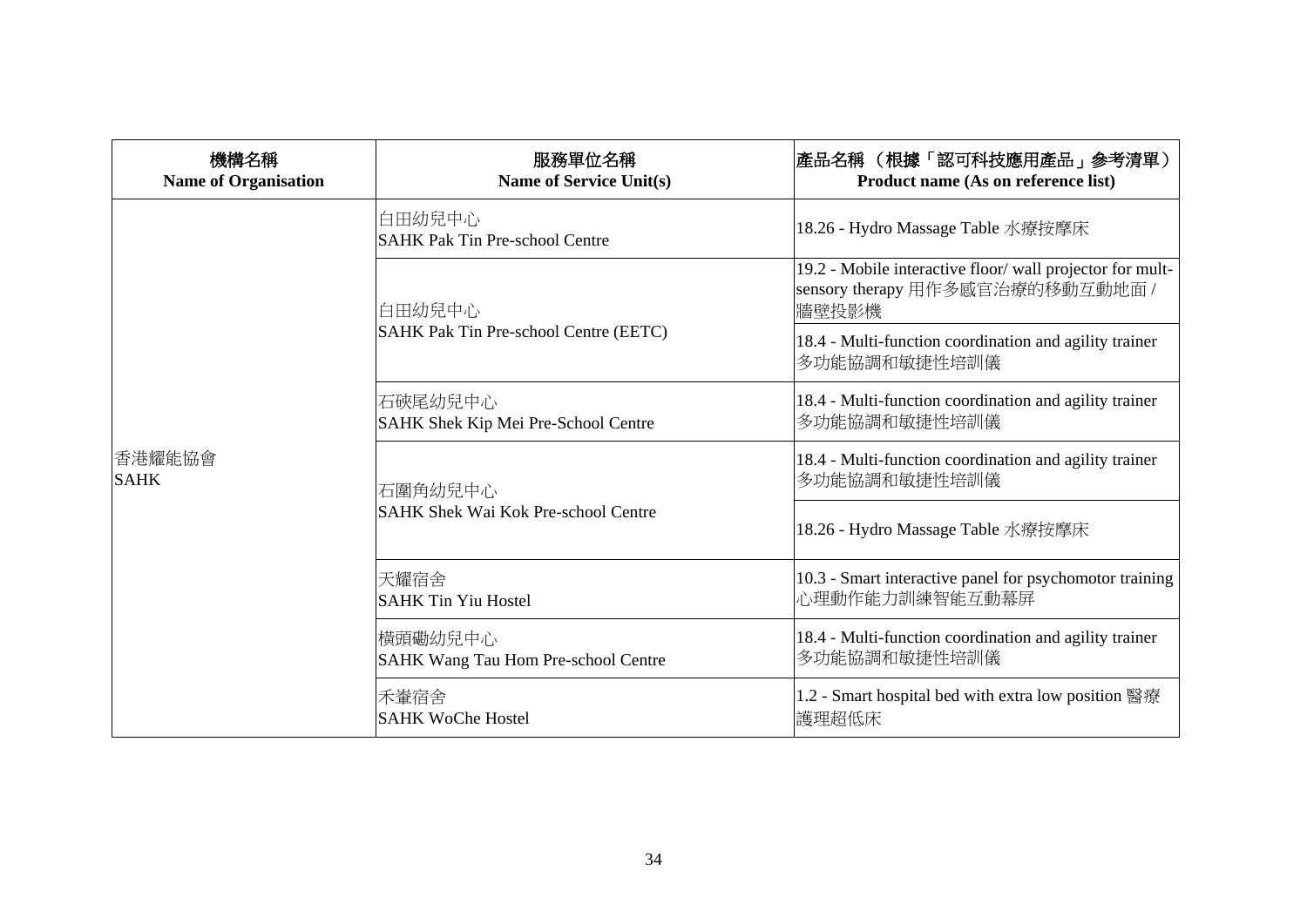| 機構名稱<br><b>Name of Organisation</b>                                      | 服務單位名稱<br><b>Name of Service Unit(s)</b>                                                            | 產品名稱 (根據「認可科技應用產品」參考清單)<br>Product name (As on reference list)                                            |
|--------------------------------------------------------------------------|-----------------------------------------------------------------------------------------------------|-----------------------------------------------------------------------------------------------------------|
| 香港耀能協會<br><b>SAHK</b>                                                    | 禾輋宿舍<br><b>SAHK WoChe Hostel</b>                                                                    | 18.27 - Massage/ percussion therapeutic device 按摩 /<br>拍擊治療儀                                              |
|                                                                          | 禾輋工場<br><b>SAHK Woche Workshop</b>                                                                  | 12.4 - Electric mobile hoist 電動移位機                                                                        |
| 聖雅各福群會<br><b>St. James' Settlement</b>                                   | 雅逸居及雅逸綜合服務隊 (輔助宿舍)<br>Parkside Residence and Parkside Integrated Service Team<br>(Supported Hostel) | Non-reference list item 非參考清單項目                                                                           |
| 香港小童群益會<br>The Boys' and Girls' Clubs<br><b>Association of Hong Kong</b> | 香港小童群益會樂牽到校學前綜合服務(隊四)<br>'Smile'' On-site Pre-school Integrated Services (Team 4)                   | 18.12 - Interactive training system 互動訓練系統                                                                |
| 香港盲人輔導會<br>The Hong Kong Society for the Blind                           | 盲人工廠<br>Factory for the Blind                                                                       | 10.1 - Exercise bicycle with physically activated screen<br>互動腳踏單車                                        |
|                                                                          | 九龍盲人安老院<br>Kowloon Home for the Aged Blind                                                          | 5.3 - Electric tilt-in-space/height adjustable bathing<br>stretchers/ shower tables 可電動調較高度/傾斜度的<br>淋浴床/台 |
| 香港心理衞生會<br>The Mental Health Association of<br>Hong Kong                 | 彩雲宿舍<br>Choi Wan Hostel                                                                             | 17.1 - Smart Management System 智能管理資料系統                                                                   |
|                                                                          | 顯徑宿舍<br>Hin Keng House                                                                              | 17.1 - Smart Management System 智能管理資料系統                                                                   |
|                                                                          | 艾齡樓<br><b>Irene House</b>                                                                           | 17.1 - Smart Management System 智能管理資料系統                                                                   |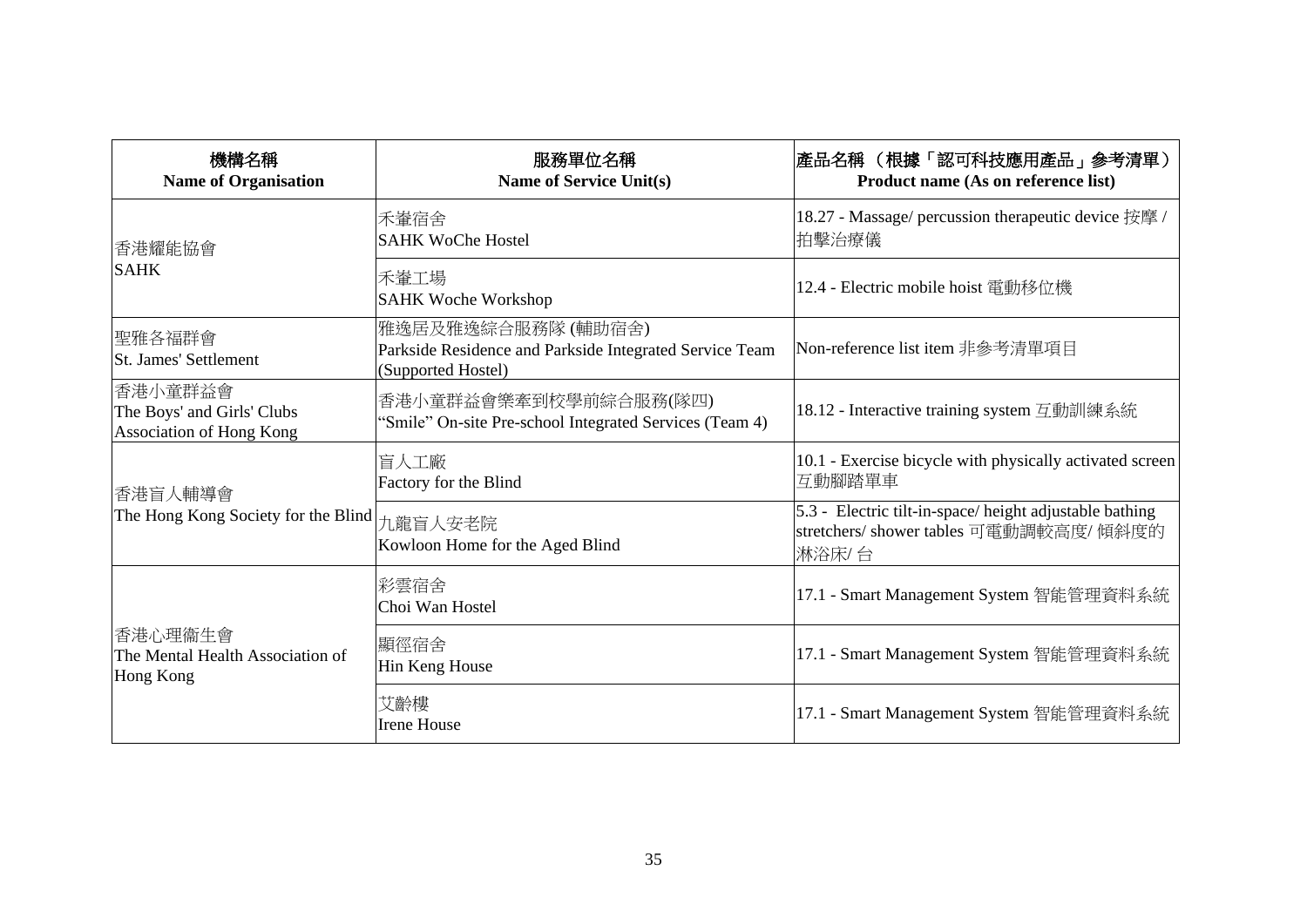| 機構名稱<br><b>Name of Organisation</b>                      | 服務單位名稱<br><b>Name of Service Unit(s)</b>                                                    | 產品名稱 (根據「認可科技應用產品」參考清單)<br>Product name (As on reference list) |
|----------------------------------------------------------|---------------------------------------------------------------------------------------------|----------------------------------------------------------------|
| 香港心理衞生會<br>The Mental Health Association of<br>Hong Kong | 恆樂坊<br>Jockey Club Amity Place (Kwun Tong North)                                            | 18.2 - Smart table/ Smart projector 智能桌/智能投影<br>機              |
|                                                          | 敦睦軒<br>Jockey Club Building - Halfway House (1)                                             | 17.1 - Smart Management System 智能管理資料系統                        |
|                                                          | 欣怡軒<br>Jockey Club Building - Halfway House (2)                                             | 17.1 - Smart Management System 智能管理資料系統                        |
|                                                          | 廣福宿舍<br><b>Kwong Fuk House</b>                                                              | 17.1 - Smart Management System 智能管理資料系統                        |
|                                                          | 李鄭屋宿舍<br>Lei Cheng Uk House                                                                 | 17.1 - Smart Management System 智能管理資料系統                        |
|                                                          | 隆亨中心 (宿舍)<br>Lung Hang Centre (Hostel)                                                      | 1.2 - Smart hospital bed with extra low position 醫療<br>護理超低床   |
| 鄰舍輔導會 <br>The Neighbourhood Advice-Action<br>Council     | 鄰舍輔導會怡樂居 <br>The Neighbourhood Advice-Action Council Cheery Manor                           | 18.12 - Interactive training system 互動訓練系統                     |
|                                                          |                                                                                             | 18.27 - Massage/ percussion therapeutic device 按摩 /<br>拍擊治療儀   |
|                                                          | 鄰舍輔導會啓康幼兒中心<br>The Neighbourhood Advice-Action Council Child<br>Enlightenment Centre (EETC) | 18.12 - Interactive training system 互動訓練系統                     |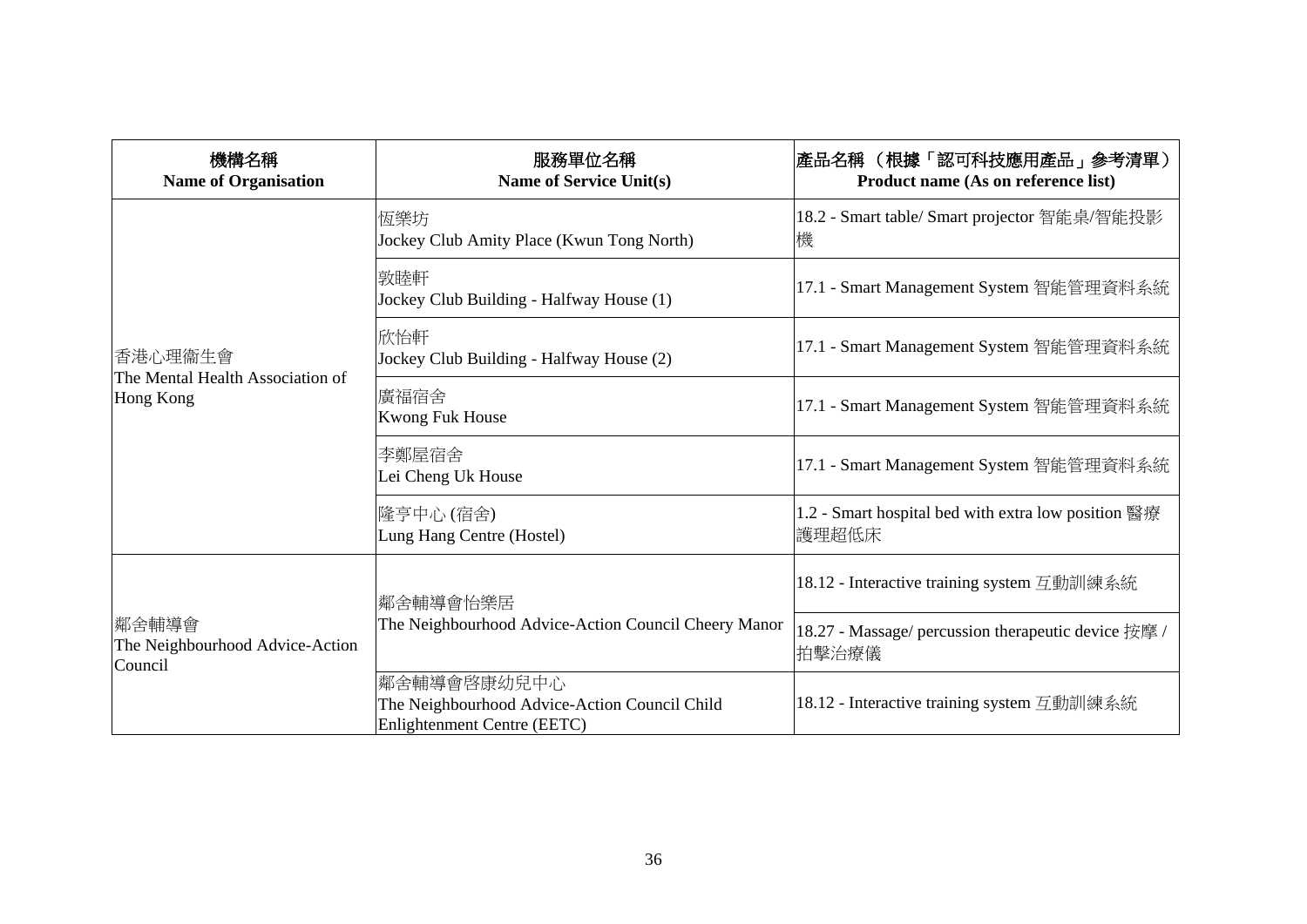| 機構名稱<br><b>Name of Organisation</b>                 | 服務單位名稱<br><b>Name of Service Unit(s)</b>                                                                                                     | 產品名稱 (根據「認可科技應用產品」參考清單)<br>Product name (As on reference list)                                         |
|-----------------------------------------------------|----------------------------------------------------------------------------------------------------------------------------------------------|--------------------------------------------------------------------------------------------------------|
| 鄰舍輔導會<br>The Neighbourhood Advice-Action<br>Council | 怡東軒<br>The Neighbourhood Advice-Action Council Excelsior<br>Employment Centre cum Hostel (HMMH)                                              | 19.2 - Mobile interactive floor/ wall projector for mult-<br>sensory therapy 用作多感官治療的移動互動地面 /<br>牆壁投影機 |
|                                                     | 怡東綜合就業服務中心<br>The Neighbourhood Advice-Action Council Excelsior<br>Integrated Employment Service Centre (IVRSC)                              | 18.23 - Virtual Reality-based Rehabilitation System 虛<br>擬實境康復訓練系統                                     |
|                                                     | 怡菁山莊 -菁蔥園及菁茵園<br>The Neighbourhood Advice-Action Council Fairyland                                                                           | 1.2 - Smart hospital bed with extra low position 醫療<br>護理超低床                                           |
|                                                     | 怡菁山莊-菁康園<br>The Neighbourhood Advice-Action Council Fairyland -<br>Block 5 (Hostel)                                                          | 1.2 - Smart hospital bed with extra low position 醫療<br>護理超低床                                           |
|                                                     | 鄰舍輔導會黃大仙下邨展能中心暨宿舍(中心)<br>The Neighbourhood Advice-Action Council Lower<br>Wongtaisin Day Activity Centre Cum Hostel (Day Activity<br>Centre) | 18.27 - Massage/ percussion therapeutic device 按摩 /<br>拍擊治療儀                                           |
|                                                     | 鄰舍輔導會黃大仙下邨展能中心暨宿舍(宿舍)<br>The Neighbourhood Advice-Action Council Lower<br>Wongtaisin Day Activity Centre Cum Hostel (hostel)                 | 18.27 - Massage/ percussion therapeutic device 按摩 /<br>拍擊治療儀                                           |
|                                                     | 鄰舍輔導會順天宿舍<br>The Neighbourhood Advice-Action Council Shun Tin<br>Hostel                                                                      | 18.27 - Massage/ percussion therapeutic device 按摩 /<br>拍擊治療儀                                           |
|                                                     |                                                                                                                                              | 18.28 - Computerized evaluation and training system<br>for motor function 電腦化肌能評估及訓練系統                 |
|                                                     | 鄰舍輔導會屯門綜合就業服務中心<br>The Neighbourhood Advice-Action Council Tuen Mun<br>Integrated Employment Service Centre                                  | 18.12 - Interactive training system 互動訓練系統                                                             |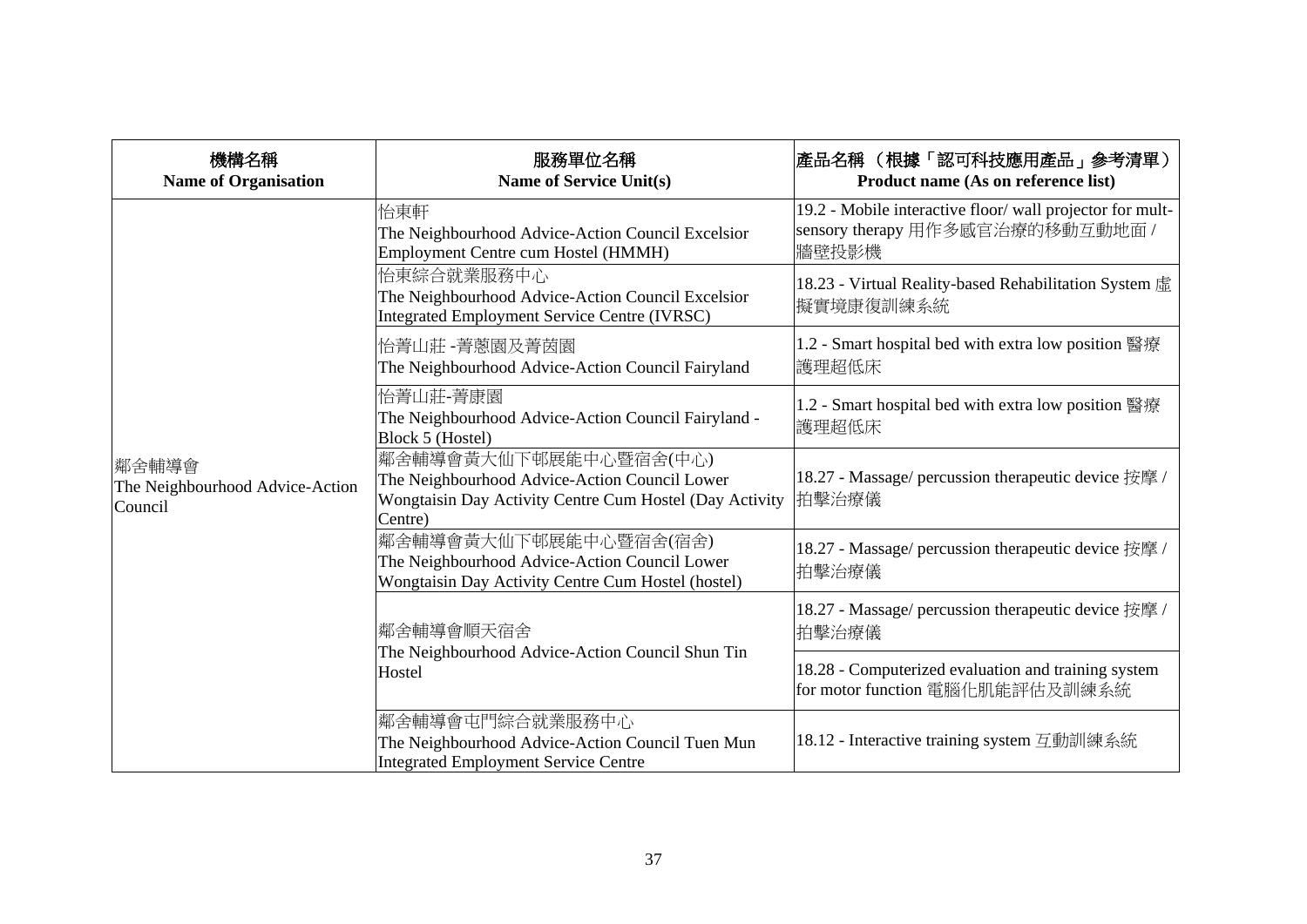| 機構名稱<br><b>Name of Organisation</b>                                       | 服務單位名稱<br><b>Name of Service Unit(s)</b>                                                                    | 產品名稱 (根據「認可科技應用產品」參考清單)<br>Product name (As on reference list)                                             |
|---------------------------------------------------------------------------|-------------------------------------------------------------------------------------------------------------|------------------------------------------------------------------------------------------------------------|
| 鄰舍輔導會 <br>The Neighbourhood Advice-Action<br>Council                      | 鄰舍輔導會屯門綜合就業服務中心<br>The Neighbourhood Advice-Action Council Tuen Mun<br>Integrated Employment Service Centre | 18.28 - Computerized evaluation and training system<br>for motor function 電腦化肌能評估及訓練系統                     |
|                                                                           | 鄰舍輔導會樂盈聚家長資源中心<br>Togetherness Parents Resource Centre                                                      | 18.12 - Interactive training system 互動訓練系統                                                                 |
| 救世軍<br>The Salvation Army                                                 | 救世軍荔景院 <br>Lai King Home                                                                                    | 12.4 - Electric mobile hoist 電動移位機                                                                         |
| 香港善導會<br>The Society of Rehabilitation and<br>Crime Prevention, Hong Kong | 香港善導會朗澄坊<br><b>Placidity Place</b>                                                                          | 20.3 - Wireless health monitoring equipment 無線生命<br>表徵檢測器                                                  |
|                                                                           |                                                                                                             | 10.3 - Smart interactive panel for psychomotor training<br>心理動作能力訓練智能互動幕屏                                  |
|                                                                           | 香港善導會龍澄坊<br><b>Vitality Place</b>                                                                           | 20.3 - Wireless health monitoring equipment 無線生命<br>表徵檢測器                                                  |
|                                                                           |                                                                                                             | 10.3 - Smart interactive panel for psychomotor training<br>心理動作能力訓練智能互動幕屏                                  |
| 東華三院<br>Tung Wah Group of Hospitals                                       | 東華三院洪福綜合職業復康中心暨宿舍<br>Hung Fuk Integrated Vocational Rehabilitation Centre                                   | 19.4 - Smart interactive device for sensory stimulation<br>and psychosocial support 智能互動感官刺激及社會<br>心理支援器材  |
|                                                                           | 東華三院賽馬會展恆日間活動中心暨宿舍<br>Jockey Club Tsin Hang Day Activity Centre cum Hostel<br>(Hostel)                      | 5.3 - Electric tilt-in-space/height adjustable bathing<br>stretchers/ shower tables 可電動調較高度/ 傾斜度的<br>淋浴床/台 |